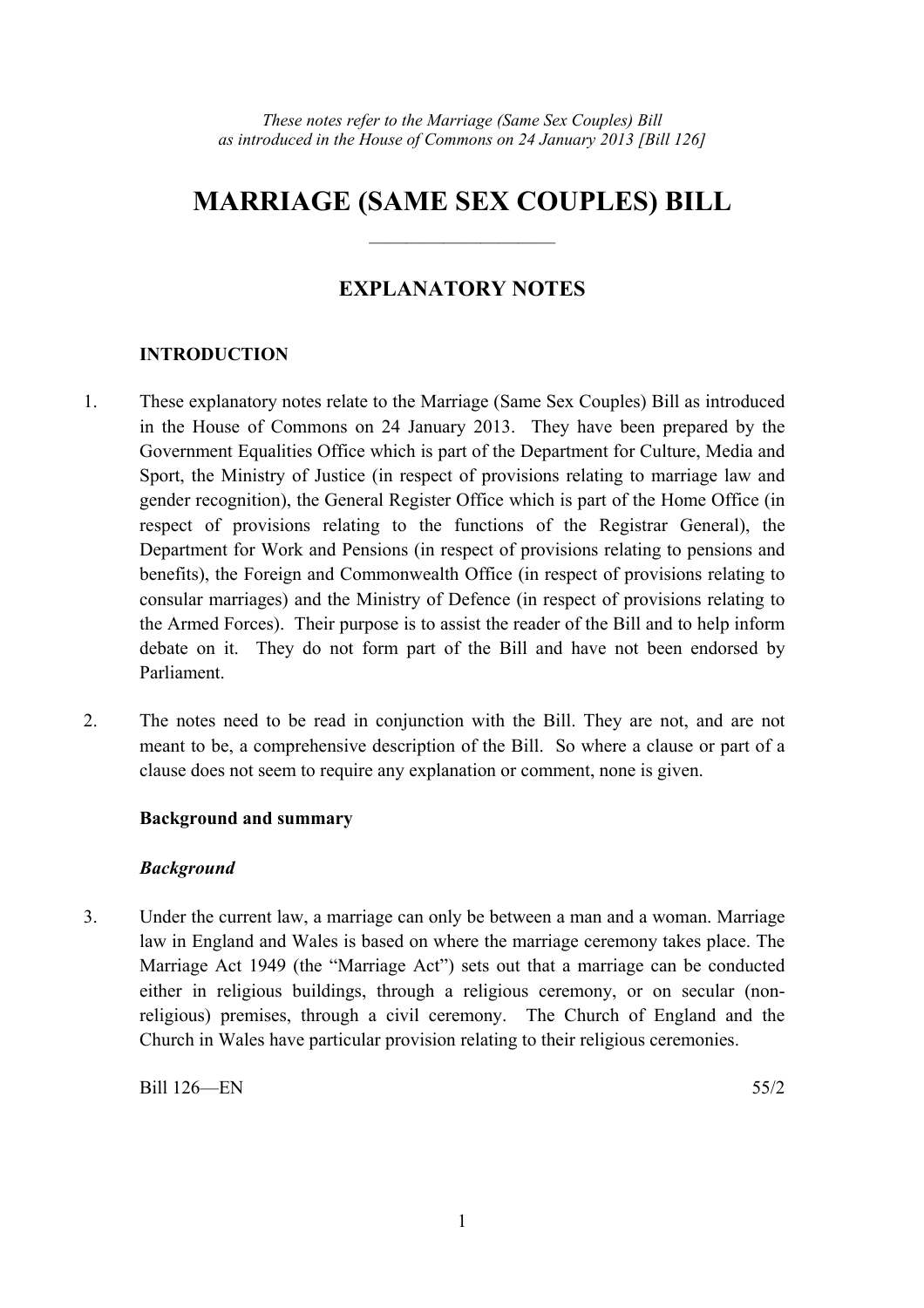- 4. Same sex couples may register a civil partnership under the Civil Partnership Act 2004 (the "Civil Partnership Act"). A civil partnership is only available to same sex couples and can only be conducted through a civil ceremony, although this may be held in a religious building.
- 5. The position of the Church of England is different from that of other religious organisations primarily for three reasons:
	- as the established Church, its Canons (church laws) form part of the law of the land;
	- as the established Church, it can amend or repeal primary legislation through a Measure passed by its Synod, provided the Measure is subsequently approved by both Houses of Parliament and receives Royal Assent;
	- their clergy are under a common law duty to marry a parishioner in their parish church. The Church in Wales has a similar duty by virtue of it previously being established (it became disestablished in 1920).
- 6. In March 2012 the Government Equalities Office published a consultation on "Equal Civil Marriage". This was followed on 11 December 2012 by the Government's response to the consultation which confirmed that the Government would proceed with its proposal to introduce marriage for same sex couples. The Government also decided that it would permit religious marriage ceremonies for same sex couples according to the rites of religious organisations that wished to opt in to this provision, whilst providing protection for religious organisations and individuals who do not wish to conduct marriages of same sex couples.

## *Summary*

- 7. The Bill gives effect to the Government's proposals. Its main purpose is to enable same sex couples to get married, either in a civil ceremony (i.e. a civil ceremony in a register office or approved premises e.g. a hotel) or – provided that the religious organisation concerned is in agreement, on religious premises, with the marriage being solemnized through a religious ceremony.
- 8. Key elements of the Bill:
	- provide that same sex couples can get married in England and Wales;
	- provide that such marriages are to be treated the same as marriages between a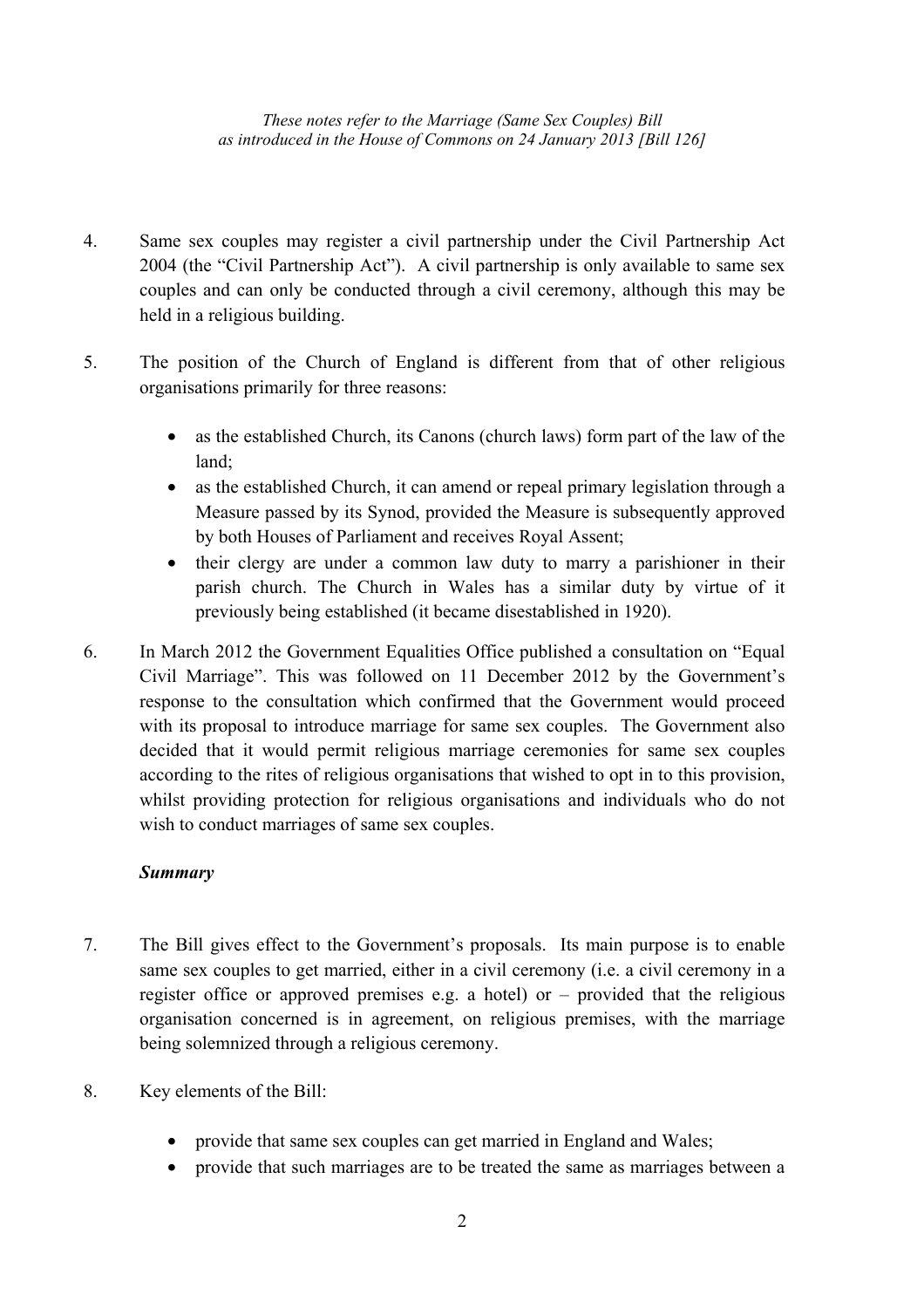man and a woman in England and Wales;

- permit marriage of same sex couples by way of a civil ceremony;
- permit marriage of same sex couples according to religious rites and usages and on religious premises where a religious organisation has opted in to that process (with the exception of the Church of England and the Church in Wales);
- provide a process by which the Church in Wales can request legislative change to allow marriages of same sex couples in their churches if they wish to do so;
- provide that there will be no obligation or compulsion to carry out or participate in a religious marriage ceremony of a same sex couple;
- provide protection under equality law for organisations and individual ministers of religion who do not wish to marry same sex couples.
- 9. The Bill does not remove the availability of civil partnerships for same sex couples. Civil partnership registrations on religious premises will continue as is currently possible, i.e. on a voluntary basis for religious organisations and with no religious content. There is provision for those in a civil partnership to convert that relationship to a marriage if they choose to do so.
- 10. Religious organisations and their representatives who do not wish to marry same sex couples are protected from being compelled to do so through a series of religious protections, including:
	- an explicit provision in the Bill that no religious organisation or representative is required to marry a same sex couple;
	- amendments which the Bill makes to the Equality Act 2010, to ensure that no discrimination claims can be successfully brought against religious organisations or individuals for not marrying a couple on the ground that it is a marriage of a same sex couple;
	- an "opt-in" mechanism whereby a marriage of a same sex couple cannot be carried out on religious premises or with a religious ceremony without the express consent of the religious organisation's governing body;
	- ensuring that the Bill does not interfere with Anglican Canon law;
	- ensuring that the common law duty on Church of England and Church in Wales clergy to marry parishioners does not extend to same sex couples.
- 11. The Bill does not amend marriage legislation to allow Church of England clergy to solemnize marriage of same sex couples under its rites, and specific provision is made to ensure that the nature of marriage in Anglican Canon law is unaltered. Specific provision is made to ensure that the common law duty to marry parishioners, which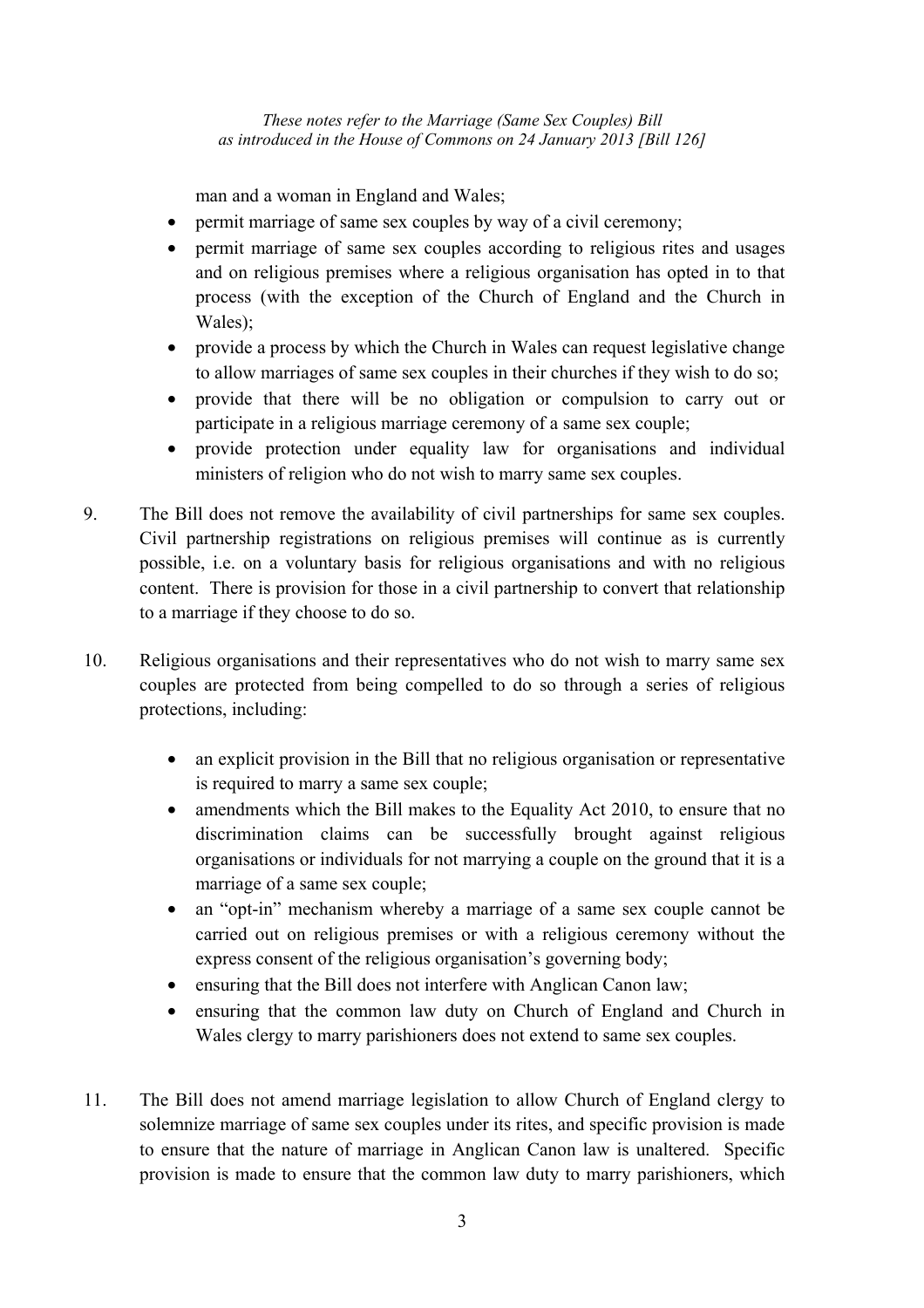applies to the clergy of both the Church of England and the Church in Wales, (and any corresponding right of parishioners to be married by such clergy) does not extend to same sex couples. In order to be able to solemnize marriages of same sex couples, therefore, the Church of England would have to put a Measure before Parliament amending the law to allow this to happen. The Church in Wales is unable to do this, and so the Bill provides a power by which this can be done by the Lord Chancellor, by order, should the Governing Body of the Church in Wales request it.

- 12. The Bill also contains a number of other related provisions, including provisions that will enable a person to change their legal gender without ending their existing marriage; provisions dealing with consular marriage and the marriage of service personnel overseas; and recognition of certain marriages of same sex couples formed outside England and Wales. There are also consequential and interpretative provisions clarifying how the new law will affect a number of matters, such as state and occupational pensions.
- 13. A number of the provisions of the Bill are to be given effect through subordinate legislation. Further details of these delegated powers are included in the Delegated Powers Memorandum and explained in the commentary on clauses and schedules below.

## **Overview of the structure of the Bill**

- 14. The Bill is largely an amending Bill, making amendments to various pieces of primary legislation including:
	- the Marriage Act 1949,
	- the Equality Act 2010,
	- the Marriage (Registrar General's Licence) Act 1970,
	- the Matrimonial Causes Act 1973.
	- the Domicile and Matrimonial Proceedings Act 1973,
	- the Social Security Contributions and Benefits Act 1992,
	- the Pension Schemes Act 1993,
	- the Civil Partnership Act 2004,
	- the Gender Recognition Act 2004.
- 15. The Bill consists of 18 clauses and 7 schedules arranged as follows:
	- Part 1 (clauses 1 11) (*Marriage of same sex couples in England and Wales)* contains the main provisions of the Bill relating to marriage of same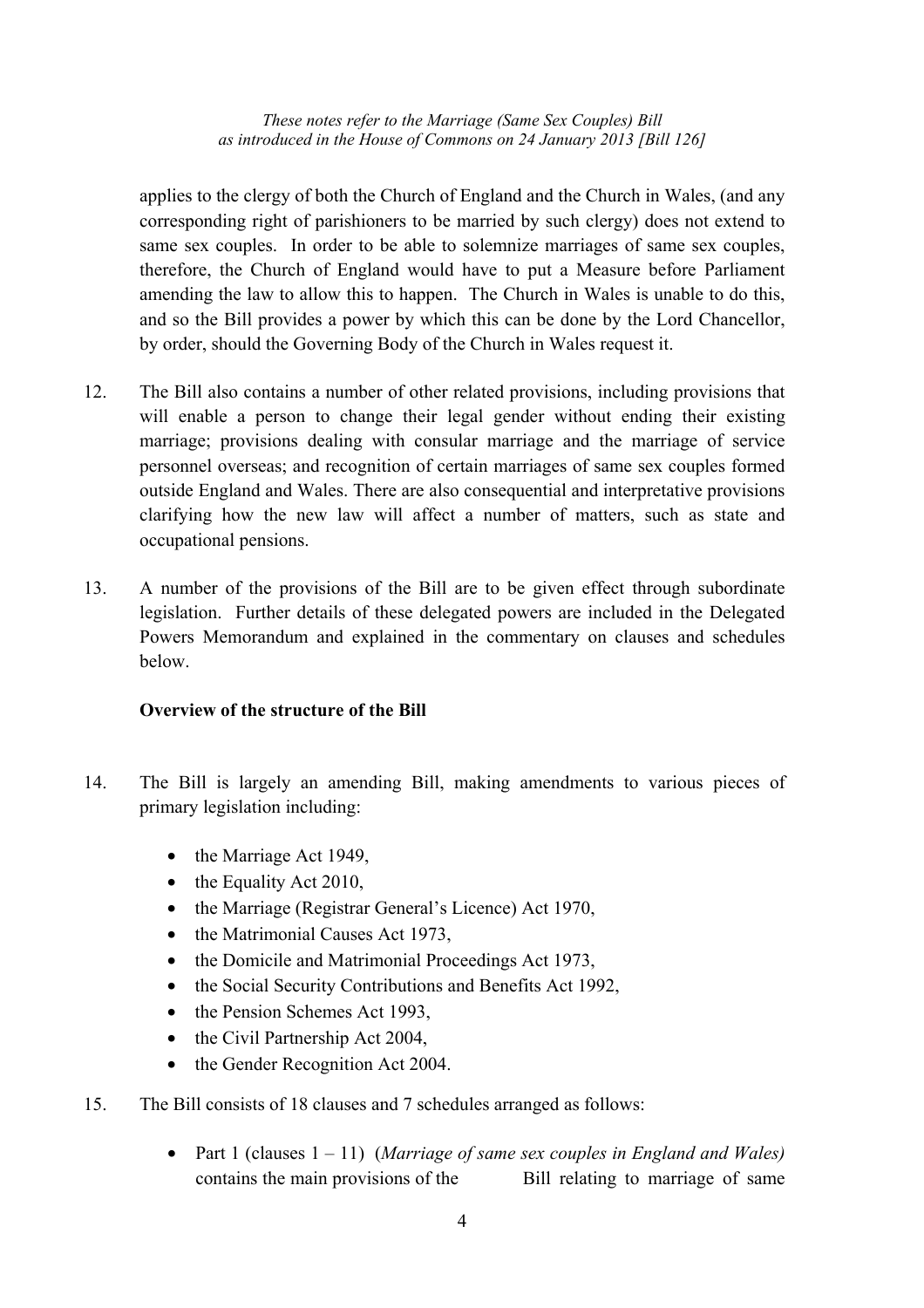sex couples and Schedules 1 to 4 contain consequential and interpretative provisions relating to Part 1.

- Part 2 (clauses 12 and 13) (*Other provisions relating to marriage and civil partnership*) and Schedules 5 and 6 deal with the change of legal gender of a married person or civil partner and marriage overseas.
- Part 3 (clauses 14 18) (*Final provisions*) and Schedule 7 contain the standard technical provisions of the Bill, including order making powers and procedures, interpretation, extent and commencement.

## **Territorial extent and application**

## *General*

16. The territorial extent and application of the Bill is England and Wales only, except for particular provisions as follows:

## *Provisions that extend to Scotland*

- In Part 1 of the Bill, clause 10(3), which gives effect to Schedule 2 and Schedule 2. Schedule 2 deals with the treatment in the rest of the United Kingdom of marriages of same sex couples conducted in England and Wales.
- All of Part 2, which gives effect to Schedules 5 and 6 (provisions relating to a change in gender of a married person or civil partner and marriage overseas).
- All of Part 3

*Provisions that extend to Northern Ireland* 

- In Part 1 of the Bill, clause 10(3) and Schedule 2.
- All of Part 2.
- All of Part 3

## *Scotland*

17. The Bill provides for same sex marriage to be lawful in England and Wales only. Marriage is an area which is a devolved matter for Scotland, meaning that it is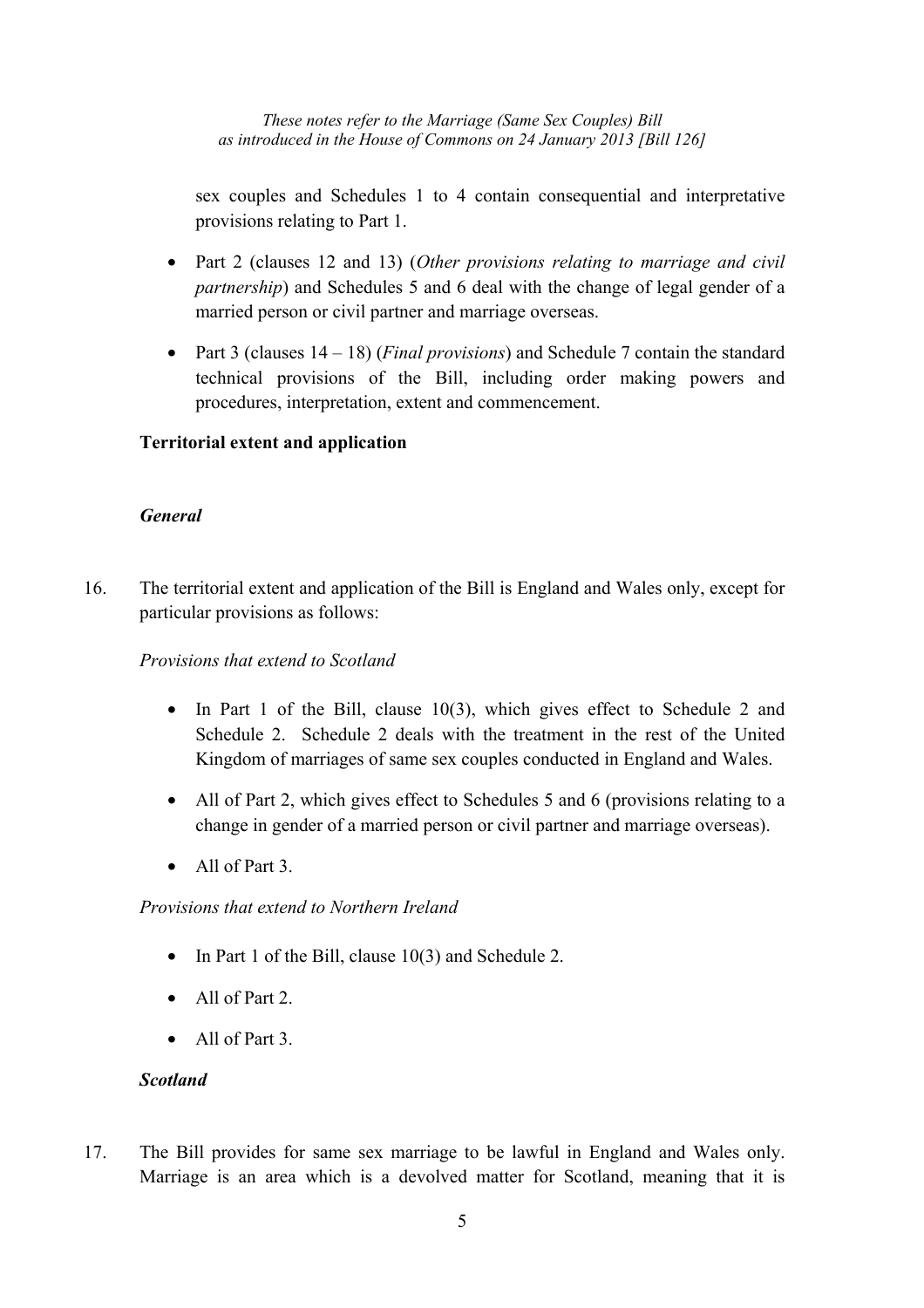something which is within the legislative powers of the Scottish Parliament. The Bill would have certain effects in Scotland, however. It allows for the consequential amendment to legislation in Scotland, as a result of same sex marriage coming into force in England and Wales. If this happens before such time as same sex marriage is lawful in Scotland, the Bill contains a power to secure that a same sex marriage made in England and Wales is treated as a civil partnership in Scotland. The provision which the Bill makes about consular marriage and the marriage of service personnel overseas also involves amendment of the law in Scotland. There are also amendments to the law in Scotland as it relates to re-issuing and correcting errors in gender recognition certificates and fraud proceedings under the Gender Recognition Act 2004. Consequential provision of the law in Scotland may also be made as a result of those changes.

18. At introduction this Bill contains provisions that trigger the Sewel convention. The provisions relate to the power for the Secretary of State to make an order for a same sex marriage solemnized in England and Wales to be treated as a civil partnership under the law of Scotland; the power for the Secretary of State to make consequential amendments to the law of Scotland in devolved areas; the power for the Queen to make Orders in Council about how UK consulates overseas carry out marriages and how service personnel can marry overseas. The Sewel convention provides that Westminster will not normally legislate with regard to devolved matters in Scotland without the consent of the Scottish Parliament. If there are further amendments relating to such matters which trigger the convention, the consent of the Scottish Parliament will also be sought for them. In making any Order which amends Scottish legislation in devolved matters the Secretary of State or Lord Chancellor would first have to obtain the consent of the Scottish Ministers.

#### *Wales*

- 19. The Bill allows for same sex marriage in Wales, where the effect would be similar to that in England. Marriage of same sex couples would be equivalent to marriage of opposite sex couples except in certain cases. Existing legislation would be understood as applying to same sex couples as it has done until now to opposite sex couples. New legislation will be read as applying in the same way to same sex couples as to opposite sex couples.
- 20. As explained above the Bill does not permit religious marriages in accordance with the rites of the Church in Wales. However, it does contain provision for the Church in Wales to request a change in the law to enable the marriage of same sex couples according to the rites of the Church in Wales, should it wish to do so (see clause 8 of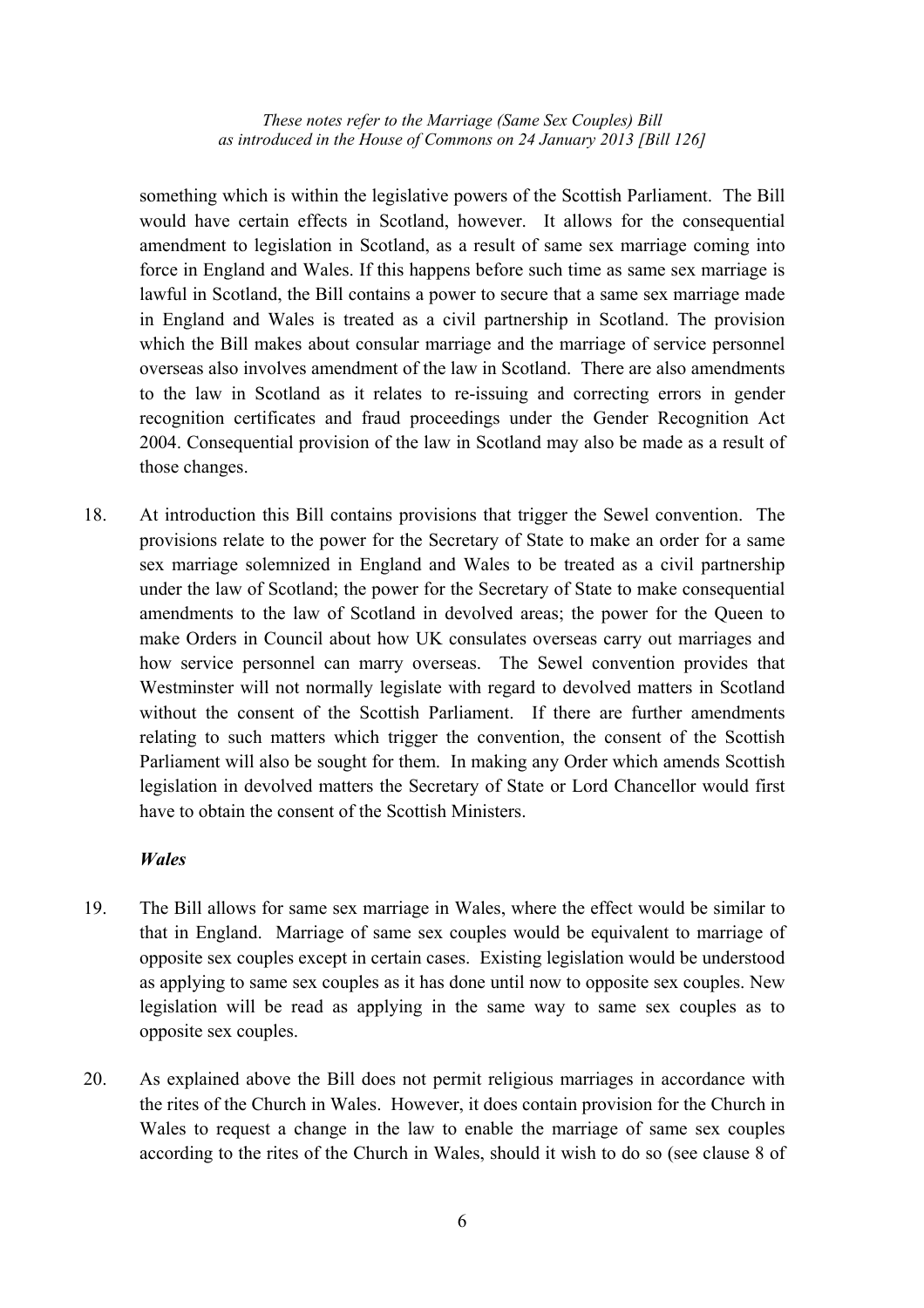the Bill).

## *Northern Ireland*

- 21. Marriage is an area which is a devolved matter for Northern Ireland. The Bill does not affect Northern Ireland directly, except as follows:
	- there are amendments to the law in Northern Ireland as it relates to re-issuing and correcting errors in gender recognition certificates and fraud proceedings under the Gender Recognition Act 2004;
	- the Bill provides that marriages of same sex couples under the law of England and Wales will be treated as civil partnerships under the law of Northern Ireland.
- 22. The UK Government will proceed in accordance with the convention that the UK Parliament would not normally legislate with regard to devolved matters in Northern Ireland except with the agreement of the Northern Ireland legislature. There are a number of provisions within the Bill which trigger that convention. In addition to the provision of the Bill which affects Northern Ireland directly (the treatment of same sex couples married in England and Wales), the other provisions which trigger that convention are a power for the Secretary of State to make consequential amendments in devolved areas; a power to make provision by an Order in Council about how UK consulates overseas carry out marriages and how service personnel can marry overseas. If there are amendments to the Bill which trigger the convention, the agreement of the Northern Ireland Assembly will be sought for them.

## **COMMENTARY ON CLAUSES AND SCHEDULES**

23. This section provides explanation and comment, where necessary, by clause and schedule.

**Part 1 – Marriage of same sex couples in England and Wales** 

## **Extension of marriage**

## *Clause 1 – Extension of marriage to same sex couples*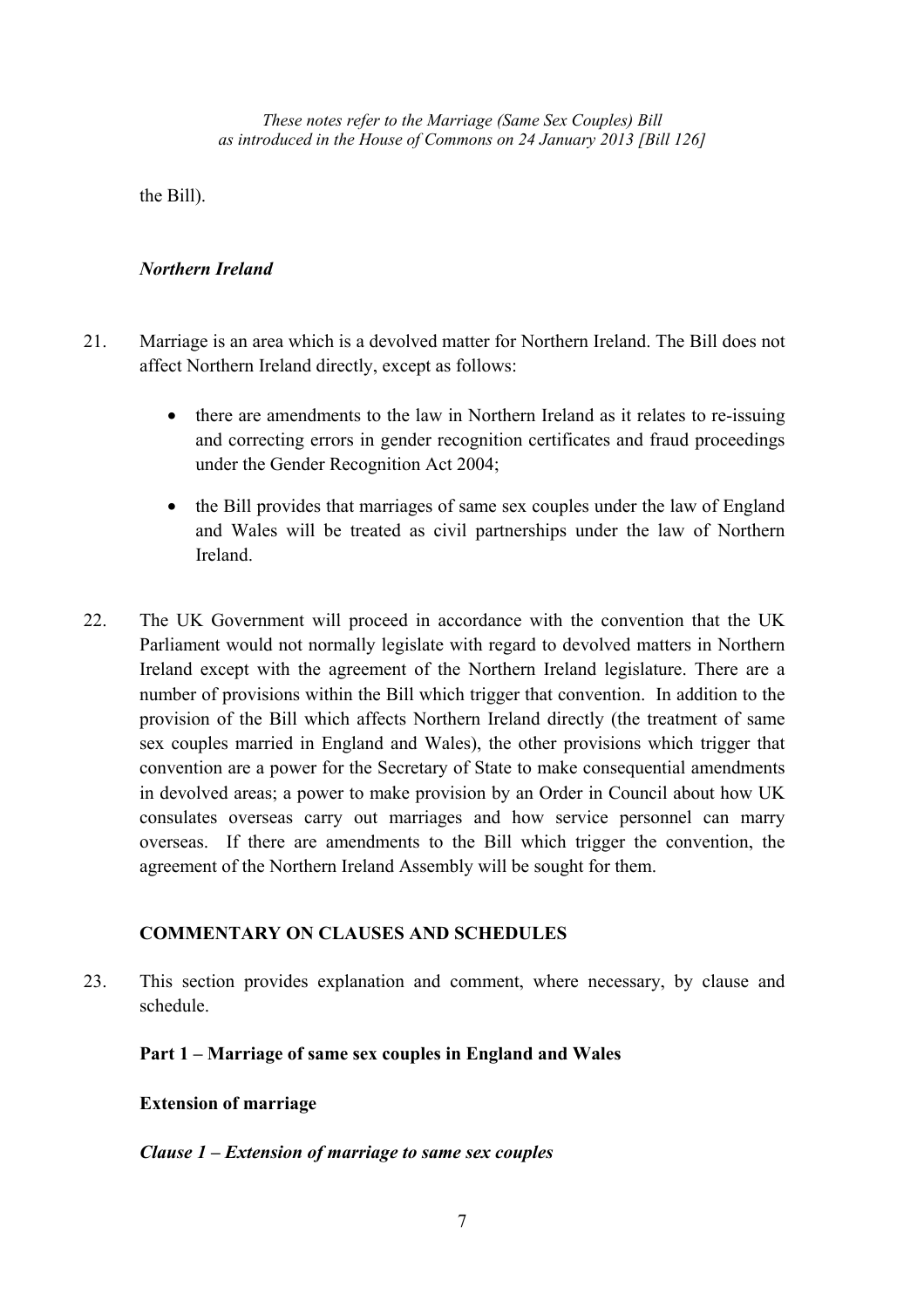- 24. Clause 1 makes it lawful for same sex couples to get married and sets out the legislative provisions under which same sex couples may marry. It ensures there is no obligation on the clergy of the Church of England and the Church in Wales to marry same sex couples and makes particular provision in relation to the Canons of the Church of England.
- 25. Under subsection (2) marriages of same sex couples may be solemnized in accordance with:
	- Part 3 of the Marriage Act which provides for civil marriage ceremonies in register offices or on approved premises such as hotels; and, if the relevant religious organisation has opted in to marry same sex couples, marriages in religious buildings (other than those of the Church of England or Church in Wales), or according to the usages of the Jews or Quakers and for certain marriages for detained or house-bound persons;
	- Part 5 of the Marriage Act which provides for marriages in naval, military and air force chapels (but not according to the rites of the Church of England or Church in Wales);
	- the Marriage (Registrar General's Licence) Act 1970 which provides for "deathbed" marriages outside registered premises; or
	- an Order in Council made under Part 1 or 3 of Schedule 6 to the Bill which may provide for marriages overseas in the presence of a consular officer or for marriage overseas of armed forces personnel.
- 26. The effect of subsection (3) is to preserve the integrity of the Canon law of the Church of England in relation to marriage. Under the Submission of the Clergy Act 1533, Canon law cannot be contrary to general law. In particular, Canon B30 (paragraph 1) states that "The Church of England affirms, according to our Lord's teaching, that marriage is in its nature a union permanent and lifelong, for better for worse, till death them do part, of one man with one woman…".
- 27. Subsection (3) therefore provides that the maintenance of Canon B30 by the Church of England is not contrary to the general law which enables same sex couples to marry.
- 28. Subsections (4) and (5) provide that any duty of a clerk in Holy Orders of the Church of England or the Church in Wales to solemnize a marriage does not extend to same sex couples. In addition, any corresponding right of parishioners to be married by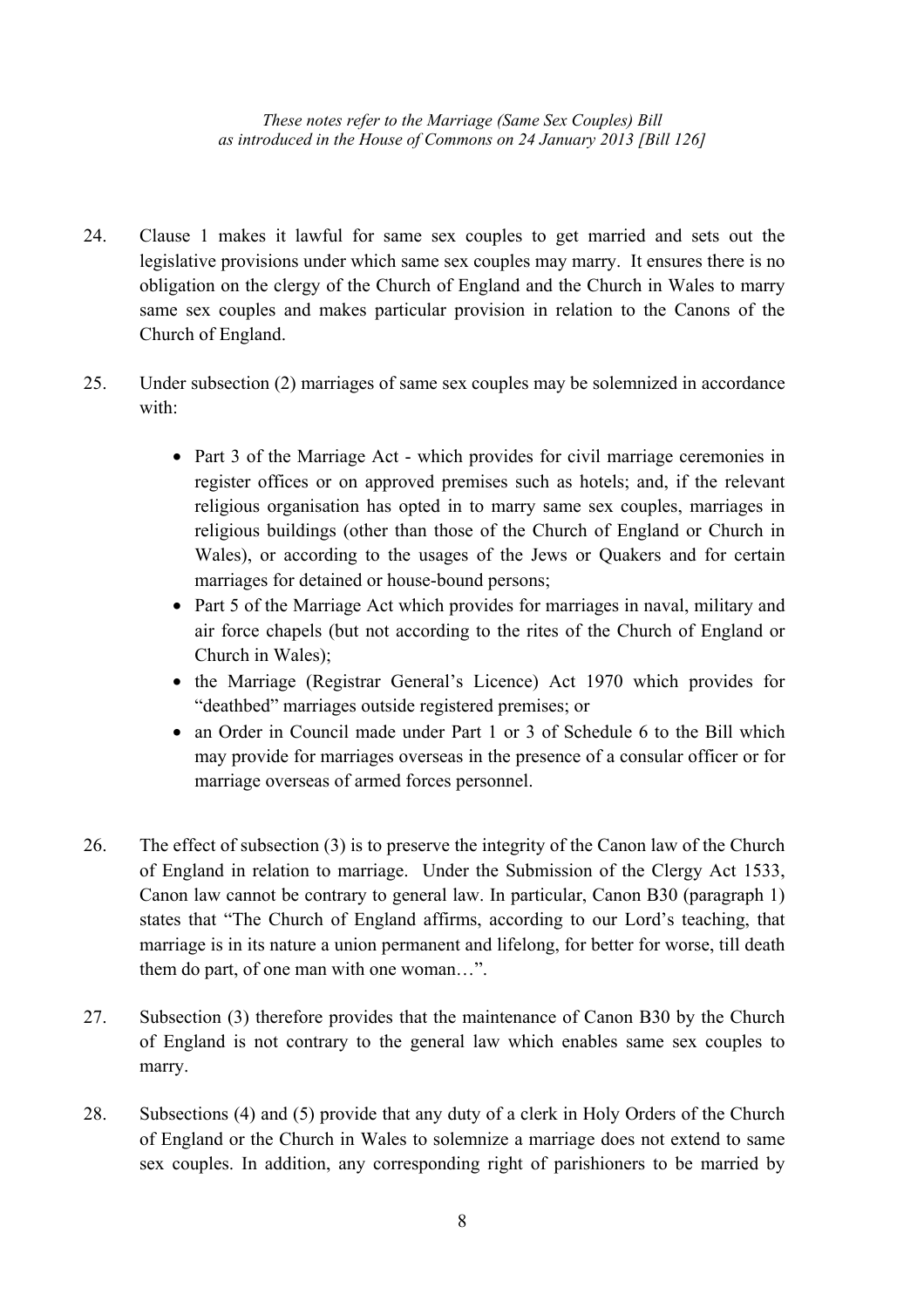such clergy does not extend to same sex couples. The effect of this is that the common law duty on the clergy of the Church of England and the Church in Wales to marry parishioners is not extended to same sex couples.

## **Religious protection**

## *Clause 2 – Marriage according to religious rites: no compulsion to solemnize etc*

- 29. Clause 2 protects individuals and religious organisations who do not wish to conduct or participate in a religious marriage ceremony on the ground that it is a marriage of a same sex couple.
- 30. Subsection (1) states that individuals and religious organisations may not be compelled to carry out an "opt-in activity", which is defined in subsection (3) to mean the various types of activity relating to the decision of a religious organisation to opt in to solemnizing marriage for same sex couples. Subsection (3) also states that they can carry out an "opt-out activity", defined to mean an activity which reverses or modifies the effect of an opt-in activity.
- 31. Subsection (2) makes clear that individuals (for example, members of the clergy, and individuals authorised under the Marriage Act to be present at the solemnization of marriages on religious premises) may not be compelled to carry out, attend or take part in a religious marriage ceremony of a same sex couple. It also makes clear that individuals (for example, members of a religious organisation's governing authority) and religious organisations may not be compelled to consent to religious marriage ceremonies of same sex couples being conducted. In each case this must be where the individuals or religious organisations do not wish to carry out the specified conduct because it concerns the marriage of a same sex couple.
- 32. Subsection (3) contains the definitions of "opt-in" activity and "opt-out activity", and subsection (4) defines various other terms used in the section. It makes clear that this clause does not concern the conduct of a marriage registrar, superintendent registrar or the Registrar General.
- 33. Subsection (5) carries this protection into the Equality Act 2010, by inserting a new Part 6A (marriage of same sex couples in England and Wales) and paragraph 25A (marriage according to religious rites: no compulsion to solemnize etc) in Schedule 3 of that Act. Schedule 3 deals with exceptions from the prohibition on discrimination in the provision of services and the exercise of public functions. New paragraph 25A provides that it is lawful under the Equality Act for an individual or religious organisation not to carry out the conduct specified in subsection (2) where the reason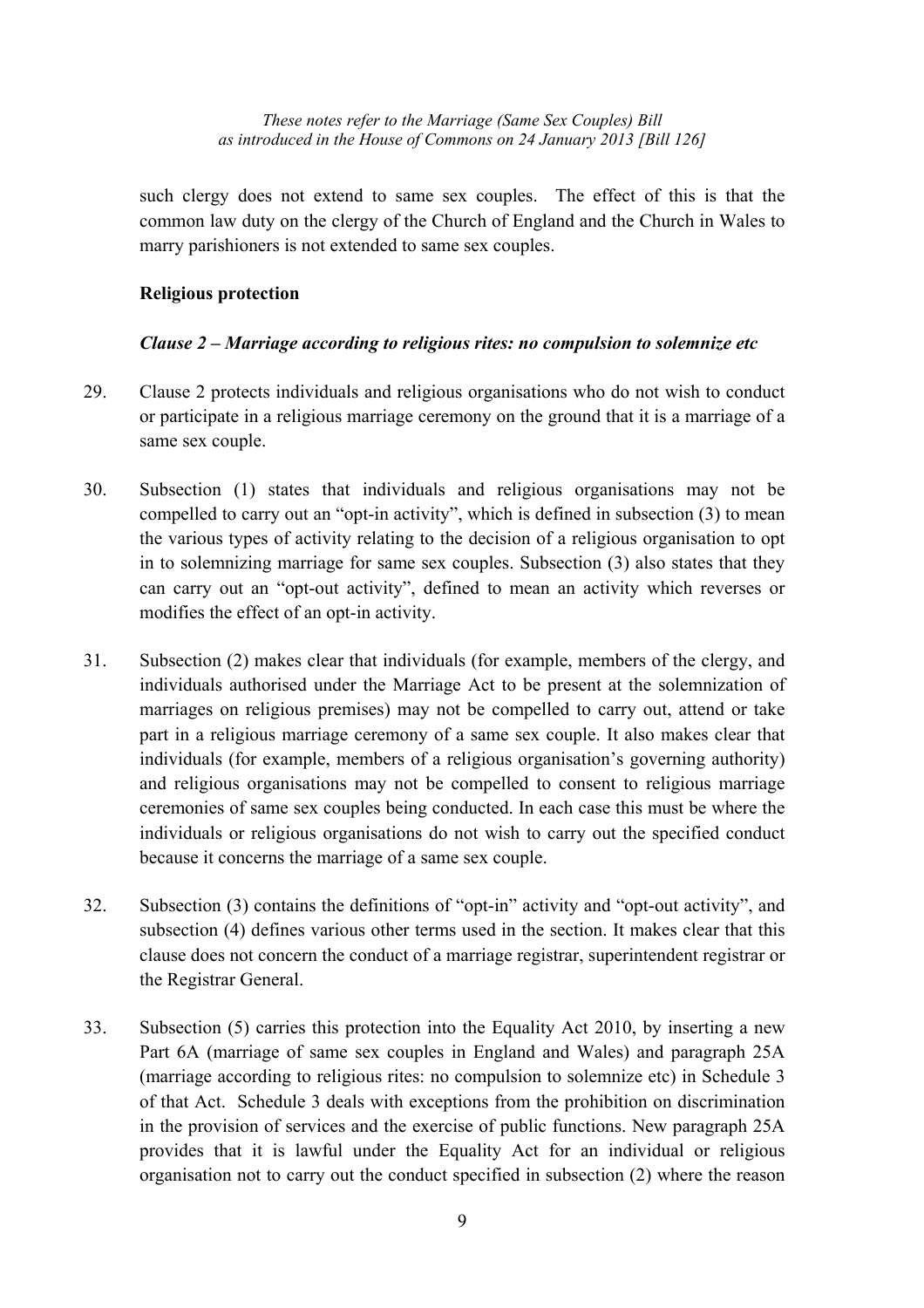is that the marriage is the marriage of a same sex couple.

# **Part 3 of the Marriage Act 1949**

# *Clause 3 – Marriage for which no opt-in necessary*

- 34. Clause 3 replaces the existing section 26 in Part 3 of the Marriage Act (marriages which may be solemnized on the authority of superintendent registrar's certificate) with a new section 26 (marriage of a man and a woman; marriage of same sex couples for which no opt-in necessary). The new section 26 replicates the existing section 26 for marriages between a man and a woman and further authorises certain marriages of same sex couples (by civil ceremony). New section 26 therefore authorises:
	- religious marriages between a man and a woman in registered buildings;
	- civil marriages for all couples in a register office;
	- civil marriages for all couples in, for example, a hotel or other approved premises;
	- religious marriages between a man and a woman by the Quakers or the Jewish religion;
	- marriages between a man and a woman one of whom is house-bound or detained;
	- civil marriages of a same sex couple, one of whom is house-bound or detained;
	- marriages between a man and a woman in a church or chapel of the Church of England or the Church in Wales.
- 35. Therefore, civil marriages of same sex couples are authorised under this clause, but religious marriages of same sex couples are authorised under different provisions of the Marriage Act – these are inserted by clauses 4 to 6 of this Bill, which create arrangements for religious organisations other than the Church of England and Church in Wales to opt in to conducting marriages between same sex couples. (Particular provision for the Church in Wales is contained in clause 8.)

# *Clause 4 – Opt-in: marriage in places of worship*

36. Clause 4 inserts a new section 26A (opt-in to marriage of same sex couples: places of worship) in the Marriage Act. The effect of the clause is to authorise religious marriages of same sex couples in places of worship (where the relevant religious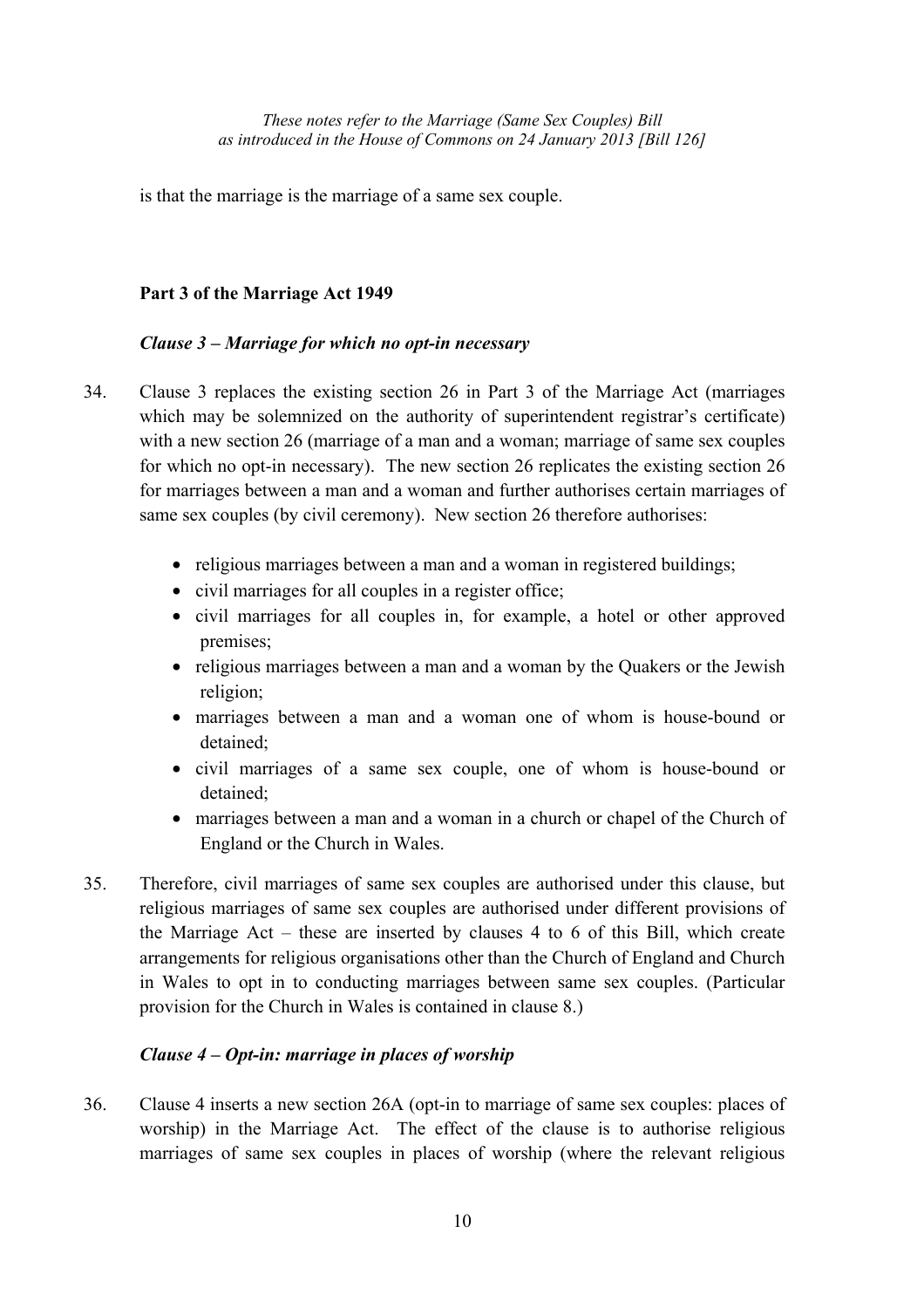organisation has opted in).

- 37. New section 26A (subsection (1)) permits religious marriages of same sex couples in a place of worship that has been specifically registered to solemnize marriages of same sex couples under section 43A ("an appropriately registered building"). New section 43A (inserted by paragraph 2 of Schedule 1 to the Bill) sets out the procedure for the registration of a building for religious marriage of same sex couples. Subsection (3) of section 26A provides that an application for registration under section 43A cannot be made without the written consent of the relevant governing authority of the religious organisation concerned. Subsection (4) of new section 26A defines what is meant by the "relevant governing authority". This definition leaves it open to religious organisations to define their governing authority as they wish for the purpose of giving consent to religious marriage of same sex couples.
- 38. Subsection (5) of new section 26A makes clear that the opt-in does not include marriage according to the rites of the Church of England or Church in Wales. In this part of the Marriage Act, references to the Church of England include the Church in Wales.
- 39. Subsection (6) makes the provisions of section 26A subject to the provisions of sections 44A to 44C of the Marriage Act and any regulations made under any of these sections. Sections 44A to 44C are new sections inserted by paragraph 3 of Schedule 1 to the Bill and make provision about registration of buildings for marriage of same sex couples where buildings are shared by more than one religious organisation.
- 40. Subsection (2) of clause 4 brings into effect Schedule 1 (registration of buildings etc).

## *Clause 5 – Opt-in: other religious ceremonies*

- 41. Clause 5 inserts a new section 26B into the Marriage Act. As mentioned above, three of the kinds of religious marriages of a man and a woman allowed by section 26 of the Marriage Act are marriages of Quakers; marriages according to the Jewish religion; and marriages of people who are house-bound or detained, eg in prison. In these cases there is no requirement for registration of a building. New section 26B makes these kinds of marriage available to same sex couples, subject to the opt-in procedure being followed.
- 42. The clause provides that religious marriages of same sex couples may take place in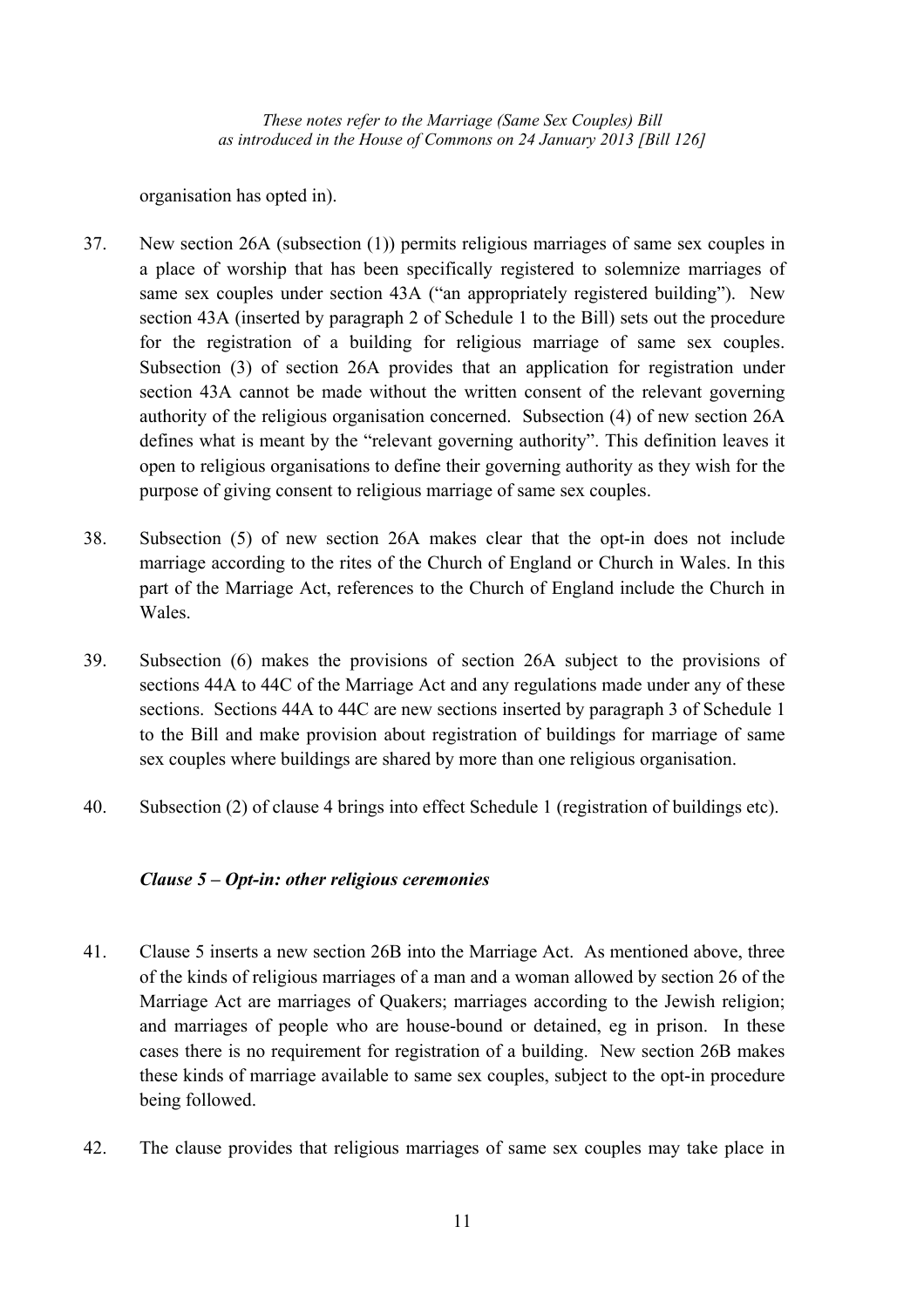the following circumstances (without the need for registration of a building):

- Marriage in accordance with the religious practices of Quakers, as long as the recording clerk of the Society of Friends in London has consented to marriages of same sex couples.
- Marriage in a religious ceremony of the Jewish religion, as long as the relevant governing authority has consented to marriages of same sex couples. In this case the relevant governing authority is a person or persons who have been designated to give such consent. Designation is made by the secretary of a synagogue who is authorised to register marriages under the Marriage Act.
- Where one or each of a same sex couple is house-bound or detained, they can marry through a religious ceremony of any other religion except that of the Church of England or Church in Wales as long as the relevant governing authority has given consent to same sex marriages. In this case the relevant governing authority has the same definition as in section 26A of the Marriage Act. Marriages of Quakers and of people professing the Jewish religion cannot be authorised under this provision and must be authorised under the other provisions above.

## **Part 5 of the Marriage Act 1949**

## *Clause 6 – Armed forces chapels*

- 43. Clause 6 amends Part 5 of the Marriage Act, which deals with marriages in naval, military and air force chapels (for brevity referred to in these notes as military chapels). Under that Part, a marriage may take place in a military chapel which has been licensed under section 69 for the solemnization of marriages according to the rites of the Church of England or the Church in Wales, or registered under section 70 for the solemnization of other marriages. Clause 6 amends Part 5 of the Marriage Act to make provision for the registration of military chapels for the solemnization of marriages of same sex couples otherwise than in accordance with the rites of the Church of England or the Church in Wales.
- 44. Subsection (2) of clause 6 amends section 68 of the Marriage Act so that provisions in Part 5 of the Act which apply to marriages of same sex couples do not apply to marriages according to the rites of the Church of England or the Church in Wales.
- 45. Subsection (3) of clause 6 amends section 70 of the Marriage Act so as to provide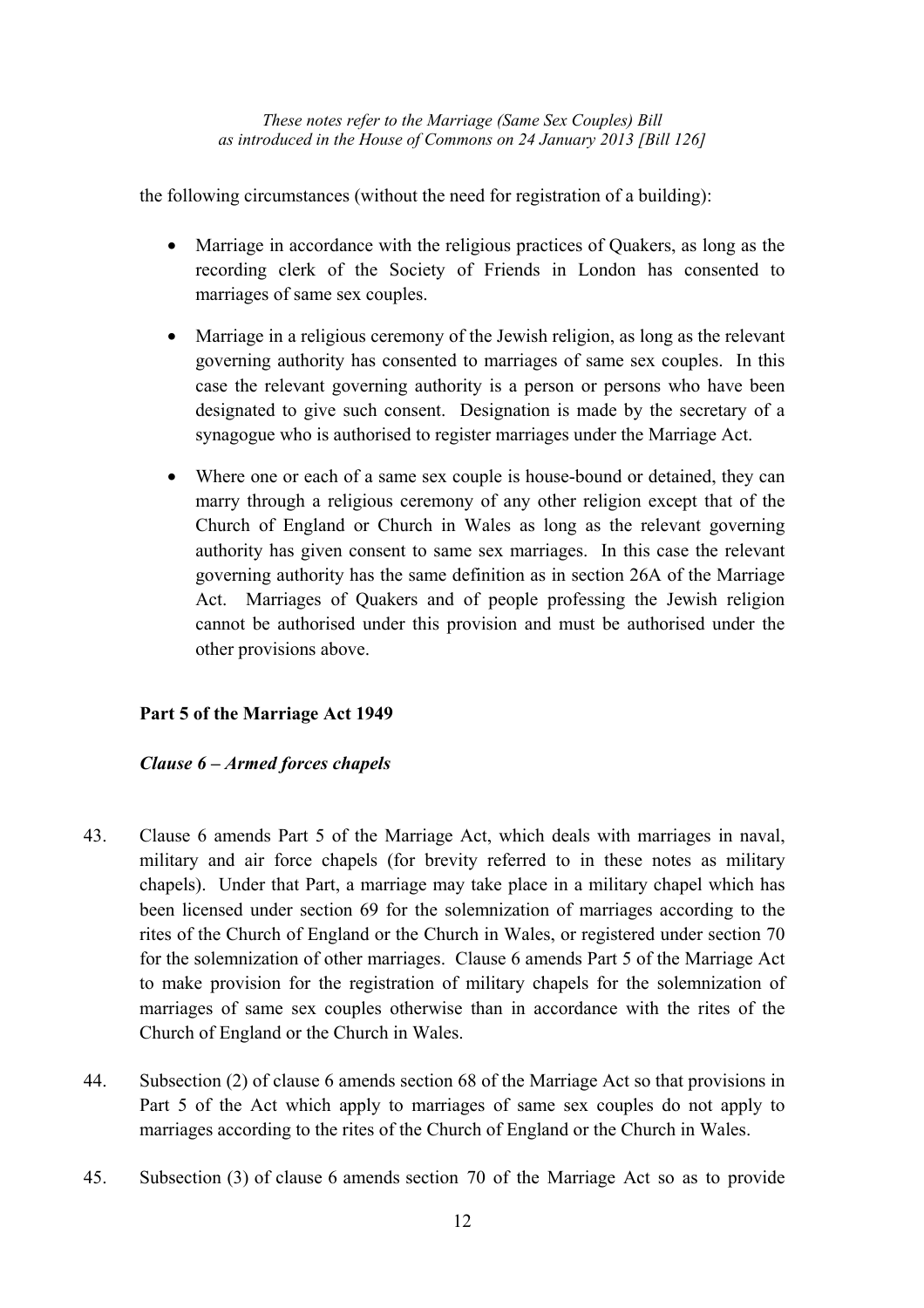that that section does not apply to marriages of same sex couples. However, subsection (4) inserts a new section 70A which allows registration of military chapels for marriages of same sex couples (otherwise than according to the rites of the Church of England or the Church in Wales). Where a chapel is registered under section 70A, section 70A(3) provides that section 70 applies (except the provision which excludes marriages of same sex couples) as if the chapel were registered under that section.

- 46. Under subsection (1) of the new section 70A a chapel may be registered by the Registrar General on the application of the Secretary of State. Under subsection (2) the procedural requirements of section 70 (for example, in relation to cancellation of registration, and publicising registration and cancellation) apply equally for the purposes of section 70A.
- 47. Subsections (5) and (6) of the new section 70A provide a power for the Secretary of State to make regulations about the registration of chapels under the section and the cancellation of registration, which may include provisions about the procedures to be followed and any consents that must be obtained before an application for registration may be made. Any such regulations must be made by the affirmative procedure.

## **The Marriage (Registrar General's Licence) Act 1970**

#### *Clause 7 – Opt-in: "deathbed marriages"*

48. Clause 7 amends section 1 of the Marriage (Registrar General's Licence) Act 1970 so that the Registrar General can only authorise a religious marriage of a same sex couple if the relevant governing authority has consented to marriages of same sex couples. The circumstances in which a Registrar General may authorise a marriage are where one of the couple is seriously ill, for example in a hospital or at home, is not expected to recover and cannot be moved. Marriages according to the rites of the Church of England or the Church in Wales cannot be authorised under section 1 of the 1970 Act so these provisions do not apply to the Church of England or Church in Wales.

#### **The Church in Wales**

#### *Clause 8 – Power to allow for marriage of same sex couples in Church in Wales*

49. Clause 8 sets out a procedure by which the Church in Wales can choose to allow marriages of same sex couples to take place according to its rites. Its Governing Body may request that the Lord Chancellor make an order to enable it to do so, which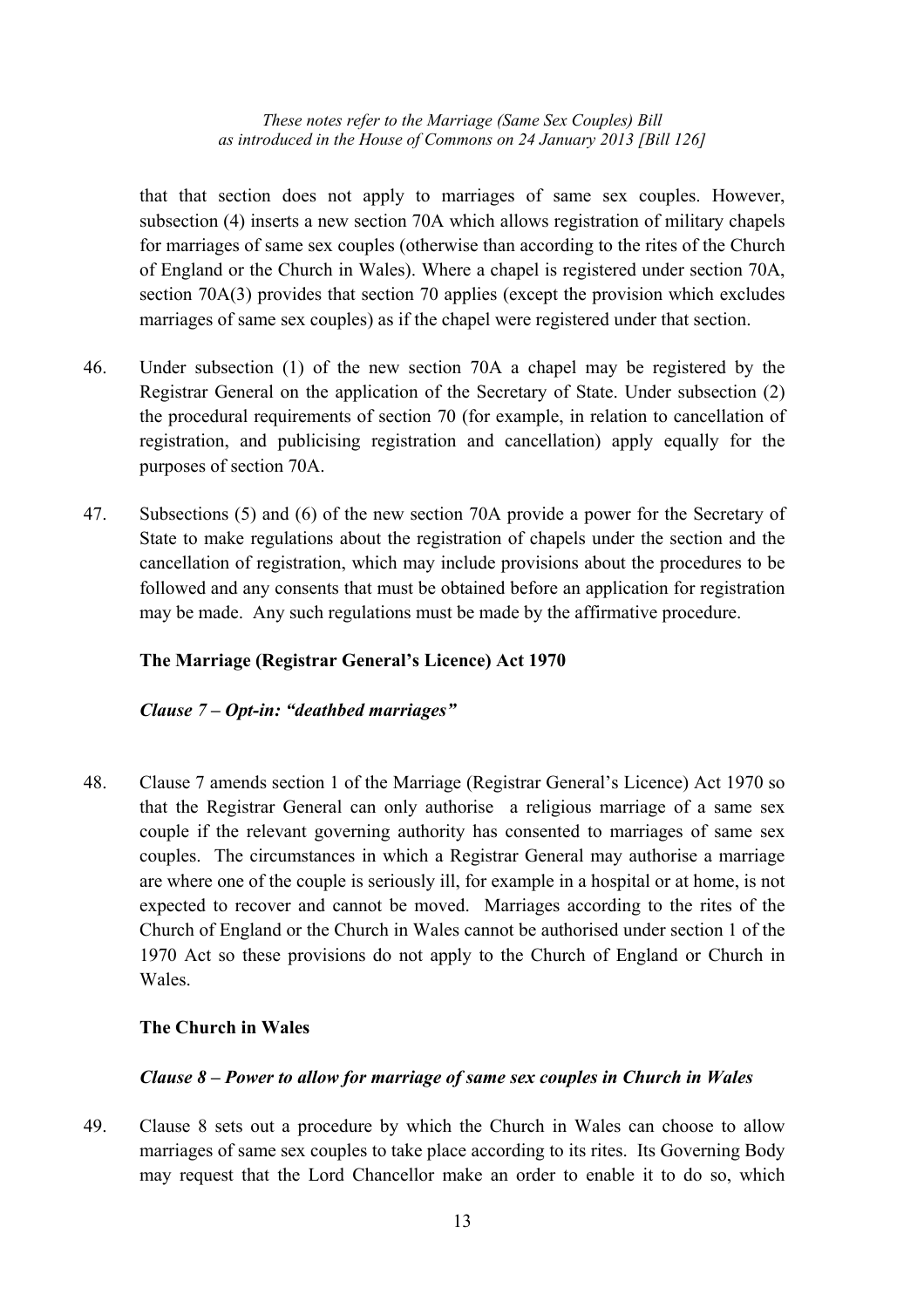would amend legislation as necessary (in particular the Marriage Act). The Governing Body of the Church in Wales must first resolve that the law should be so changed and the Lord Chancellor must have regard to the terms of that resolution.

50. The Church in Wales is in the same position as the Church of England as regards marriage law despite the disestablishment of the Church in Wales by virtue of the Welsh Church Act 1914. However, this disestablishment means that the Church in Wales is not itself able to put legislation before Parliament (unlike the Church of England). The power in this clause is therefore required so that the law can be changed to allow the Church in Wales to marry same sex couples (if it were to resolve to allow it), without the need for primary legislation. An order under this clause is subject to the affirmative procedure.

## **Other provisions relating to marriages of same sex couples**

## *Clause 9 – Conversion of civil partnership into marriage*

- 51. Clause 9(1) enables civil partners who had their partnership formed in England and Wales to have their partnership converted into a marriage and provides a power for the Registrar General to make regulations (subject to the approval of the Secretary of State under subsection (6)) establishing the procedures for doing so. The use of this power is not subject to any parliamentary procedure.
- 52. Subsections (2) and (3) provide a power for the Secretary of State to make regulations establishing procedures for conversion of civil partnerships formed outside the United Kingdom under an Order in Council made under Chapter 1 of Part 5 of the Civil Partnership Act which deals with civil partnerships registered at British consulates or by armed forces personnel. Subsection (3) makes clear that this applies where England and Wales is the relevant part of the United Kingdom for the purposes of registration of the civil partnership under the respective Order. The use of this power is not subject to any parliamentary procedure.
- 53. Subsections (4) and (5) set out the scope of the regulation-making powers, including regulations about:
	- the application procedure for conversion;
	- the information required to support the application;
	- declarations to support an application to convert (for example, by the civil partners themselves);
	- a requirement for applicants to appear for example before a local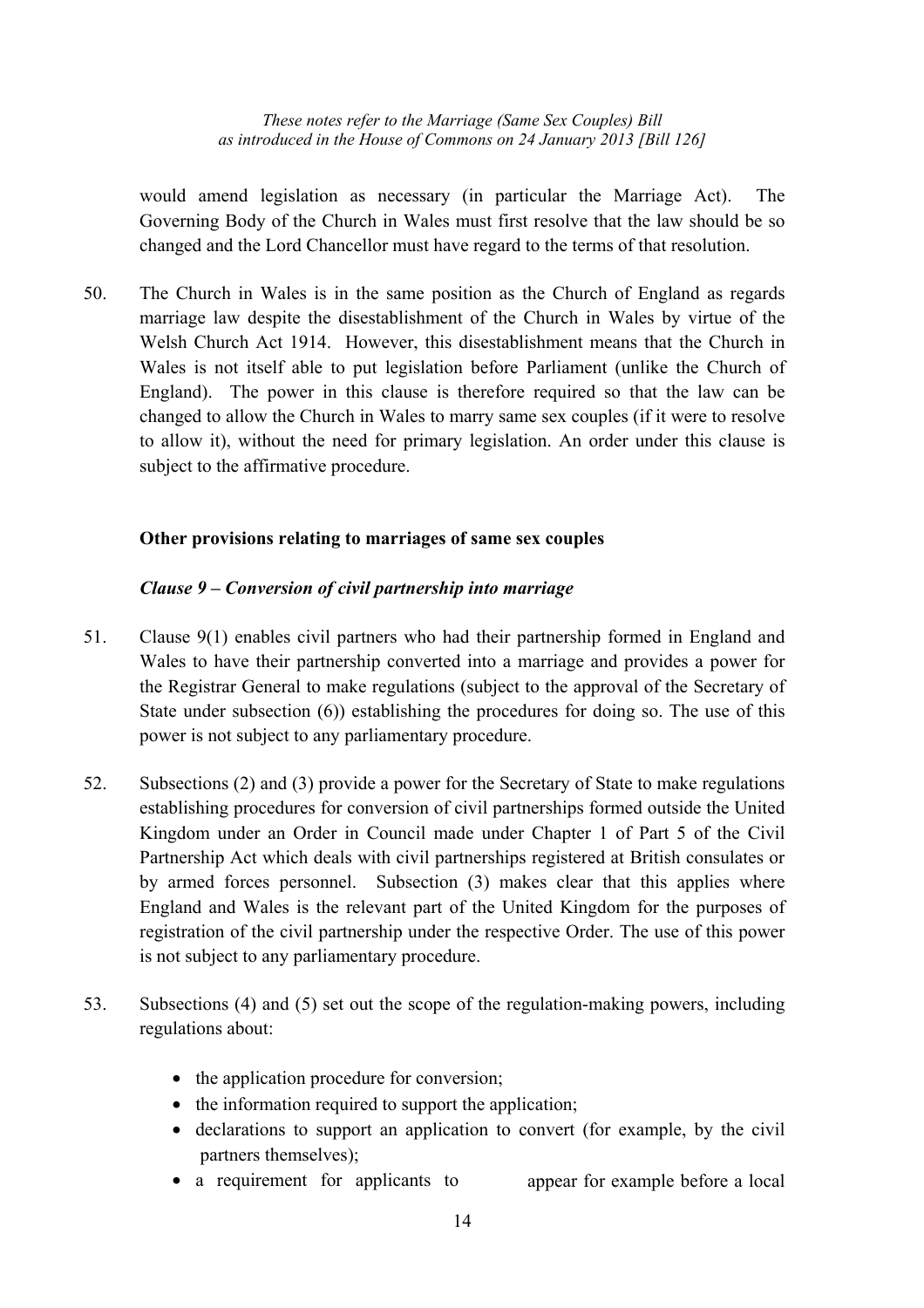registrar or at a register office, in order, for example, to validate their identity;

- conferral of functions in connection with applications to convert on, for example, the Secretary of State, the Registrar General, armed forces personnel, or other persons. These functions include record-keeping; issuing certified copies of records; conducting civil ceremonies or services following conversion into a marriage;
- application fees and fees for connected functions.
- 54. Under subsection (7), the completed conversion process automatically ends the civil partnership and the couple are treated as having been married since the date the civil partnership was formed.

## *Clause 10 – Extra-territorial matters*

55. Clause 10 provides that existing or new marriages of same sex couples that take place outside England and Wales can be recognised as marriages under the law of England and Wales. It is irrelevant whether the law of the place of marriage provides for same sex marriage before or after this provision comes into force. Clause 10 also gives effect to Schedule 2 which contains more detailed provisions (see below).

# **Effect of extension of marriage**

## *Clause 11 – Effect of extension of marriage*

- 56. Clause 11 provides that, as a result of the extension of marriage to same sex couples, marriage has the same effect in relation to such a couple as it does in relation to an opposite sex couple. It ensures that the law of England and Wales, including all existing and new England and Wales legislation, is to be interpreted as applying, where marriage is concerned, equally to same sex and opposite sex couples.
- 57. Subsection (3) brings into effect Schedule 3, which provides specific provision for interpretation of existing legislation (Part 1) and new legislation (Part 2). Subsection (4) brings into effect Schedule 4 which provides separately for the effect of the extension of marriage in particular cases and contains a power to make contrary provision in relation to the equivalence provisions of the Bill, including the provisions in subsections (1) and (2) of this clause and in Schedule 3.
- 58. Subsection (5) provides that the equivalence provisions of this clause and Schedule 3 do not affect Measures and Canons or subordinate legislation of the Church of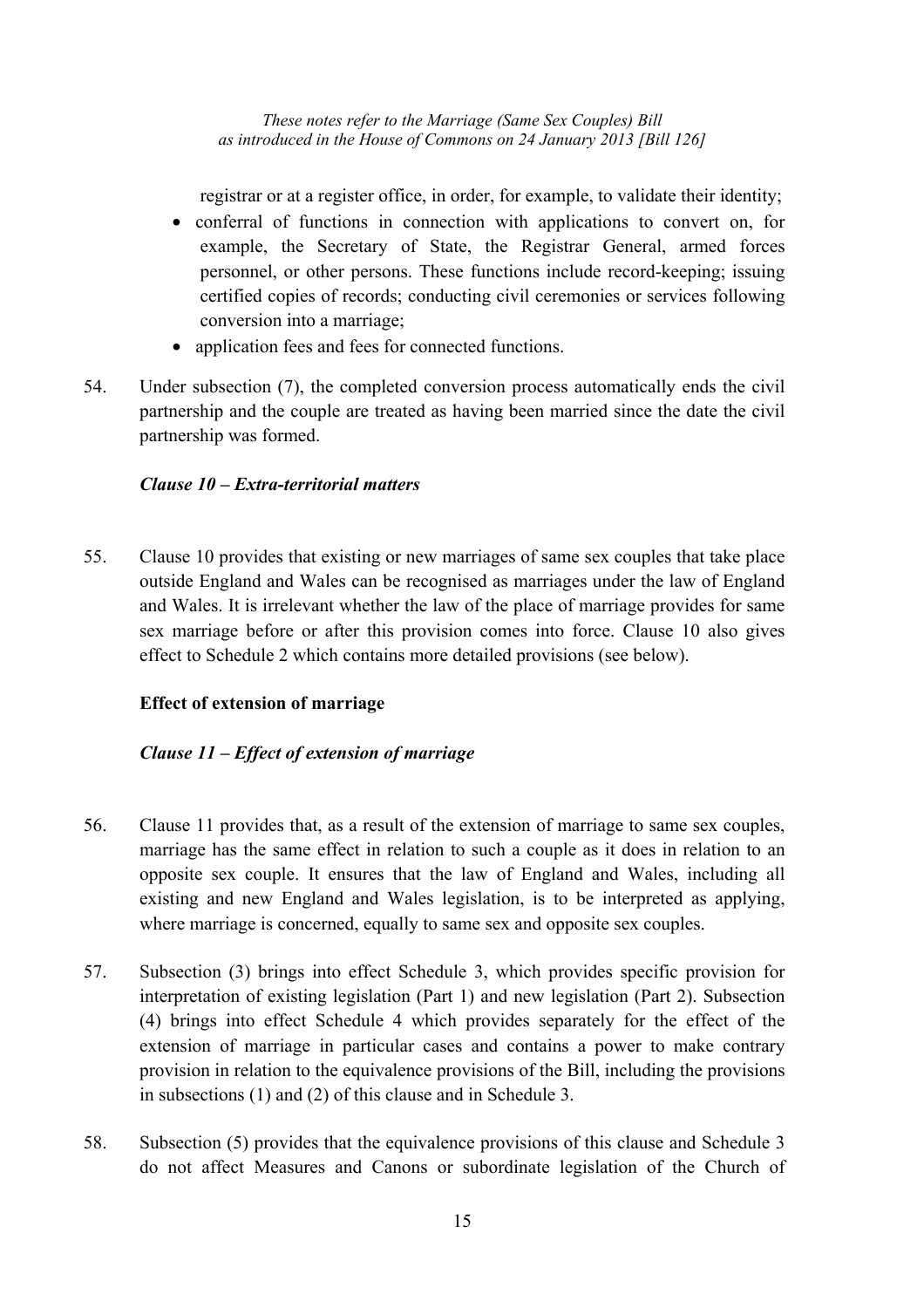England; and provides a power for the Secretary of State to prescribe other law relating to the Church of England which is not affected by the equivalence provisions. The use of this power is subject to negative procedure.

## **Part 2 – Other provisions relating to marriage and civil partnership**

## *Clause 12 – Change of gender of married persons or civil partners*

59. Clause 12 brings into effect Schedule 5 (change of gender of married persons or civil partners).

## *Clause 13 – Marriage overseas*

60. Clause 13 brings into effect Schedule 6 (marriage overseas) and repeals the Foreign Marriage Act 1892. The Orders in Council that may be made under Schedule 6 will replace the provision currently made by the 1892 Act.

## **Part 3 – Final provisions**

## *Clause 14 – Transitional and consequential provision*

- 61. It may be necessary to deal with the transition from the situation where marriage is only available to a man and a woman to the situation where marriage is also available to same sex couples. It may also be necessary to deal with the consequences of that change. Clause 14 provides powers for the Secretary of State or Lord Chancellor to make orders that would allow these sorts of cases to be dealt with;
	- transitional, transitory or saving provision in connection with the coming into force of any provision of the Bill may be made under subsection (1);
	- provision in consequence of the Act may be made under subsection (2).
- 62. Under subsection (3), any such order may include amendments to primary or subordinate legislation of any part of the United Kingdom. If the order makes amendments to primary legislation it must be made by affirmative procedure, otherwise the power is subject to negative procedure.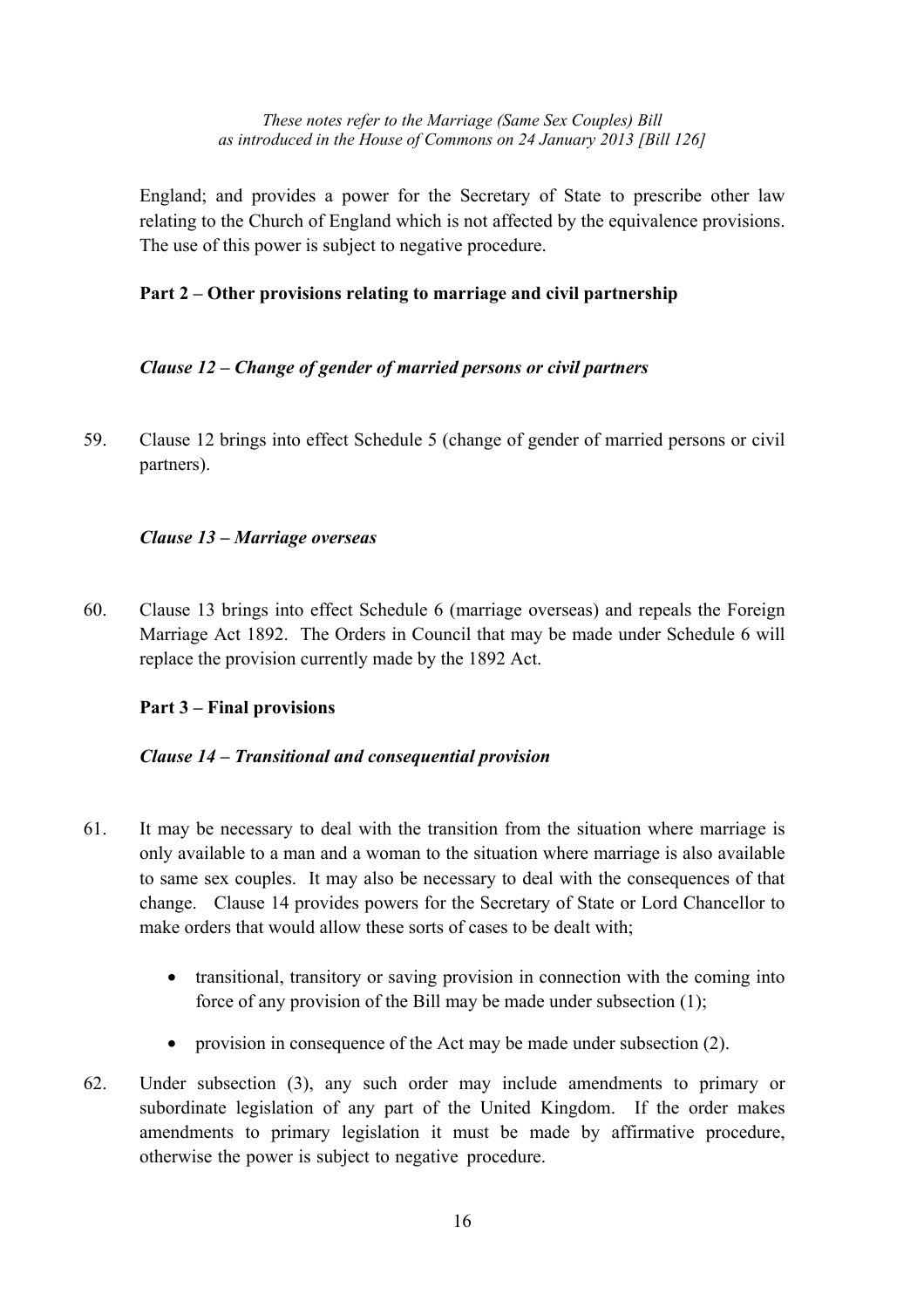63. Subsection (4) brings into effect Schedule 7 (transitional and consequential provision etc).

## *Clause 15 – Orders and regulations*

- 64. This clause is needed to set out the arrangements for how Ministers are to exercise their delegated powers. Clause 15 determines which powers, exercisable by the Secretary of State or Lord Chancellor under the Act, require which parliamentary procedure.
	- affirmative procedure is required for:
		- o an order under clause 8 to allow marriage of same sex couples according to the rites of the Church in Wales;
		- o an order amending an Act of Parliament under clause 14(1) or (2);
		- o an order under paragraph 1 of Schedule 2 amending devolved legislation in Scotland to enable marriages of same sex couples under the law of England and Wales to be treated in Scotland as civil partnerships; (except for an order made only under paragraph 1(2) of that Schedule (see below).
	- Negative procedure is required for:
		- $\circ$  an order under clause 11(5)(c);
		- o an order under clause 14(1) or (2) which does not amend an Act of Parliament;
		- o an order under paragraph 1(2) of Schedule 2 modifying or disapplying the provisions of an order made under paragraph 1 of Schedule 2;
		- o an order under paragraph 2 of Schedule 2 modifying or disapplying the effect of paragraph 2(1) (which provides that marriages of same sex couples are treated as civil partnerships under the law of Northern Ireland);
		- o an order under paragraph 24 of Schedule 4, to make contrary provisions to the equivalence provisions of the Bill.
- 65. Subsections (4) and (5) provide for orders and regulations under the Bill to make different provision for different purposes; and to make transitional, transitory, saving or consequential provision and to repeal or revoke legislation.
- 66. Subsection (6) requires the Secretary of State or Lord Chancellor to obtain the consent of the Scottish Ministers and to consult the Department of Finance and Personnel in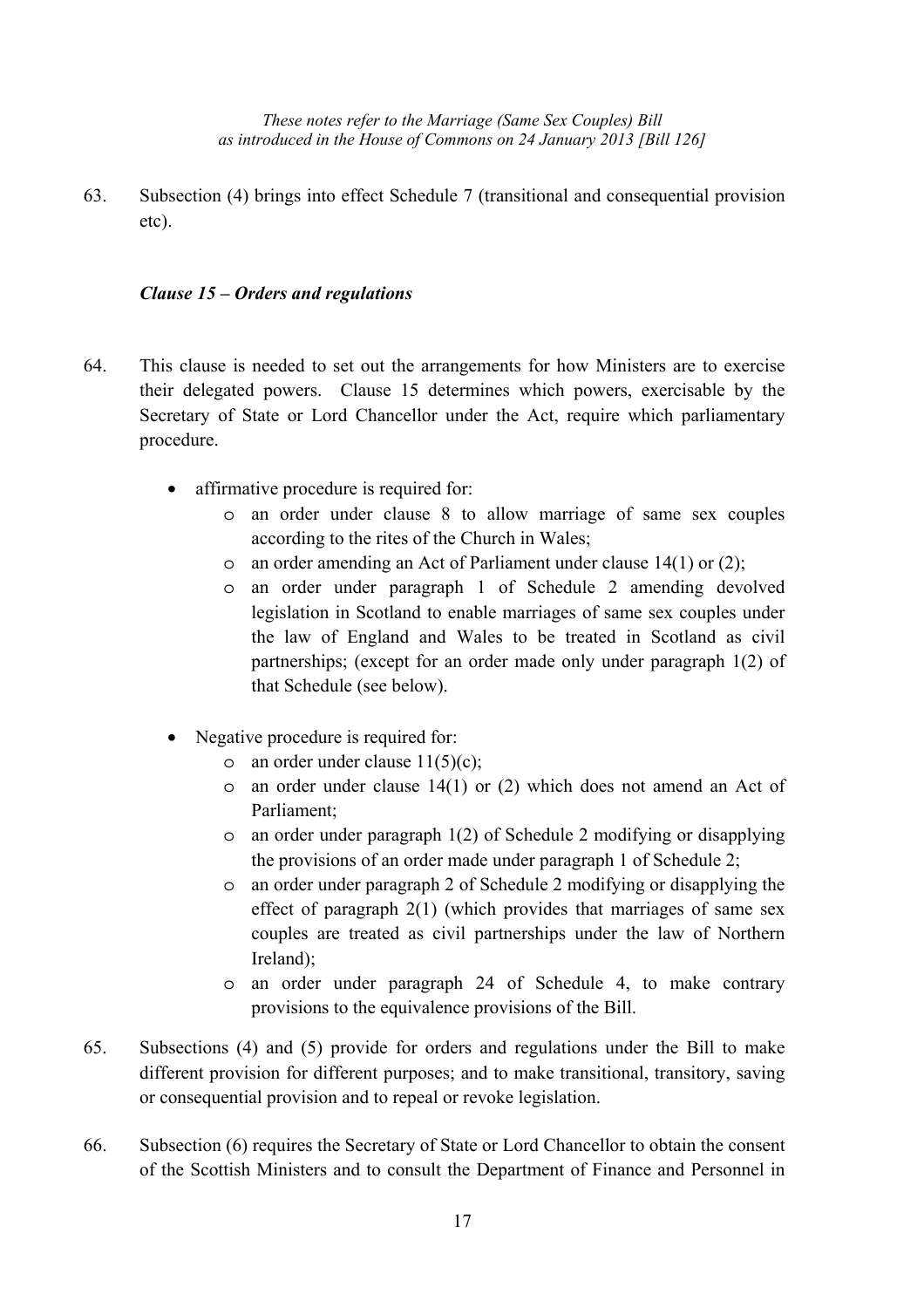Northern Ireland before making any orders or regulations amending legislation within the devolved area of competence of the Scottish Parliament or Northern Ireland Assembly.

## *Clause 16 – Interpretation*

- 67. Clause 16 defines various expressions used in the Bill:
	- "primary legislation",
	- "subordinate legislation",
	- "England and Wales legislation",
	- "Northern Ireland legislation",
	- "Scottish legislation",
	- "UK legislation",
	- "existing England and Wales legislation",
	- "new England and Wales legislation",
	- "registrar",
	- "Registrar General".

# *Clause 17 – Extent*

68. The extent of the Bill's provisions is primarily covered in paragraph 16 above. In addition, amendments, revocations or repeals made by the Bill have the same extent as the provision being amended, revoked or repealed. Any amendments to the Social Security Contributions and Benefits Act 1992, the Pensions Act 1993 and the Human Fertilisation and Embryology Act 2008 only extend to England and Wales.

## *Clause 18 – Short title and commencement*

69. Clause 18 comes into force on the day on which the Bill is passed. Any other provision will come into force by order of the Secretary of State.

# **Schedule 1 – Registration of buildings etc**

70. Schedule 1 inserts provisions into the Marriage Act to deal with the details of registering buildings for marriage of same sex couples according to religious rites and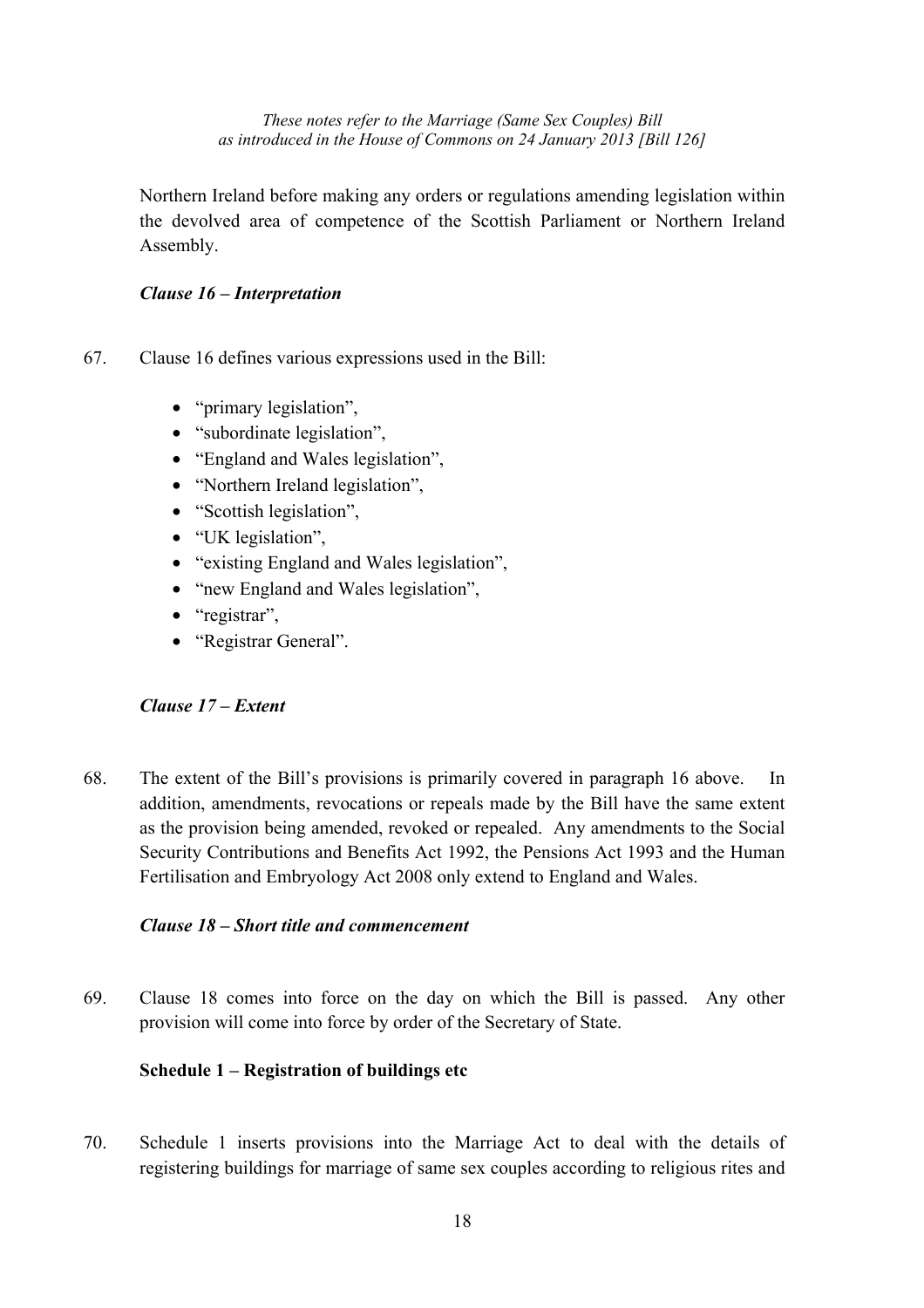usages; appointing authorised persons for that purpose; and cancelling registration, along with powers for the Registrar General to make further detailed procedural regulations.

- 71. Paragraph 2 of Schedule 1 inserts new sections 43A to 43D into the Marriage Act.
- 72. New section 43A deals with the procedures for registration of buildings as places where same sex couples can get married. This can be additional to, or separate from, registration as a place where a man and a woman can get married.
	- As with registration under section 41 (for marriages between a man and a woman), a building cannot be registered for marriage of same sex couples unless it has been certified as a place of worship (subsection (1)). Part of a building may be registered (subsection (6)).
	- The application is made, as with applications to register a building for marriage of opposite sex couples, by the proprietor or trustee of the building to the superintendent registrar for the local registration district (subsection  $(2)$ ).
	- The application must be accompanied by a certificate demonstrating the consent of the relevant governing authority, a copy of that consent and (if the building is not already registered as a place of worship under section 41 of the Marriage Act), a certificate of use for religious worship (subsection (3)). Certificate of use for religious worship is defined in subsection (7) and must be dated not earlier than one month before the application is made. Where the building is not already registered under section 41 (for marriages of a man and a woman) the full provisions for registration apply and the certificate of use must be signed by at least twenty householders who are members of the regular congregation who want the building to be used as a place for same sex couples to get married.
	- The local registrar must send the application with certificates to the Registrar General who must register the building (subsections (4) and (5)).
- 73. New section 43B deals with the appointment of authorised persons for the purpose of marriages of same sex couples. There are already authorised persons for marriages currently: for example, a warden, verger or other church official (he or she could be but is not normally a member of the clergy) who is appointed by the local church to keep its marriage register and to be present at the marriage and ensure the marriage certificate is signed and an entry made in the marriage register on behalf of the local civil registrar. There does not have to be an authorised person for each registered building, but if there is not, the civil registrar must be present at the marriage and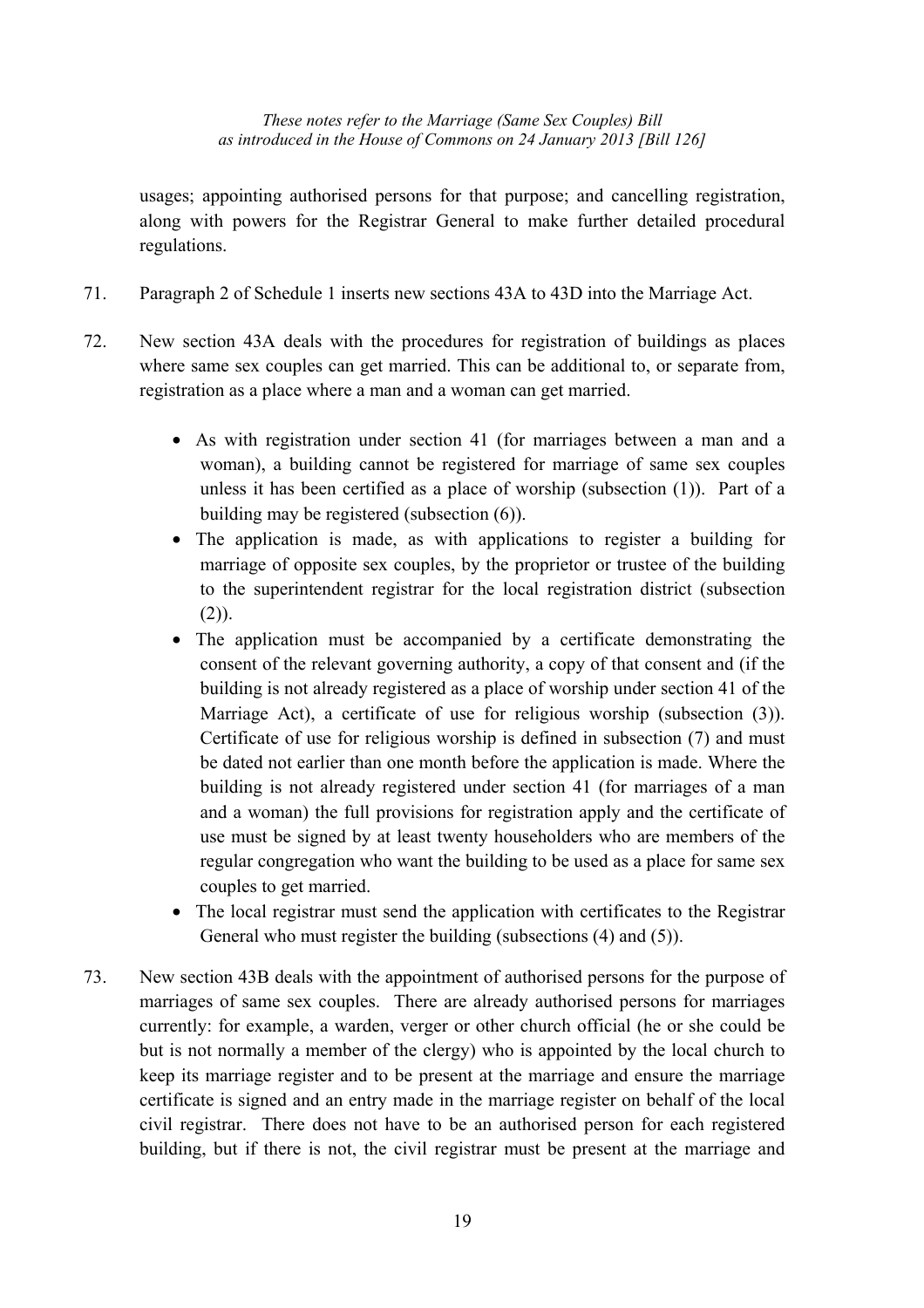ensure the certificates are signed and an entry made in the register.

- 74. The effect of new section 43B is that the trustees or governing body of the religious building may appoint an authorised person for marriages of same sex couples (subsection (1)) and if so, must inform the Registrar General and local superintendent registrar (subsection (2)). This is the same process as for religious marriages generally. If there is already an authorised person for the building, it will be open to the governing body or trustees to appoint that same person for marriage of same sex couples, or a different person.
- 75. Where the building is not registered under section 41 authorised persons can only be appointed after 1 year (to enable the registrar to oversee the initial transition to solemnizing and registering marriages) (subsections  $(3) - (6)$ ). This also applies to registrations under section 41, where the building is not already registered under section 43A.
- 76. Quakers (Society of Friends) and people professing the Jewish religion can carry out marriages in places that are not registered. Therefore they do not now, and will not under the Bill, need to appoint authorised persons (subsection (8)).
- 77. New section 43C enables a building's registration to be cancelled for the conduct of marriages of same sex couples. The procedure for doing so is similar to that for applying for registration. Under subsection (4) of new section 43C, where a building is shared, new sections 44A to 44C of the Marriage Act apply (inserted by paragraph 3 of this Schedule – see paragraph 79 below) and enable a religious organisation to withdraw its registration without the agreement of other sharers.
- 78. New section 43D gives the Registrar General a power (with the approval of the Secretary of State) to make further procedural regulations regarding the procedures to be followed for applications to register buildings, applications for the registration of buildings to solemnize both same sex and opposite sex marriages, the procedures for appointment of authorised persons and the cancellation of registrations including procedures to be followed by superintendent registrars and for payment of fees. The use of this power is not subject to any parliamentary procedure.
- 79. Paragraph 3 inserts new sections 44A 44D into the Marriage Act. New section 44A sets out procedures where buildings are shared between more than one religious organisation by a formal sharing arrangement under the Sharing of Church Buildings Act 1969 or otherwise covered by that Act (such as university or hospital chapels). In particular, section 44A provides that agreement to registration for the purpose of religious marriage is required from the governing authority of all the organisations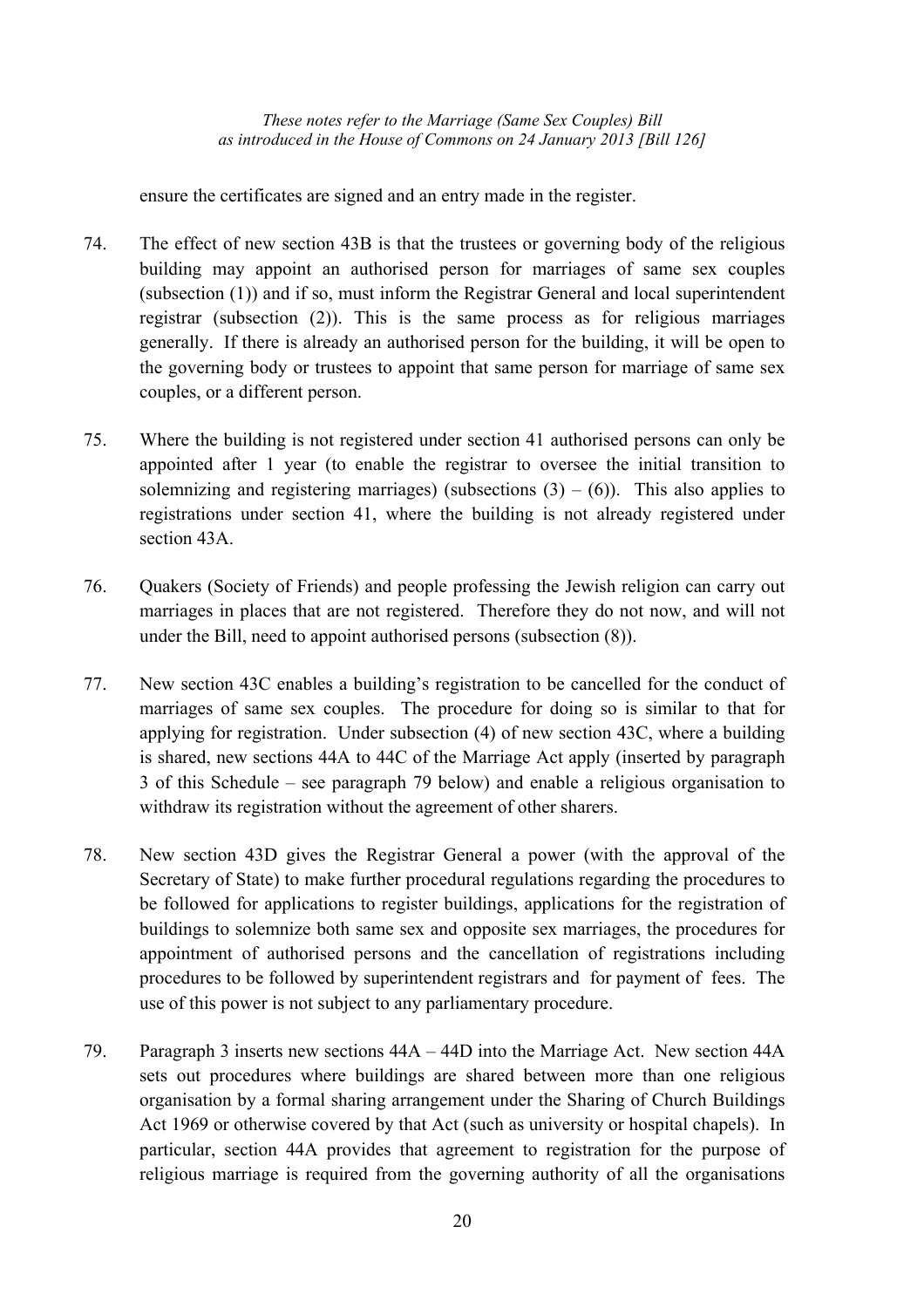that share the building. All organisations do not need to consent to solemnize same sex marriages themselves but will need to agree to the premises being used to solemnize same sex marriages. A power is included for the Secretary of State to make regulations in relation to this section.

- 80. New section 44B provides for the cancellation of the registration of buildings shared under a formal sharing arrangement. Any application must be made in accordance with new section 43C but can be made either by the proprietor or trustee of the building or by the governing authority of any of the sharing churches. The consent of all sharing churches is not required. In the second instance, the application must be accompanied by a written confirmation that the organisation making the application is the relevant governing authority of that religion. A power is included for the Secretary of State to make regulations in relation to this section.
- 81. New section 44C contains a power for the Secretary of State to make regulations about the use of buildings which are used by more than one religion but are not subject to a formal sharing arrangement under or otherwise dealt with in the Sharing of Church Buildings Act 1969. In particular these regulations may provide for the registration applications and cancellation of the registration of buildings which are shared in this way.
- 82. New section 44D provides definitions of terms used in sections 44A 44C such as "sharing agreement" and "shared building". It also provides power for the Secretary of State to make regulations about the registration of shared buildings, and the use of shared premises for same sex marriages, more generally. In particular, the regulations may deal with the solemnization of marriages by Quakers or marriages according to the Jewish religion in shared buildings (including consents for registration and cancellation of registrations in these cases). Under subsection (8) of this new section, affirmative procedure is required for use of any of the powers relating to shared buildings.

#### **Schedule 2 – Extra-territorial matters**

# *Part 1 – English and Welsh marriages of same sex couples: Treatment in Scotland and Northern Ireland*

83. Paragraph 1 gives the Secretary of State a power to make an order, after obtaining the consent of the Scottish Ministers, to provide that a marriage of a same sex couple solemnized under the law of England and Wales is to be treated under the law of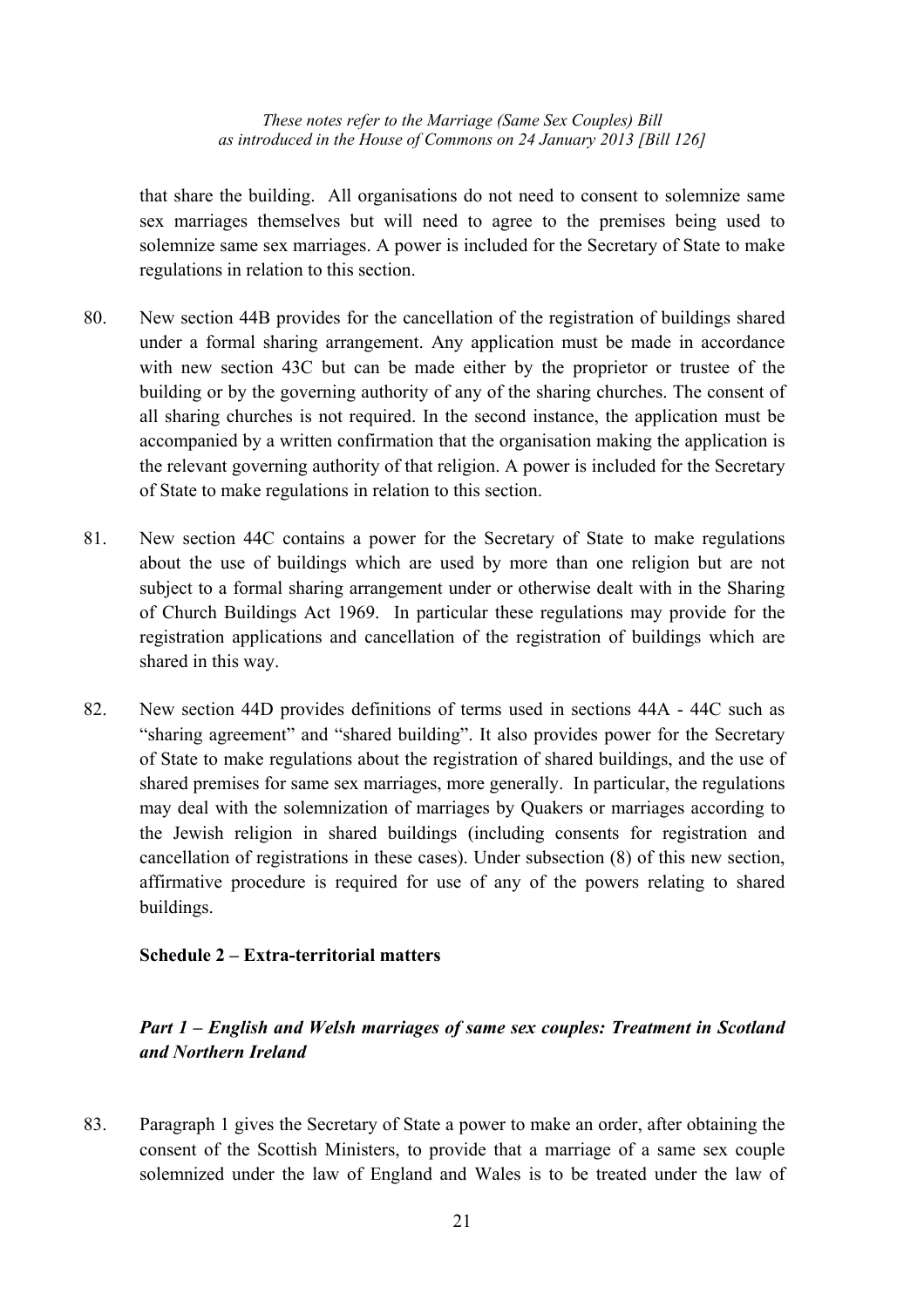Scotland as a civil partnership formed under the law of England. This is in the event that marriage of same sex couples becomes lawful in England and Wales but is not lawful in Scotland. Without legal recognition of their status, a same sex couple who married in London, for example, and subsequently moved to Scotland would not be recognised as being in any legal relationship.

- 84. The Secretary of State may also make a supplementary order to vary or undo this treatment as a civil partnership in particular cases. An order for treating a same sex marriage solemnized in England and Wales as a civil partnership in this way, cannot be made if same sex marriage has become lawful in Scotland. However, an order that has been made, will continue to be valid even if marriage of same sex couples becomes lawful in Scotland, though at that point the Order could be revoked. This means that couples recognised as civil partners during the period between this Bill coming into force and any Scottish legislation coming into force would not retrospectively lose rights acquired as civil partners during that period, as if they had in effect been two single persons.
- 85. Paragraph 2 provides that marriages of same sex couples under the law of England and Wales are to be treated as civil partnerships in Northern Ireland. It also provides an order-making power for the Secretary of State to vary or undo that treatment in particular cases.
- 86. The effect of an order made under paragraph 1 or the effect of paragraph 2(1) are subject to any provision to the contrary contained in certain other legislation including other provisions of, and orders made under, this Bill.

## *Part 2 – Marriage treated as civil partnership: dissolution, annulment or separation*

- 87. Paragraph 4 provides that where a marriage of a same sex couple is treated as a civil partnership in Scotland or in Northern Ireland and the civil partnership is subsequently dissolved or annulled or an order is made for the separation of the civil partners, then the marriage itself will also automatically be ended or the parties will have a judicial separation under the law of England and Wales.
- 88. For example, if a same sex couple get married in England and move to Scotland or Northern Ireland their union will be treated as a civil partnership in those countries. If their civil partnership was subsequently dissolved by a court in Scotland or Northern Ireland the effect of such an order will be recognised under the law of England and Wales as if the couple had divorced – their marriage will be ended. They do not have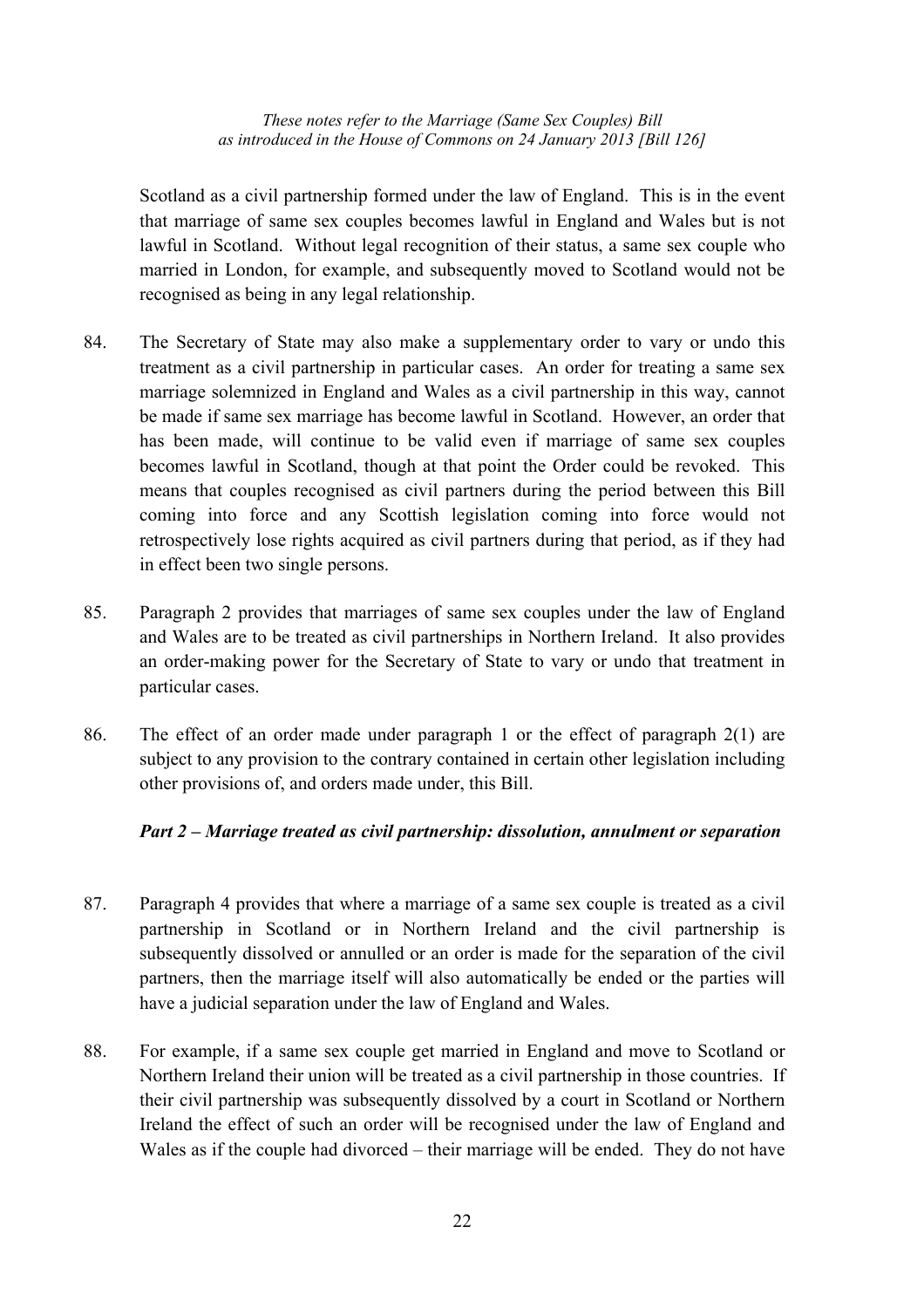to return to England and Wales in order for this to happen.

## *Part 3 – United Kingdom: "Overseas relationships" in Civil Partnership Act 2004*

89. Part 5 of the Civil Partnership Act defines the term "overseas relationship" and sets out the circumstances in which two people who have registered a same sex marriage or civil union overseas are to be treated as having formed a civil partnership under UK law. Paragraph 5 takes into account the fact that the Bill will make same sex marriage possible in England and Wales and as a consequence overseas marriages will be treated as marriages under the law of England and Wales.

## **Schedule 3 – Interpretation of legislation**

90. Schedule 3 provides further provision about interpretation of references to marriages in existing (Part 1) and new (Part 2) legislation in England and Wales, in accordance with the principle set out in clause 11 that same sex marriage has the same effect in relation to same sex couples as to opposite sex married couples.

# *Part 1 – Existing England and Wales legislation*

- 91. Part 1 sets out details of how particular terms used in existing legislation in England and Wales are to be read once marriage of same couples becomes possible. Paragraph 4 ensures that the terms specified in Part 1 of the Schedule are not the only terms whose meaning will change once marriage of same sex couples becomes possible. The particular terms mentioned in paragraph 1 are references to a marriage, a married couple or married person in existing legislation in England and Wales; these are to be read as also referring to a marriage of a same sex couple, married same sex couples or to a person married to someone of the same sex. Similarly, paragraph 2 particularly mentions references to couples living together as if married; these are to be read as also referring to a person who is living with someone of the same sex as if they are married.
- 92. Paragraph 1 sets out that references related to a marriage, a married couple or a married person in existing legislation are also to be read in the context of same sex marriage; and paragraph 2 sets out that references to people living together as if married are to be read in the context of people of the same sex living together as if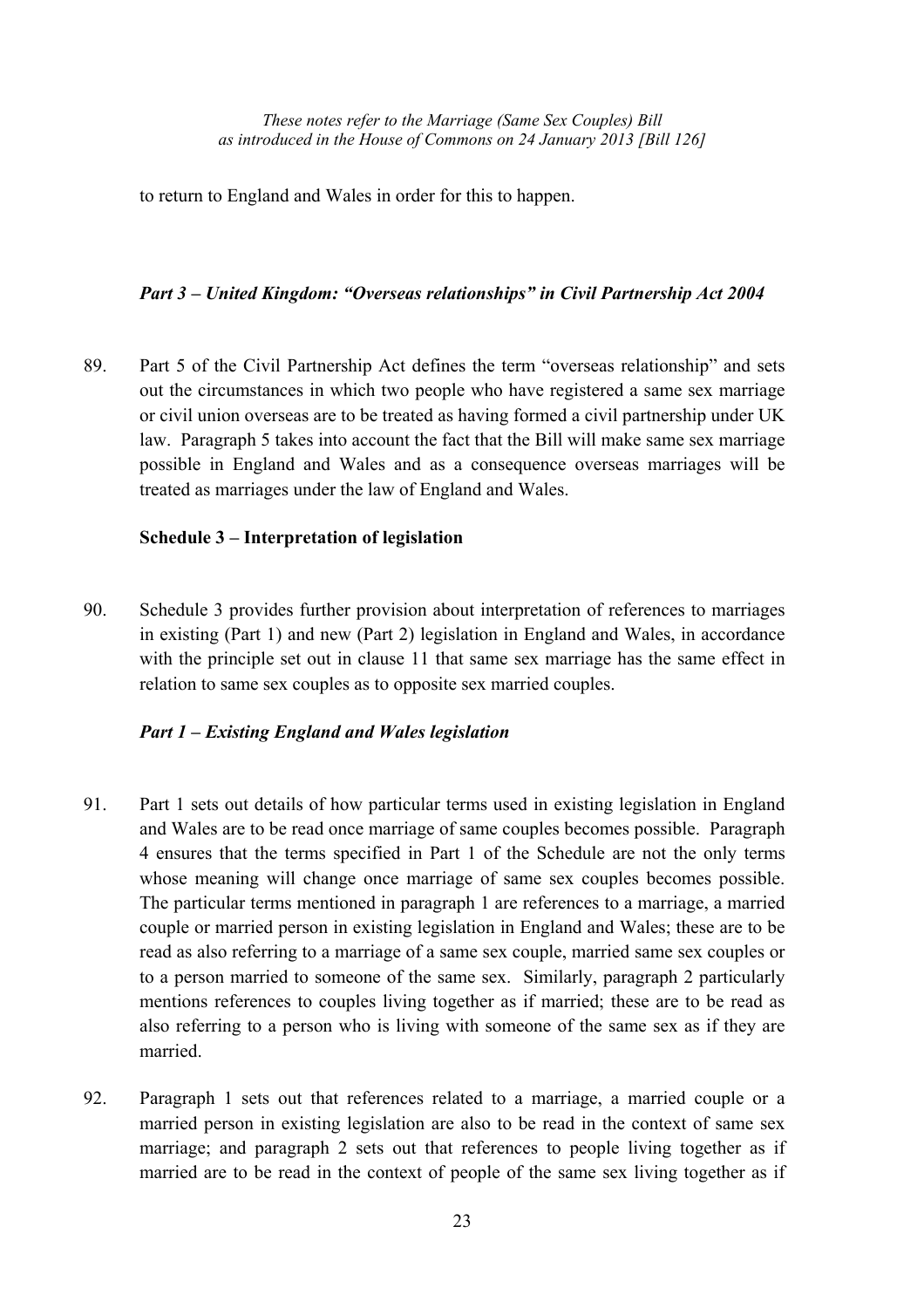married.

#### *Examples*

- 93. These instances show how such references will operate.
- 94. Section 105(1) of the Children Act 1989, as amended, defines a meaning of a term in that legislation:

*"In this Act,* 

*"child of the family in relation to parties to a marriage, or two people who are civil partners of each other, means –* 

*(a) a child of both of them, and* 

*(b) any other child ... who has been treated by both of them as a child of their family.* 

- 95. The effect of paragraph 1(2)(a) of Schedule 3 means that the reference to "parties to a marriage" is to be interpreted now as including a reference to a marriage of a same sex couple.
- 96. Section 144(4) of the Adoption and Children Act 2002, provides for the meaning of "a couple" for the purposes of that Act:

"*In this Act, a couple means-* 

*(a) a married couple, or* 

*(aa) two people who are civil partners of each other, or* 

*(b) two people (whether of different sexes or the same sex) living as partners in an enduring family relationship."* 

- 97. Paragraph 1(2)(b) allows for the reference here to a married couple, now to include a marriage of a same sex couple.
- 98. Section 2(1) of the Offices, Shops and Railway Premises Act 1963 as amended states that "This Act shall not apply to any premises to which it would, apart from this subsection, apply, if none of the persons employed to work in the premises is other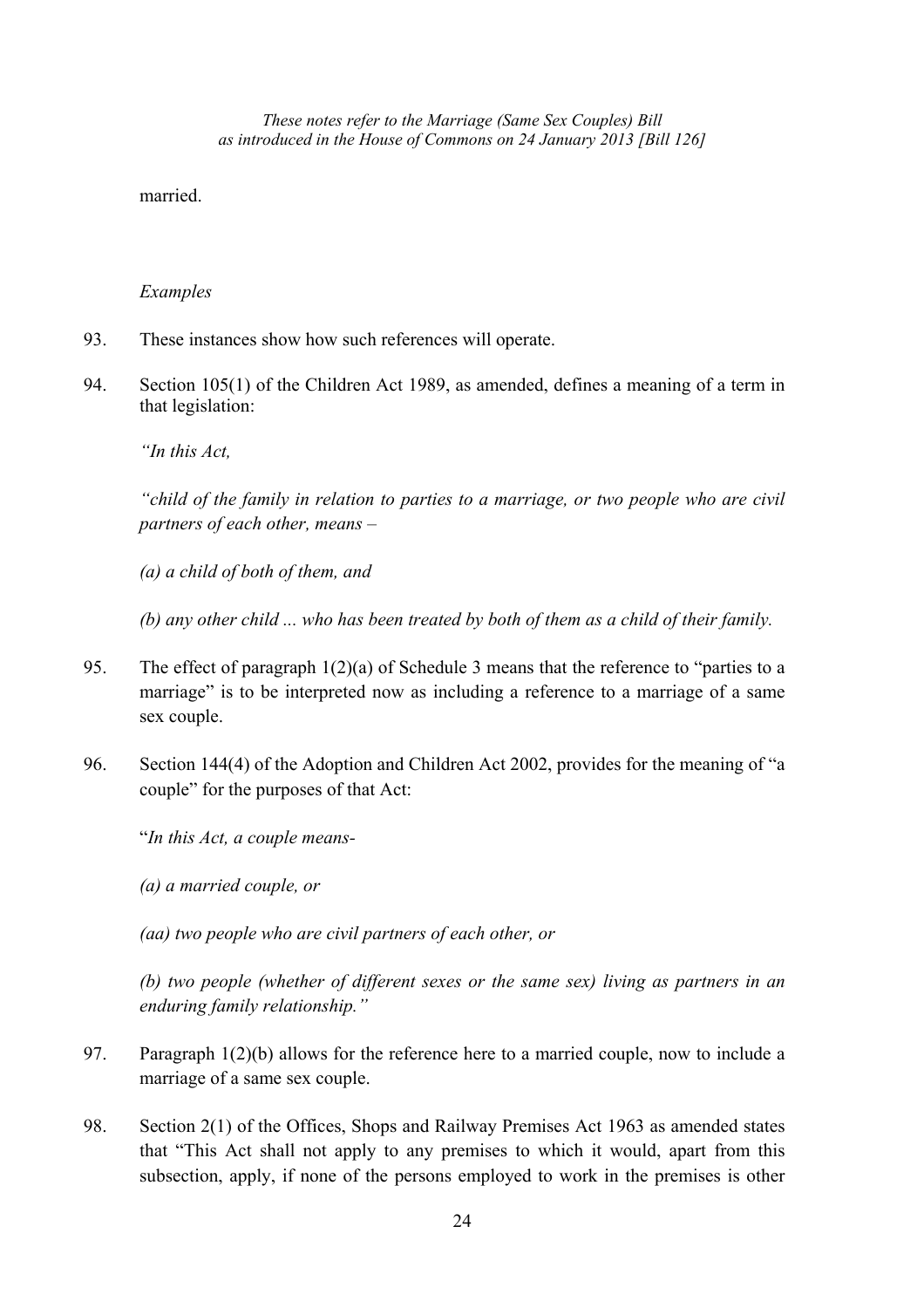than the husband, wife, civil partner ......of the person by whom they are so employed." The terms "husband" and "wife" here refer to a person who is married for the purposes of paragraph  $1(2)(c)$  of Schedule 3. This means that "husband" here will include a man in a same sex marriage, as well as a man married to a woman. In a similar way, "wife" will include a woman married to another woman. The result is that this section is to be construed as including both male and female same sex marriage.

- 99. Under paragraph 1(3), such references are also to be read across to, for example, cases where a marriage has ended. A reference to a person as a widow would be read as including a reference to a woman whose marriage to another woman ended with the other woman's death, for example.
- 100. Paragraph 3 deals with legislation where there is existing provision which deals differently between a man and a woman living together as if married, and a same sex couple living together as if civil partners. The effect of this paragraph is to preserve the current effect for same sex couples despite the introduction of same sex marriage. In other words, the current distinction is maintained by which an unmarried opposite sex couple is treated as if married while a same sex couple who are not in a civil partnership is treated as if in a civil partnership.

## *Part 2 – New England and Wales legislation*

- 101. Part 2 governs how new legislation made after the passing of this Bill is to be interpreted. This Part sets out the meanings of specific words which relate to marriage (such as "husband" and "wife"). It reflects the principles in the Bill, which are to put same sex marriage on an equal footing with opposite sex marriage. This will ensure that gender-specific terms such as "husband" keep their gender-specific effect. For example, "husband" will in future legislation include a man who is married to another man (but not a woman in a marriage with another woman); and "wife" will include a woman who is married to another woman (but not a man married to another man) unless specific alternative provision is made.
- 102. It should be noted that in Schedule 4, Part 7, paragraph 24 provides a power for the Secretary of State to modify or disapply the provisions of Schedule 3 in a specified case.

## **Schedule 4 – Effect of extension of marriage: further provision**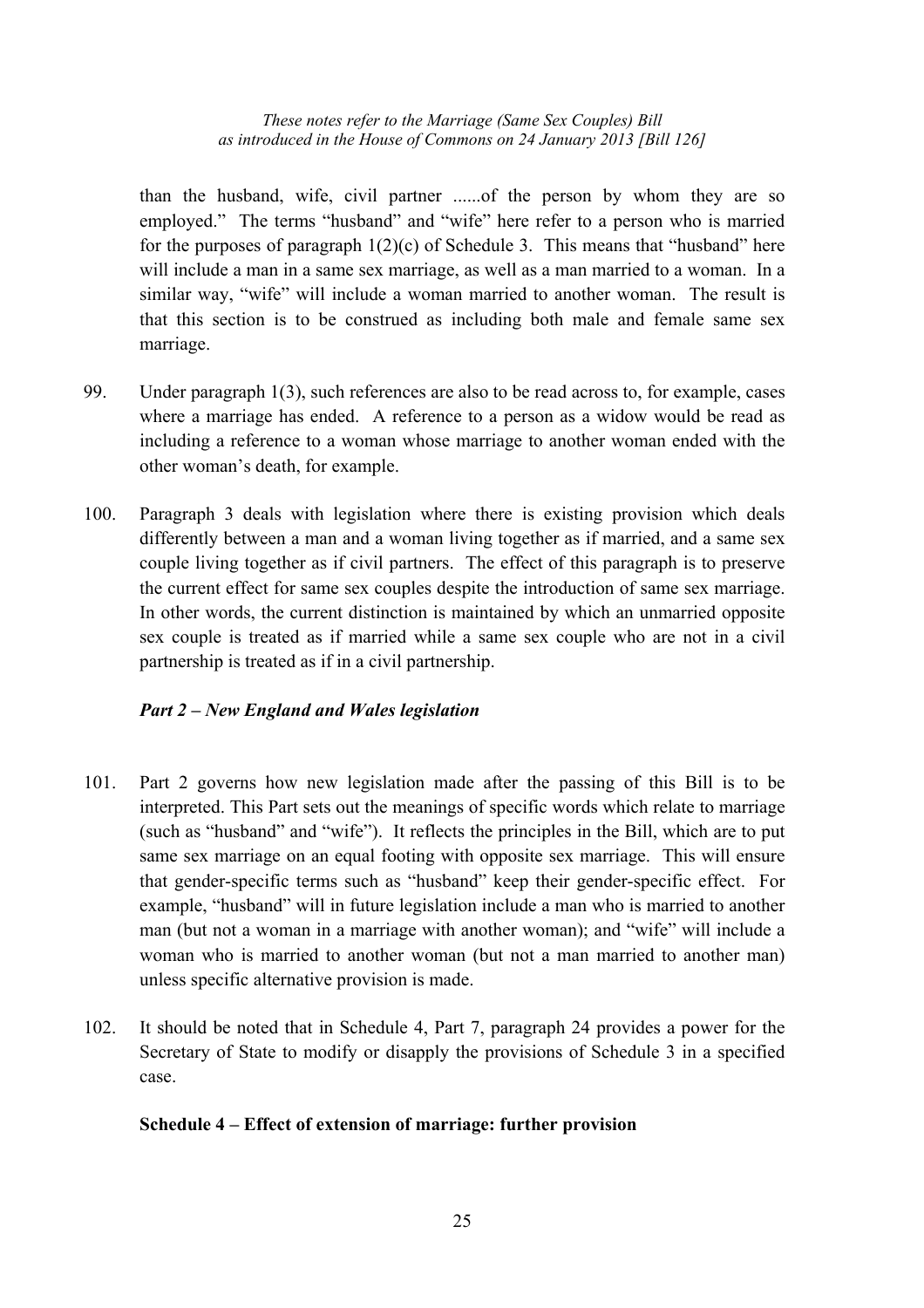## *Part 1 – Private legal instruments*

- 103. This provision means that the introduction of same sex marriage will not affect the meaning of documents drawn up prior to clause 11 coming into force. Where, for instance, a person makes a bequest to someone, which is conditional on that individual becoming or being married, marriage will refer to an opposite sex union only. The sort of documents which will be excluded from incorporating such a reference, include wills and deeds.
- 104. The same exclusion also would apply to any existing document which governs a charity, where that document contains any marriage-related reference. It will be understood only in terms of opposite sex marriage. For instance, where the governing document of a charity stipulates that that organisation will provide for someone who is a widow, that reference would be to a woman who had previously been married to a man only*.*
- 105. In future, after this Bill is enacted, a reference to marriage in any new document may be understood as including a same sex marriage (depending, for example, on the precise terminology of the document).

## *Part 2 – Presumption on birth of child to married woman*

106. Part 2 makes clear that the common law presumption that a child born to a woman during her marriage is also the child of her husband (often referred to as "the presumption of legitimacy") is not extended by clause 11. Therefore, where two women are married to each other and one of the parties to that marriage gives birth to a child, the other party will not be presumed to be the parent of that child by virtue of the common law presumption. There may be other ways in which the party to the marriage who does not give birth to the child is treated in law as the parent (for example, if that woman is treated as a parent as a result of the amendment made by paragraph 36 of Schedule 7 to this Bill to section 42 of the Human Fertilisation and Embryology Act 2008), but in all such cases it is not the common law presumption of legitimacy that treats her as the parent of that child.

## *Part 3 – Divorce and annulment of marriage*

107. Paragraph 3 adds a new subsection 1(6) in the Matrimonial Causes Act 1973. Section 1 of that Act sets out various facts for proving that the marriage has broken down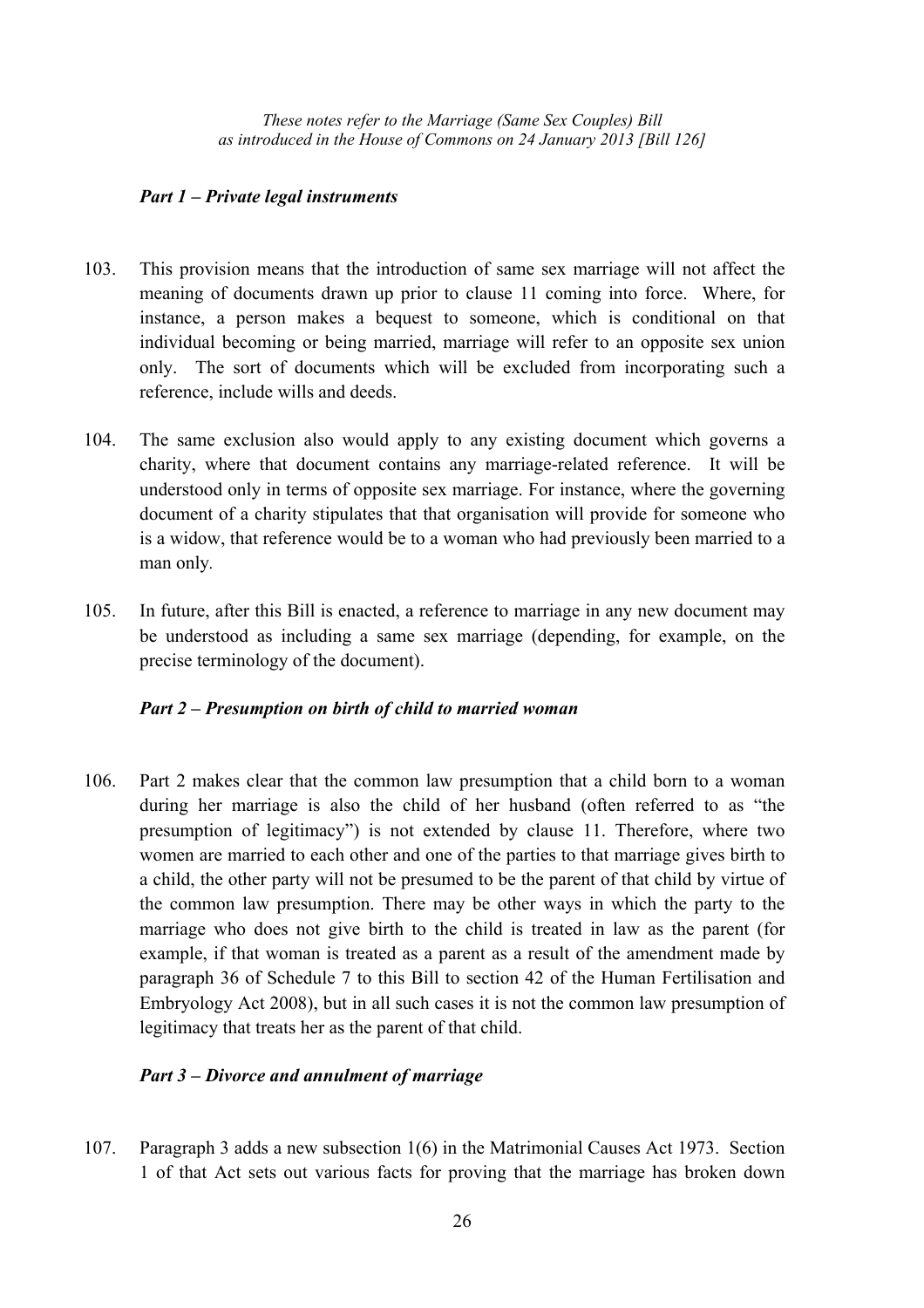irretrievably (the ground for divorce), including in subsection  $1(2)$  (a) that one of the parties to the marriage has committed adultery and the other finds it intolerable to live with that party. New subsection 1(6) maintains the existing definition of adultery and provides that only conduct between one party to the marriage and a person of the opposite sex may constitute adultery. This applies to both opposite sex and same sex couples.

108. Paragraph 4 amends section 12 of the Matrimonial Causes Act. The effect of this amendment is that non-consummation (either by reason of incapacity or wilful refusal) cannot be a ground on which a marriage is voidable for a same sex couple. The provisions for opposite sex couples remain unaltered.

## *Part 4 – Matrimonial proceedings*

- 109. Overseas couples who enter into a same sex marriage in England and Wales but remain or become habitually resident or domiciled in another country may not be able to end their marriage in that country if it does not recognise the existence of the relationship. Part 4 therefore amends the Domicile and Matrimonial Proceedings Act 1973 to provide a "jurisdiction of last resort" so that those same sex couples who are unable to divorce or obtain other matrimonial order in the country which would normally have jurisdiction are able have their case heard in the courts in England and Wales. "Jurisdiction" means a court's authority to deal with the case. The courts in England and Wales will be able to assume jurisdiction if the couple were married in England or Wales and where it is the interests of justice to do so.
- 110. Paragraph 6 amends section 5 of the Domicile and Matrimonial Causes Act to set out which provisions in respect of jurisdiction in matrimonial causes do not apply to marriages of same sex couples, which is instead dealt with in Schedule 1A. Paragraph 8 inserts Schedule 1A to that Act. Paragraph 1 of Schedule 1A sets out the jurisdiction of the court over orders relating to the ending of a marriage (divorce order, judicial separation order, nullity order, presumption of death order) and orders relating to a marriage's validity, including whether or not the marriage exists. The paragraph also provides definitions.
- 111. Paragraph 2 of Schedule 1A provides that the court is able to deal with divorce, judicial separation and nullity cases either (a) where the court has jurisdiction because of regulations made under paragraph 5 of Schedule 1A (see below) or (b) when no court has that jurisdiction and either of the married same sex couple is domiciled in England and Wales when the case starts, or (c) when the same sex couple married under the law of England and Wales, no court has the paragraph 5 jurisdiction and it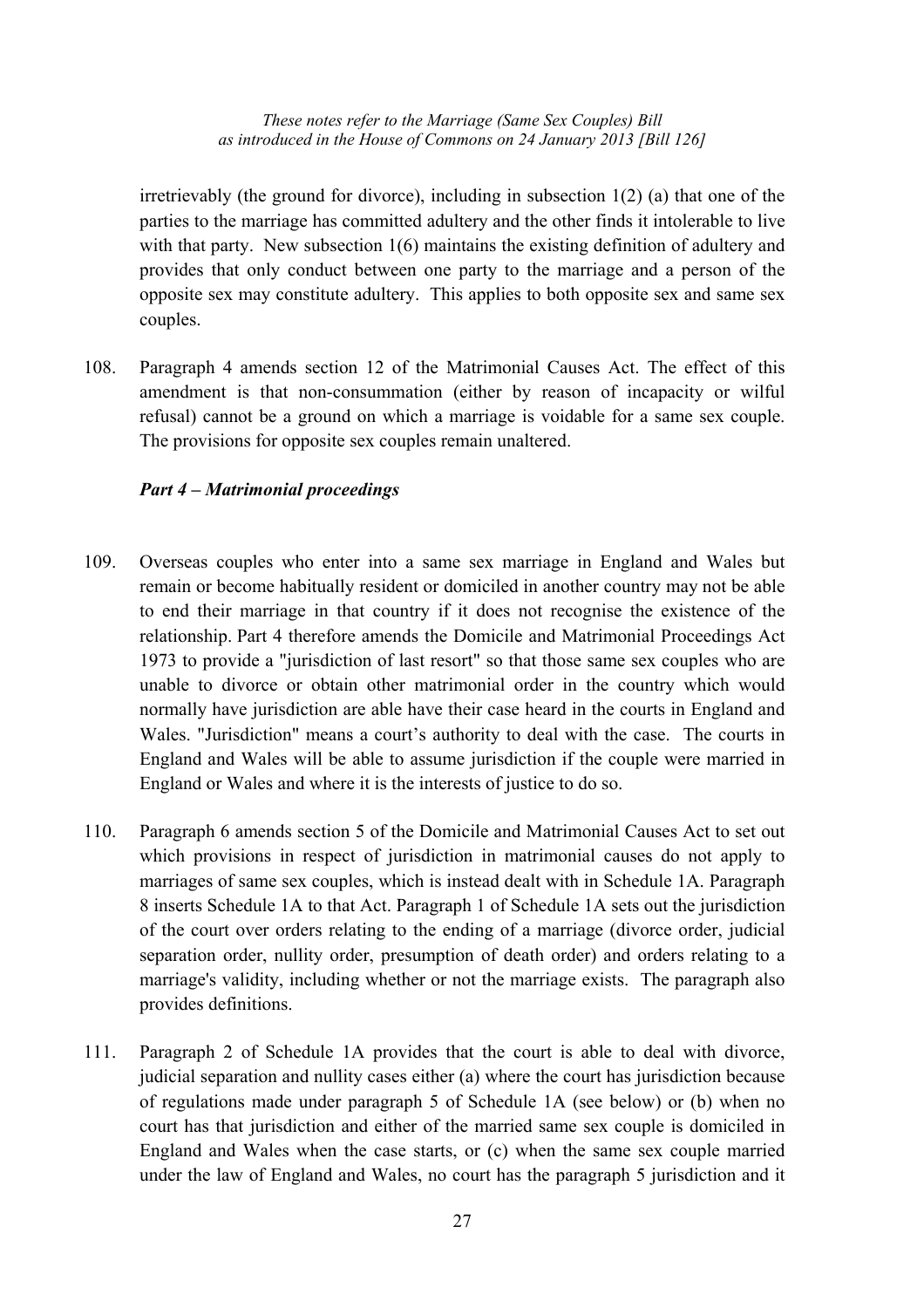appears to the court in the interests of justice for it to deal with the case. In nullity cases the court additionally has jurisdiction if either of the couple died before the case started and was domiciled in England and Wales on the date of death or had been habitually resident in England and Wales throughout the year ending with the date of death.

- 112. The court also has jurisdiction to deal with divorce, judicial separation or nullity for the same marriage when proceedings are pending under sub-paragraphs (1) or (2).
- 113. Paragraph 3 of Schedule 1A says the court has jurisdiction to deal with an application for a presumption of death order if the applicant is domiciled in England and Wales on the date the case starts, or was habitually resident in England and Wales throughout the year before the date the case starts or the two people concerned married under the law of England and Wales and it appears to the court to be in the interests of justice to deal with the case.
- 114. Paragraph 4 of Schedule 1A says the court has jurisdiction to deal with an application for a declaration of validity of a marriage if either party to the marriage concerned is domiciled in England and Wales on the date the case starts, was habitually resident in England and Wales throughout the year before the date the case starts or died before that date and at death was either domiciled in England and Wales or had been habitually resident in England and Wales throughout the year ending with the date of death or the two people concerned married under the law of England and Wales and it appears to the court to be in the interests of justice to deal with the case.
- 115. Paragraph 5 of Schedule 1A enables the Lord Chancellor to make regulations about the jurisdiction of the courts to deal with divorce, judicial separation and nullity cases and about the recognition of such orders for a married same sex couple. These regulations would apply where one of the couple: is or has been habitually resident in a Member State of the European Union (EU), or is an EU national, or is domiciled in a part of the UK or the Republic of Ireland. The regulations may correspond with the terms of Council Regulation (EC) No 2201/2003 (known as Brussels IIa) on jurisdiction, recognition and enforcement of judgments in matrimonial matters and in the matters of parental responsibility. Brussels IIa deals with opposite sex marriage. The provisions on recognition of judgments can apply retrospectively. A statutory instrument containing these regulations will be subject to the affirmative resolution procedure.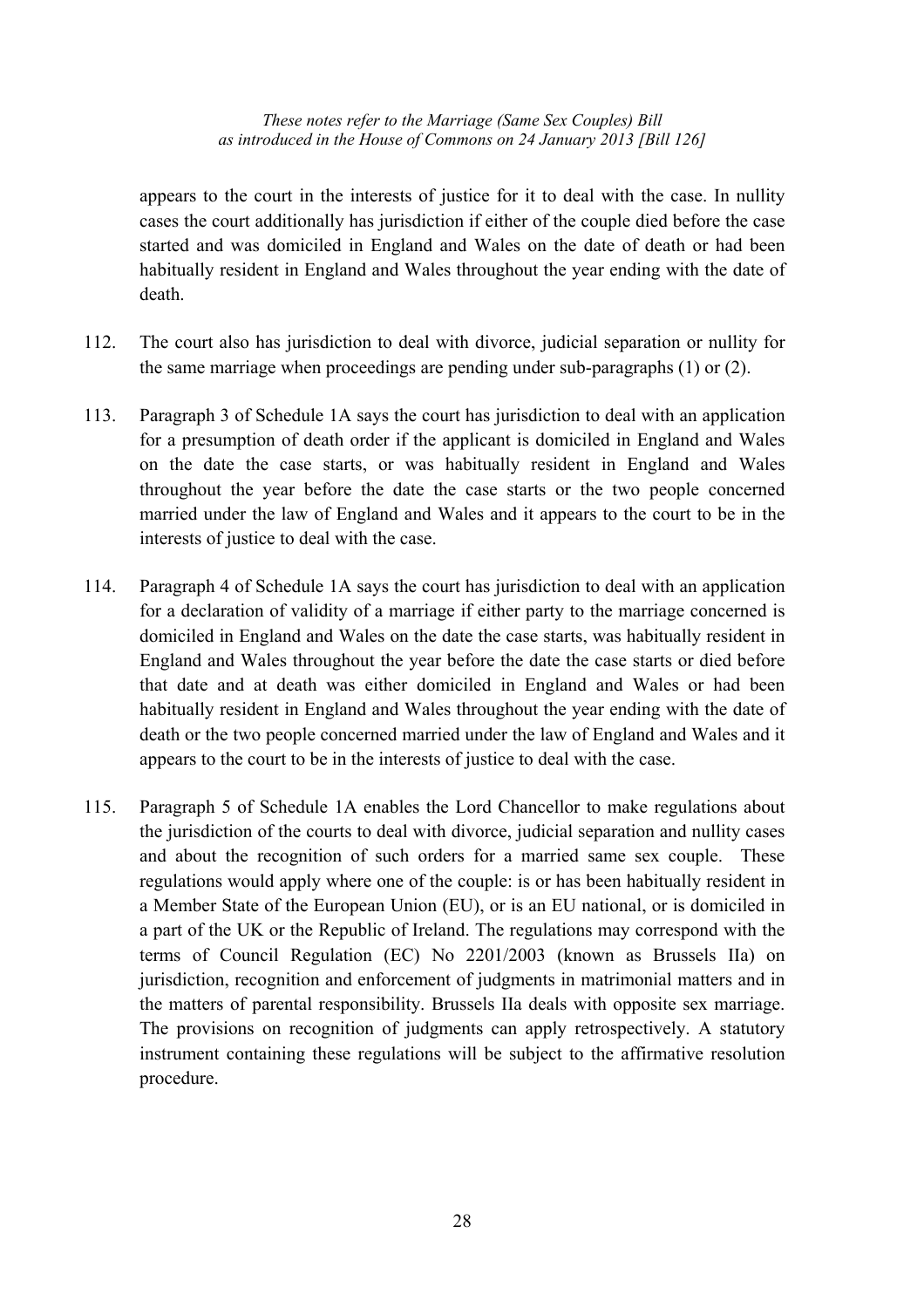## *Part 5 – State pensions*

 $\overline{a}$ 

- 116. Part 5 makes provision about a person's entitlement to state pension based on a current or deceased spouse's or civil partner's National Insurance record. This entitlement is payable by way of a "Category B pension" under the Social Security Contributions and Benefits Act 1992.
- 117. Under section 48A of that Act, a married person or civil partner may be entitled to a lower-rate basic state pension based on the spouse's or civil partner's National Insurance record while the spouse or partner is alive, and up to a full basic pension and a proportion of the spouse's or civil partner's additional (earnings-related) state pension after their death. However, for married men and civil partners, entitlement is restricted to those whose wives or partners were born on or after 6 April 1950. Paragraph 9(1) replicates this restriction for a person who is married to a person of the same sex. However, paragraph 9(2) provides that the restriction does not apply to a woman in a same sex marriage whose spouse was her husband immediately before obtaining a Gender Recognition Certificate. In this situation, she would retain entitlement to state pension based on her spouse's National Insurance contributions, even if the latter was born before 6 April 1950. Paragraph 9(3) amends subsection (2ZA) of the 1992 Act which defines which contribution condition the person's spouse is required to satisfy, depending on when he or she reaches state pension age. The amendment clarifies that the condition applicable to a person who reached state pension age before 6 April 2010 can be relevant only where the spouse is a man married to a woman or, (as provided by new (2ZA) and (2ZB)), had been born a man who would have reached pension age in her birth gender before that date.
- 118. Under section 48B of the Social Security Contributions and Benefits Act 1992, a spouse or civil partner who is widowed over state pension age  $\frac{1}{2}$  may be entitled to a Category B pension comprising basic pension plus a proportion of the deceased's additional (earnings-related) state pension. Widowers and surviving civil partners cannot qualify under this provision if they reached state pension age before 6 April 2010. Instead, they may qualify under section 51 (see below), provided their late wife or partner died when also over state pension age. The practical effect of this restriction is now limited to instances where the widower or surviving civil partner reached state pension age before 6 April 2010 and the deceased spouse or partner dies while still under state pension age. The restriction, in relation to widowers, is made by paragraph

<sup>&</sup>lt;sup>1</sup> Section 48B also makes provision for Category B pension for a spouse widowed under state pension age before 9 April 2001. Entitlement to Category B pension for a married person or civil partner widowed under pension age on or after that date is dealt with under section 48BB.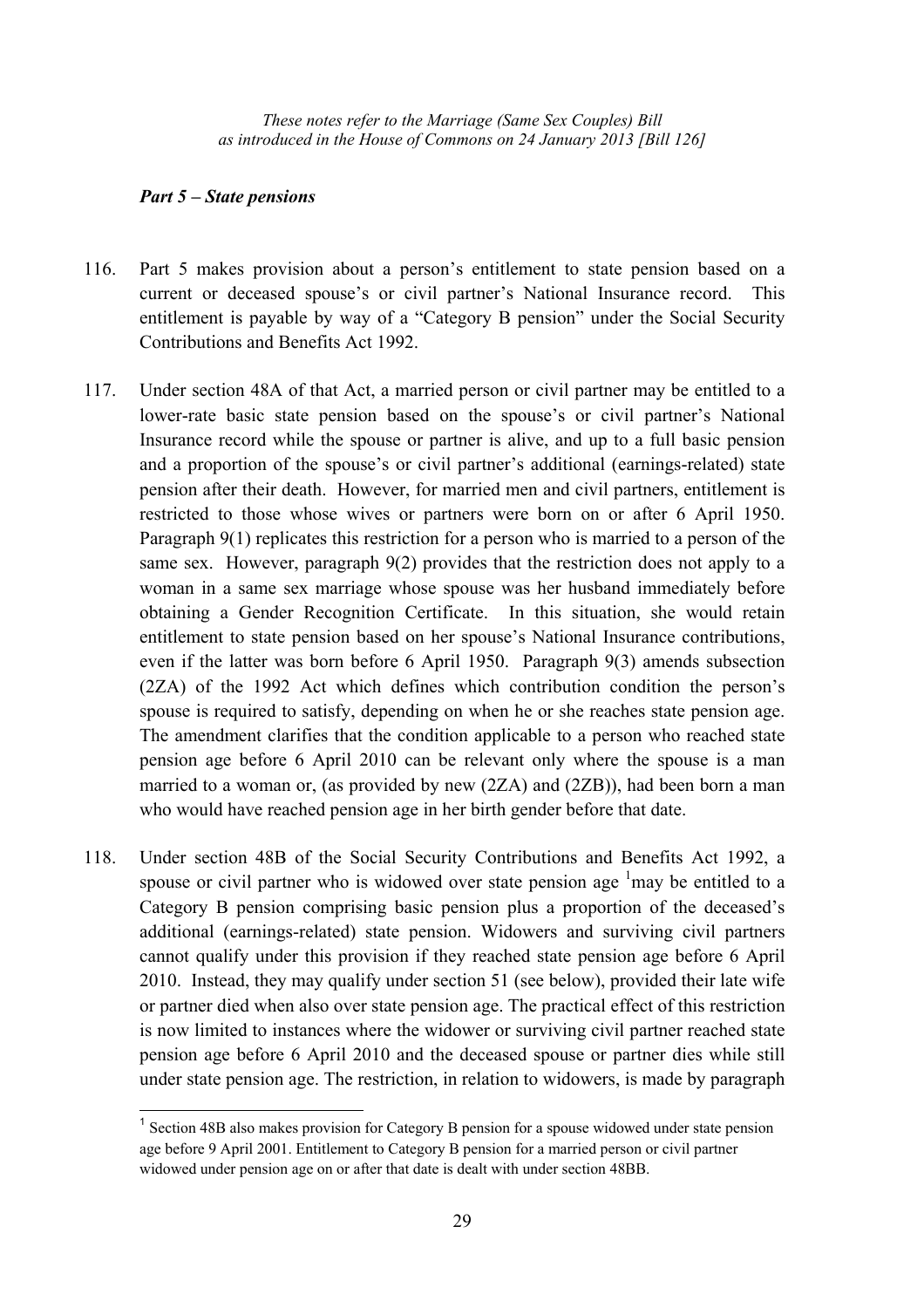3(3) of Schedule 4 to the Pensions Act 1995, which will be read as applying to widowers of a same sex marriage by virtue of clause 11 of this Bill. Paragraph 10(1) of Schedule 4 applies an equivalent restriction to women married to women. However, paragraph 10(2) exempts women whose female spouses were formerly their husbands from this restriction. Paragraph 10(3) makes provision corresponding to that made by paragraph 9(3) relating to the applicable contribution condition to be met by the deceased spouse.

- 119. As noted in the previous paragraph, section 51 of the 1992 Act provides a Category B pension for a widower or surviving civil partner who reached state pension age before 6 April 2010 and is widowed when both members of the couple are over state pension age. Section 51 does not apply to widowers or civil partners who reach pension age on or after 6 April 2010, as that entitlement is picked up by either section 48A or 48B. Paragraph 11(2) of Schedule 4 inserts a new subsection (1ZA) in section 51 of the Act which extends it to include the surviving spouse of a marriage of a same sex couple so that it may provide a Category B pension where the survivor's pension age is before 6 April 2010 and both are over pension age at the date of widowhood. Paragraph 11(5) and (6) provides that this does not apply to surviving spouses who reached pension age on or after 6 April 2010 or to women whose female spouses were formerly their husbands as they will qualify under either section 48A or 48B.
- 120. Apart from the above elements of derived entitlements, a surviving spouse or civil partner may also be entitled to half the deceased's graduated retirement benefit (GRB) – a form of earnings-related pension that could be accrued between 1961 and 1975. Widowers and surviving civil partners who reached state pension age before 6 April 2010 may inherit GRB only if both parties are over state pension age when the spouse or civil partner dies. The provisions for GRB inheritance are in section 37 of the National Insurance Act 1965. Section 62 of the Social Security Contributions and Benefits Act 1992 provides the powers to amend the GRB provisions. Paragraph 12(2) of Schedule 4 inserts new powers in section 62 to enable regulations to be made extending section 37 of the National Insurance Act 1965 to men and their late husbands and to women and their late wives on the same terms as currently apply to widowers and surviving civil partners. Subsections (3) and (4) have the effect that a woman who was married to a transsexual woman remains entitled to half the graduated retirement benefit of the deceased without restriction – as if her spouse had not changed gender.
- 121. Adult dependency increases (ADIs) are an increase of state pension that could be awarded under sections 83 to 85 of the Social Security Contributions and Benefits Act 1992 and may be payable to a man in respect of a dependent wife; a wife, in respect of a dependent husband; or a person in respect of another adult (not their spouse)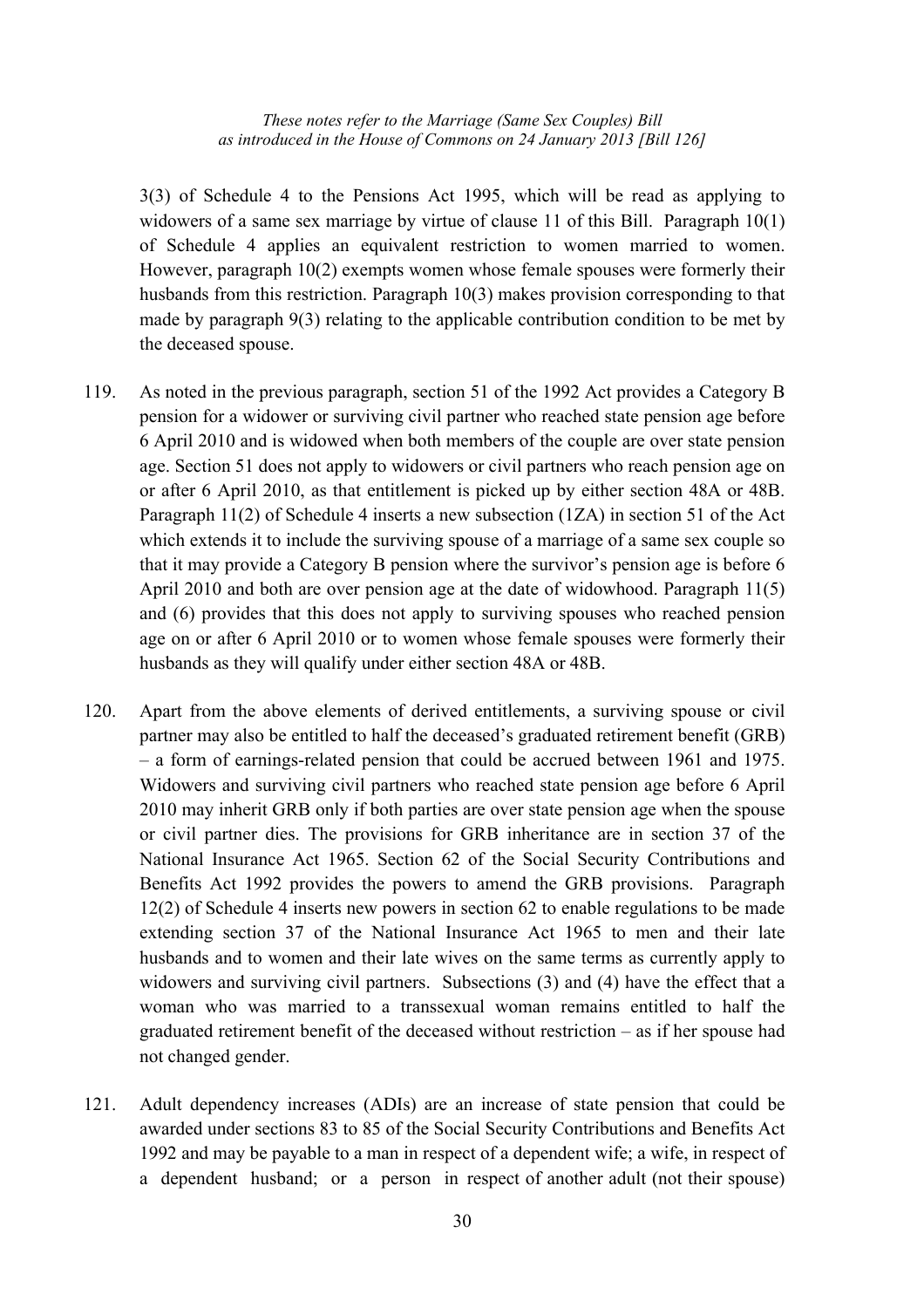who has the care of the pensioner's dependent child. ADIs were abolished from 6 April 2010, but people who were already entitled to an ADI before that date continue to receive it under transitional rules. Under the changes which the Bill introduces, a married couple will be able to remain married when one member legally changes gender. Paragraph 13 provides that an adult dependency increase continues to be payable where the parties to the marriage are still married but no longer man and wife.

122. Paragraph 14 provides that where a couple have converted their civil partnership to a marriage under clause 9 of the Bill, this cannot give rise to entitlement to state pension by virtue of being treated as married in the period preceding the conversion.

#### *Part 6 – Occupational pensions and survivor benefits*

- 123. Paragraph 18 of Schedule 9 to the Equality Act 2010 provides that it is not discrimination because of sexual orientation to restrict access to a benefit, facility or service that would be available to a person who was married, to someone who is in a civil partnership in relation to rights accrued before 5 December 2005 (the date the Civil Partnership Act came into force). This means that an occupational pension scheme as a minimum only has to provide survivor benefits to civil partners on rights accrued since that date. Paragraph 15 removes the word married from sub-paragraph (1) and inserts a new sub-paragraph (1A) in paragraph 18 of Schedule 9 to the Equality Act 2010. This extends the exception so that it also applies to same sex couples in the same way as to civil partners.
- 124. Section 8(2) of the Pensions Schemes Act 1993 defines "guaranteed minimum pension" for the purposes of that Act. Paragraph 17 extends the definition of guaranteed minimum pension to include an earner's surviving same sex spouse's guaranteed minimum, as determined under sections 13 to 17 of that Act. This amendment and the amendment to section 17 (see below) operate to extend entitlement to guaranteed minimum pensions to survivors of same sex marriages.
- 125. Section 17 of the Pensions Schemes Act 1993 requires schemes to provide that if the scheme member (the "earner") dies leaving a widow, widower or surviving civil partner, the survivor will be entitled to a guaranteed minimum pension under the scheme. Paragraph 18 of Schedule 4 inserts new subsections (2)(d) and (e) in section 17 of that Act and amends subsections  $(4) - (6)$  so that the guaranteed minimum pension provisions apply to same sex married partners as they do for civil partners.
- 126. The Pensions Act 2007 inserted sections 24A to 24H into the Pensions Schemes Act 1993 to enable schemes to convert members' rights to a guaranteed minimum pension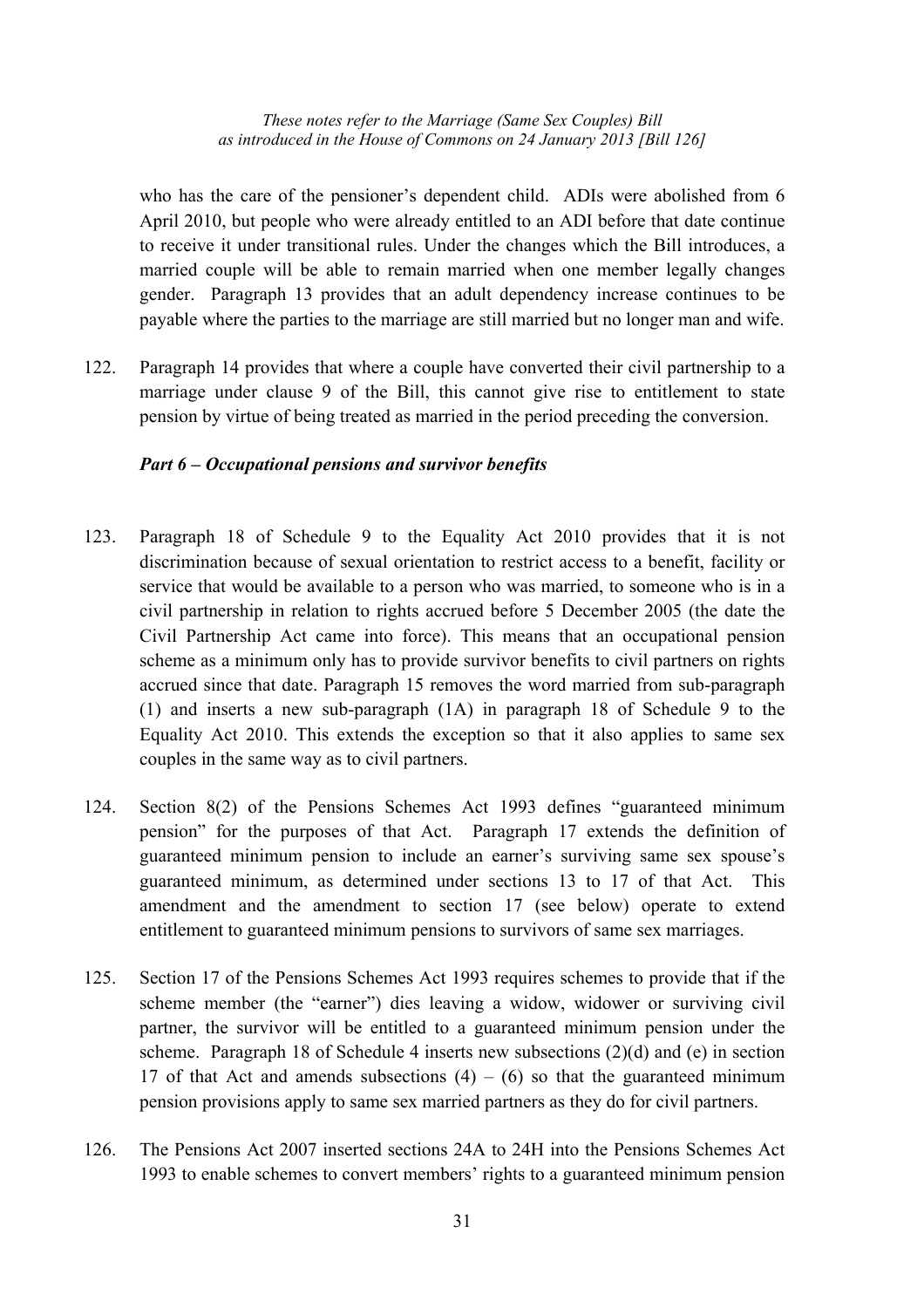into an ordinary scheme pension. Under section 24D the scheme must provide postconversion benefits including pension-related survivors' benefits. Paragraph 19 amends section 24D to ensure that survivors' benefits are also available to survivors of same sex marriages. Survivors of same sex marriages will be entitled to the same benefits as survivors of civil partnerships.

- 127. Section 37 of the Pensions Schemes Act 1993 prohibits alterations to the rules of a contracted-out scheme unless the alteration is of a prescribed description and except in prescribed circumstances. Section 37(3) prohibits such alterations by schemes that were formerly contracted-out so long as any person is entitled to receive benefits for the period when the scheme was contracted-out. Section 37(4) limits the application of section 37(3) when the beneficiary is a widower or surviving civil partner. The effect of the amendment in paragraph 20 is that this limitation may also be applied when the person entitled to receive benefits under the scheme is so entitled because of being a survivor of a marriage with a person of the same sex.
- 128. Section 46(1) of the Pension Schemes Act 1993 provides for the reduction of social security benefits where a person is also entitled to a guaranteed minimum pension. Section  $47(1)$  limits the application of section  $46(1)$  in relation to individuals who are entitled to a guaranteed minimum pension by virtue of being the widower or surviving civil partner of an earner in certain circumstances. Section 47(1) does not make any provision about widows, who are currently provided for under section 46(1). The policy intention is that survivors of same sex marriages be treated in the same manner as surviving civil partners in respect of their guaranteed minimum pension entitlement. Paragraph 21 of Schedule 4 gives effect to this policy by making provision for widows of same sex marriages in section 47(1).
- 129. Section 84 of the Pension Schemes Act 1993 makes provision about which method of revaluation is to be used to revalue pension benefits. Subsection (5) is amended by paragraph 22 of Schedule 4 to make reference to the guaranteed minimum of surviving same sex spouses.
- 130. Schedule 3 of the Pension Schemes Act 1993 makes further provision about each of the methods of revaluing accrued pension benefits. Paragraph 1(1E) defines "the accrued benefit" for the purposes of paragraph 1, which provides further detail on the final salary method of revaluation. Sub-paragraph (b) is amended by paragraph 23 of Schedule 4 to make reference to the guaranteed minimum of surviving same sex spouses.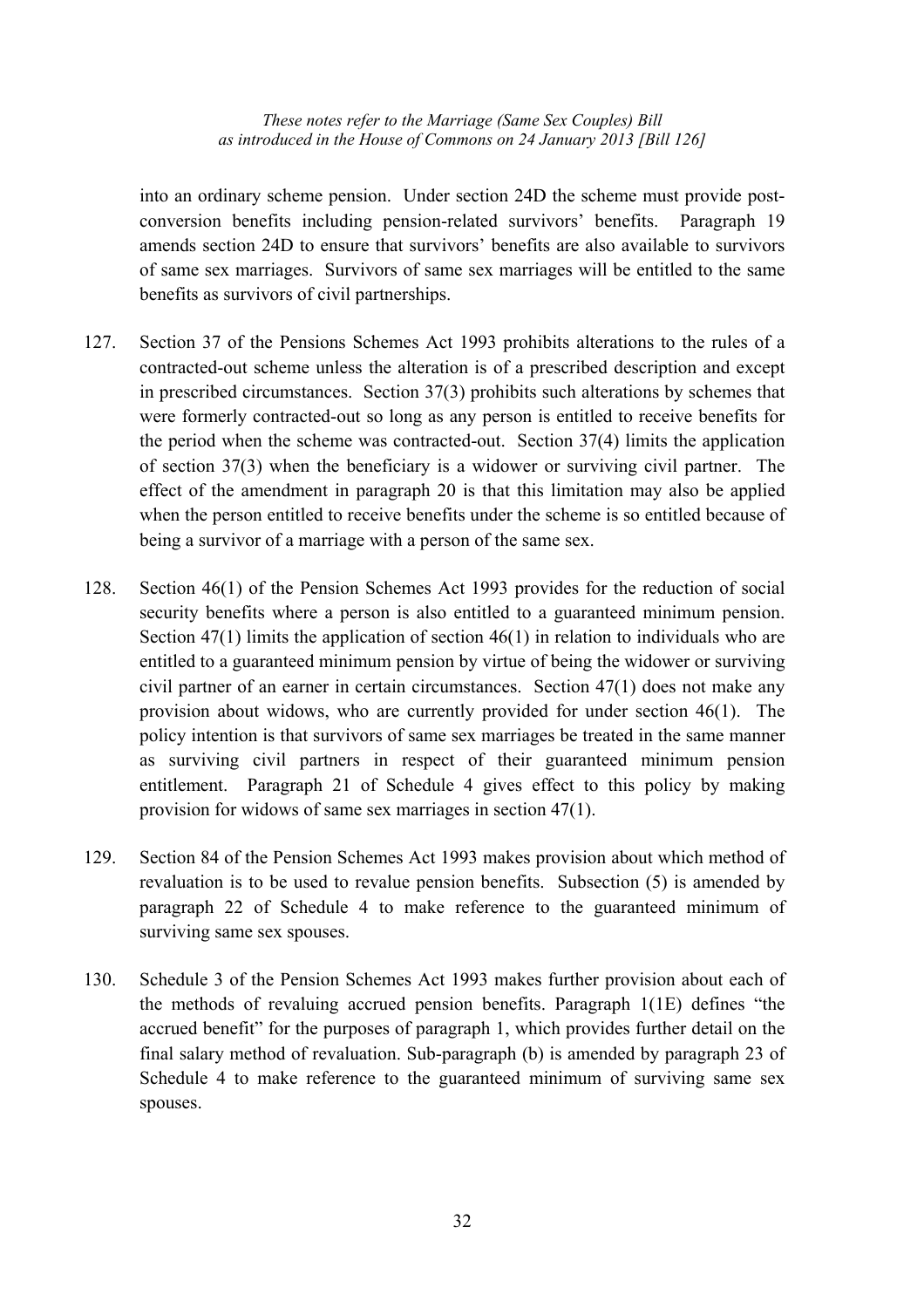## *Part 7 – General*

- 131. Certain provisions of the Bill (referred to as the "equivalence provisions") have a wide general effect. These provisions are:
	- clause 11(1) and (2) (which provide for marriage to have the same effect in relation to same sex couples that it has in relation to opposite sex couples and for the law of England and Wales to have effect accordingly) and Schedule 3 (which supports clause 11(1) and (2) by making specific provision about the interpretation of legislation);
	- clause  $9(7)(b)$  (which provides that, where a marriage is converted into a civil partnership, the marriage has effect as if it had subsisted since the date when the civil partnership was formed).
- 132. In some cases, the wide general effect of the equivalence provisions goes too far, and so would produce results which are not in line with the policy. It is therefore necessary to ensure that the wide general effect of the equivalence provisions does not apply in particular cases, or applies in a different way from normal.
- 133. Some of these cases are already dealt with in the preceding provisions of Schedule 4. Other cases like this may be dealt with by an order under paragraph 24(3). The legislation which deals with cases like this is referred to as "contrary provision".
- 134. Paragraph 24(1) and (2) ensure that, where cases like this are dealt with by contrary provision, that provision overrides the wide general effect of the equivalence provisions.

## **Schedule 5 – Change of gender of married persons or civil partners**

135. Schedule 5 makes changes to the Gender Recognition Act 2004 (the "Gender Recognition Act"). The Gender Recognition Act enables transsexual people to change their legal gender by applying for a gender recognition certificate under section 1 of that Act. The issue of a full gender recognition certificate enables recipients to be recognised for all legal purposes in their new gender ("the acquired gender"). At present transsexual people who are married or in a civil partnership must end their marriage or civil partnership before a full gender recognition certificate can be issued. This is achieved by the Gender Recognition Panel issuing an interim gender recognition certificate to married applicants and applicants in civil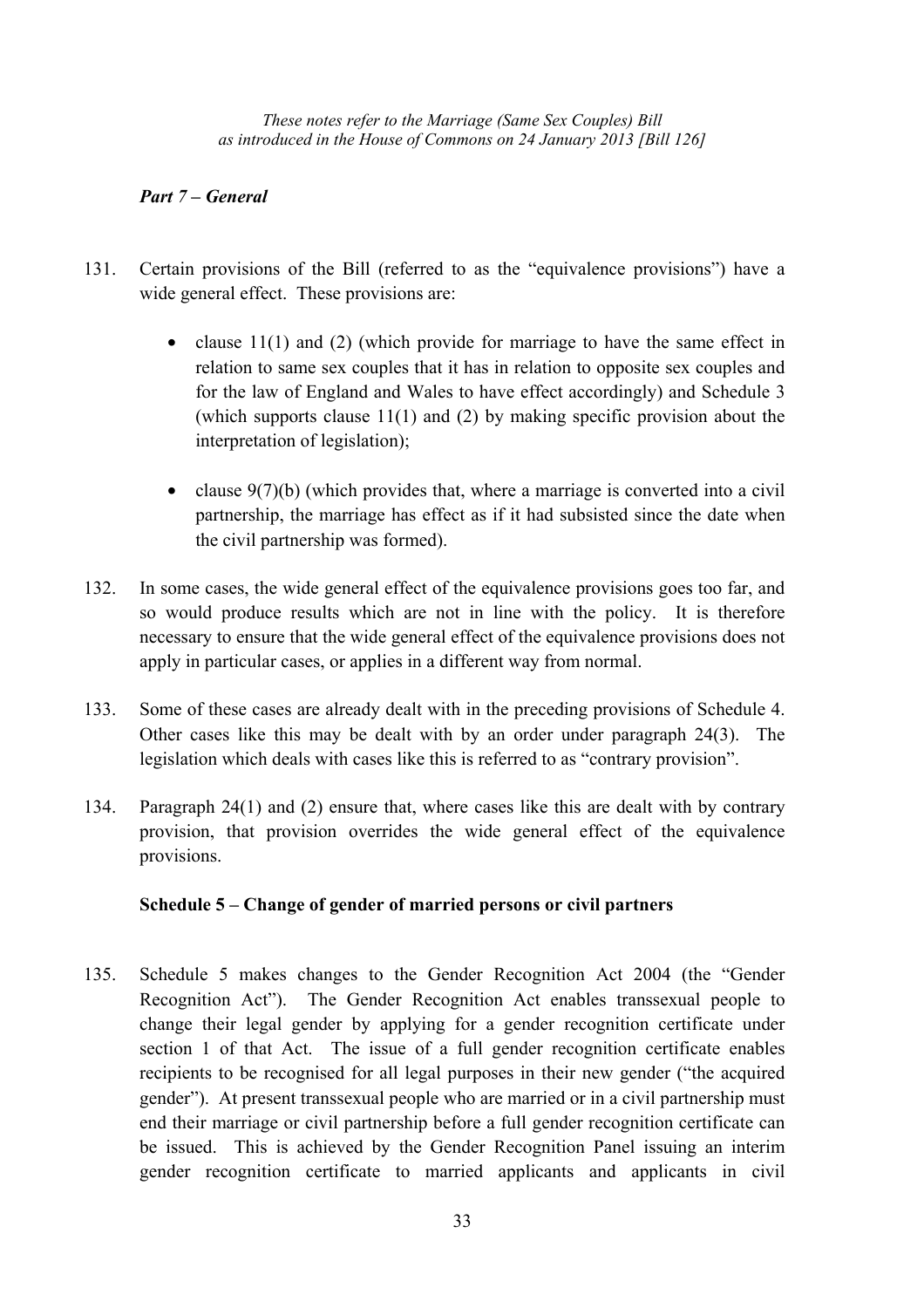partnerships which causes the marriage or civil partnership to become voidable. Applicants then have six months from the date of issue of the interim gender recognition certificate to apply to the court to end their marriage or civil partnership. Once a marriage or civil partnership has been annulled (or a divorce or dissolution has occurred in Scotland) the court can issue a full gender recognition certificate.

- 136. This Schedule amends the Gender Recognition Act to enable an existing marriages registered in England and Wales or outside the UK ("protected marriage" defined in paragraph 14 as a marriage under the law of England and Wales, or a marriage under the law of a country or territory outside the United Kingdom) to continue where one or both parties change their legal gender and both parties wish to remain married. It also amends that Act to enable a civil partnership ("protected civil partnership" defined in paragraph 14 as a civil partnership under the law of England and Wales) to continue where both parties change their gender simultaneously and wish to remain in their civil partnership.
- 137. Paragraph 2 inserts new subsections (6A), (6B) and (6C) which amend the evidence requirements in section 3 of the Gender Recognition Act. At present, section 3(6)(a) of that Act requires transsexual people who apply to the Gender Recognition Panel for a gender recognition certificate to submit a statutory declaration as to whether they are married or in a civil partnership. This enables the Panel to determine whether to issue a full gender recognition certificate (for people who are not married or in a civil partnership) or an interim certificate (for people who are married or in a civil partnership).
- 138. New subsection (6A) requires married applicants to include in their statutory declaration an additional declaration as to where their marriage was registered. This will enable the Panel to determine whether the marriage is a protected marriage. Where the marriage is a protected marriage, new subsection (6B) requires an application to contain a "statutory declaration of consent" by the applicant's spouse (defined in paragraph 14 as a declaration that he or she consents to the protected marriage continuing after the issue of a full gender recognition certificate), or a statutory declaration by the applicant that his or her spouse has not made a statutory declaration of consent. If the application contains a statutory declaration of consent by the applicant's spouse, new subsection (6C) requires the Panel to inform the spouse that an application has been made.
- 139. Paragraph 3 replaces existing subsections (2) and (3) of section 4 of the Gender Recognition Act (which provides for the issue of interim and full gender recognition certificates following an application) and inserts new subsections (3A) and (3B) to that section. The effect of these amendments is to enable a full certificate to be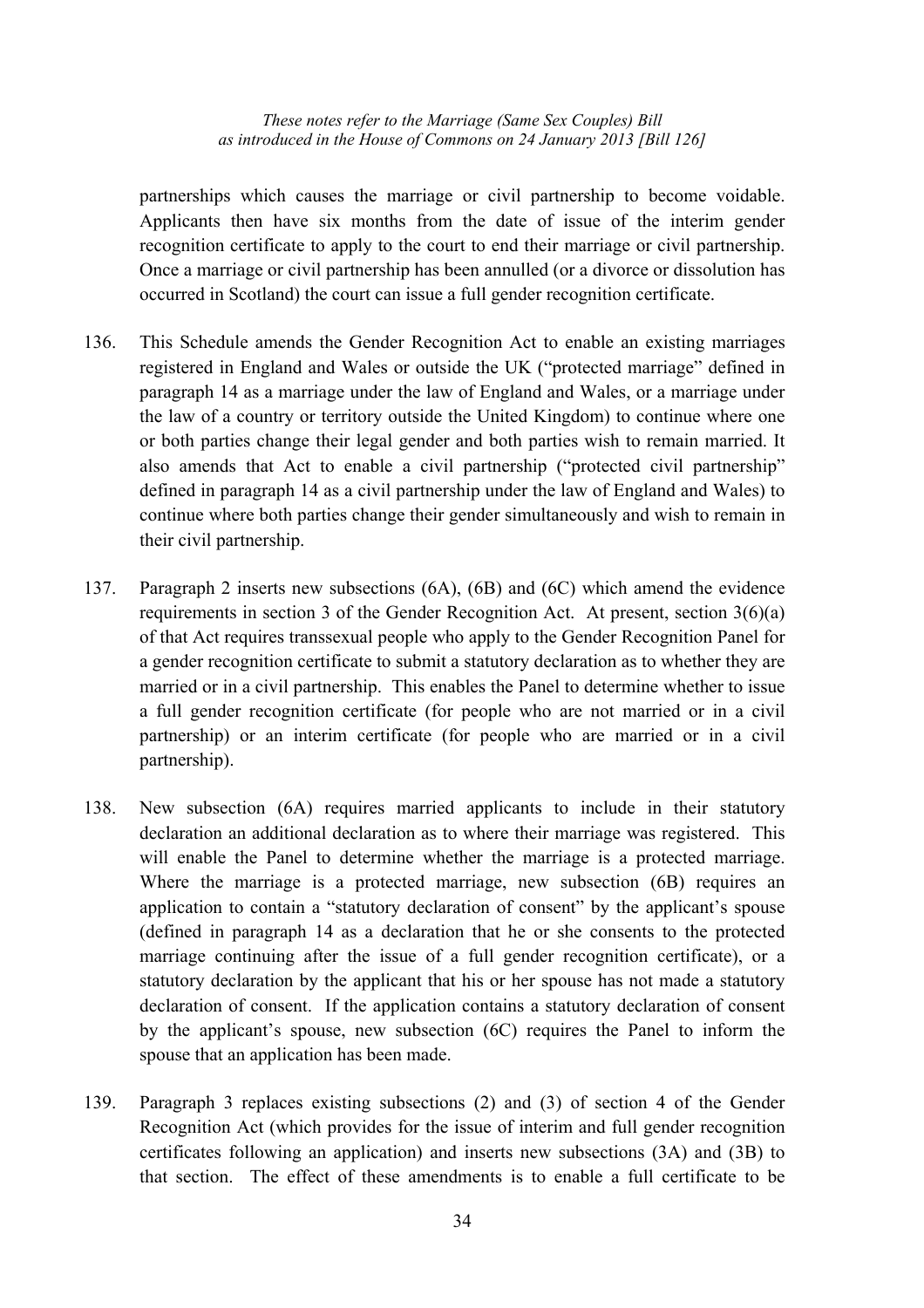## issued:

- to single applicants (new subsection  $(2)(a)$ );
- to applicants who are party to a protected marriage and the applicant's spouse has issued a statutory declaration of consent (new subsection  $(2)(b)$ ); and
- to applicants who are party to a protected civil partnership and the Gender Recognition Panel has decided to issue the other party to the civil partnership with a full gender recognition certificate (new subsection  $(2)(c)$ ).
- 140. Interim gender recognition certificates will be issued:
	- to applicants in protected marriages if the applicant's spouse has not consented to the marriage continuing (new subsection  $(3)(a)$ );
	- to applicants in non-protected marriages (new subsection  $(3)(b)$ );
	- to applicants in protected civil partnerships where the other party to the civil partnership has not made an application for a gender recognition certificate at the same time as the applicant or the other party has made such an application but the Panel has decided not to issue a full gender recognition certificate to him or her (new subsections  $(3)(c)$  and  $(3)(d)$ ; and
	- to applicants in non-protected civil partnerships (new subsection  $(3)(e)$ ).
- 141. New subsection (3A) requires the Panel to notify an applicant's spouse where they issue a full gender recognition certificate to the applicant. New subsection (3B) provides that section 4 of the Gender Recognition Act is subject to new section 5B (inserted into that Act by paragraph 5 of this Schedule).
- 142. Paragraph 4 inserts new sections 4A and 4B in the Gender Recognition Act.
- 143. New section 4A provides for two situations ("Case A" and "Case B"). Case A provides for the situation where an applicant is in a protected marriage but his or her spouse has not issued a statutory declaration of consent. If the applicant's spouse changes his or her mind before the marriage is annulled and wishes the marriage to continue, subsection (2) provides that the applicant can apply to the Gender Recognition Panel for a full gender recognition certificate. The Panel can only issue a full gender recognition certificate to the applicant following such an application if they are satisfied that the following conditions are met:
	- an interim gender recognition certificate has been issued to the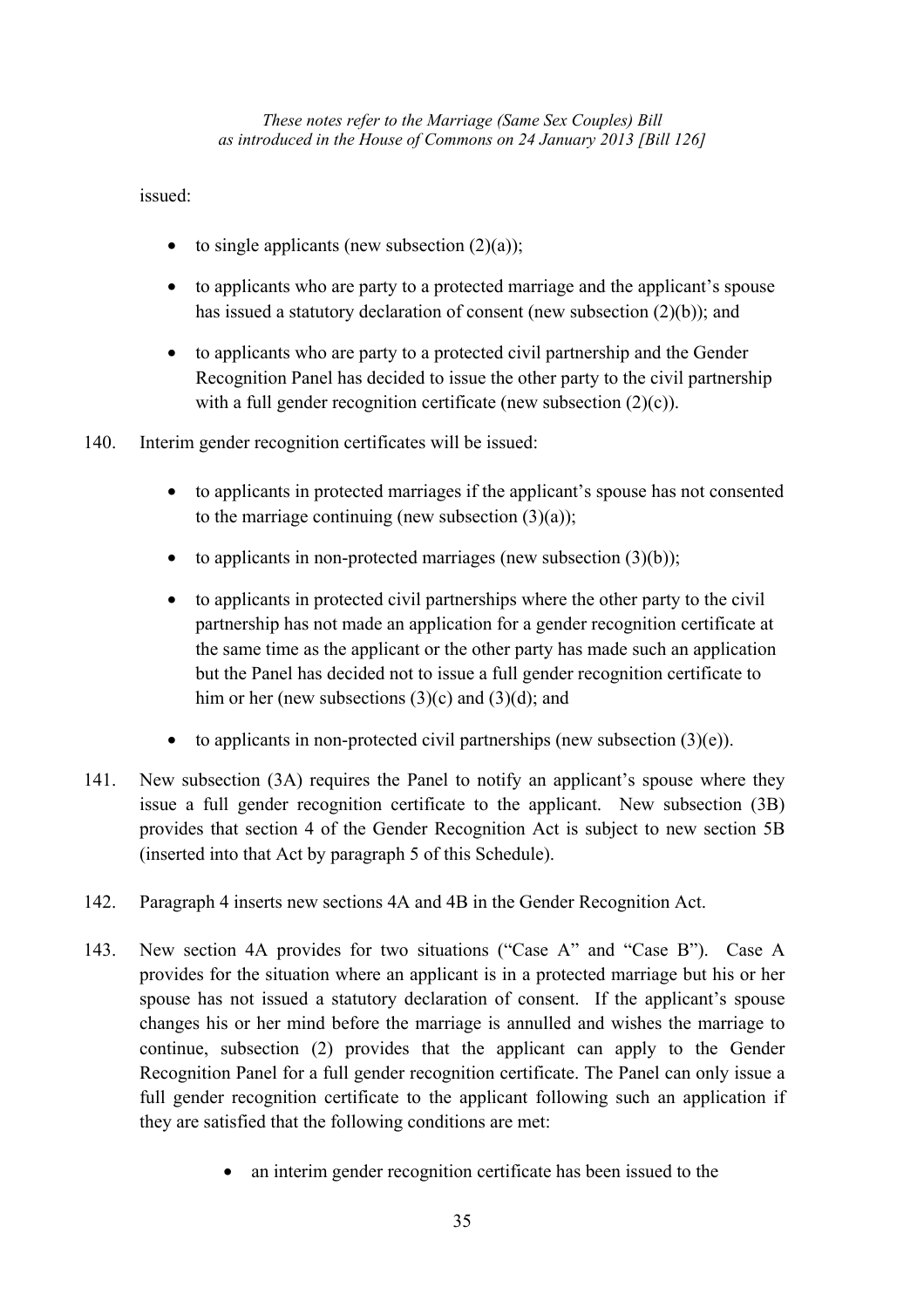applicant (subsection  $(2)(a)$ );

- the applicant was a party to a protected marriage at the time the interim gender recognition certificate was issued (subsection (2)(b));
- the applicant is in a protected marriage (subsection  $(2)(c)$ ); and
- the applicant's spouse consents to the protected marriage continuing  $(subsection (2)(d))$ .
- 144. If these conditions are not met the Gender Recognition Panel will reject an application for a full gender recognition certificate (subsection (4)). Subsection (5) sets a time limit for an application under Case A. The time limit is six months from the date on which the interim certificate was issued.
- 145. Case B provides for the situation where an application is made by a civil partner, an interim gender recognition certificate is issued and the couple subsequently decide to convert their civil partnership into a protected marriage under clause 9 of this Bill. Subsection (3) provides that following a conversion taking place, such applicants can apply for a full gender recognition certificate. The Panel can only issue a full gender recognition certificate to the applicant if they are satisfied that the following conditions are met:
	- an interim gender recognition certificate has been issued to the applicant (subsection  $(3)(a)$ );
	- the applicant was a party to a civil partnership at the time the interim gender recognition certificate was issued (subsection (3)(b));
	- the conversion application must have been made within six months of the date of issue of the interim gender recognition certificate being issued (subsection 3(c));
	- the conversion process under clause 9 (of this Bill) has resulted in the civil partnership being converted into a marriage (subsection (3)(d));
	- the applicant is a party to that marriage (subsection  $(3)(e)$ ); and
	- the applicant's spouse consents to the marriage continuing (subsection  $(3)(f)$ ).
- 146. If these conditions are not met the Panel will reject an application for a full gender recognition certificate (subsection (4)). Subsection (6) sets a time limit for conversion of an interim certificate to a full certificate under this section. The time limit is six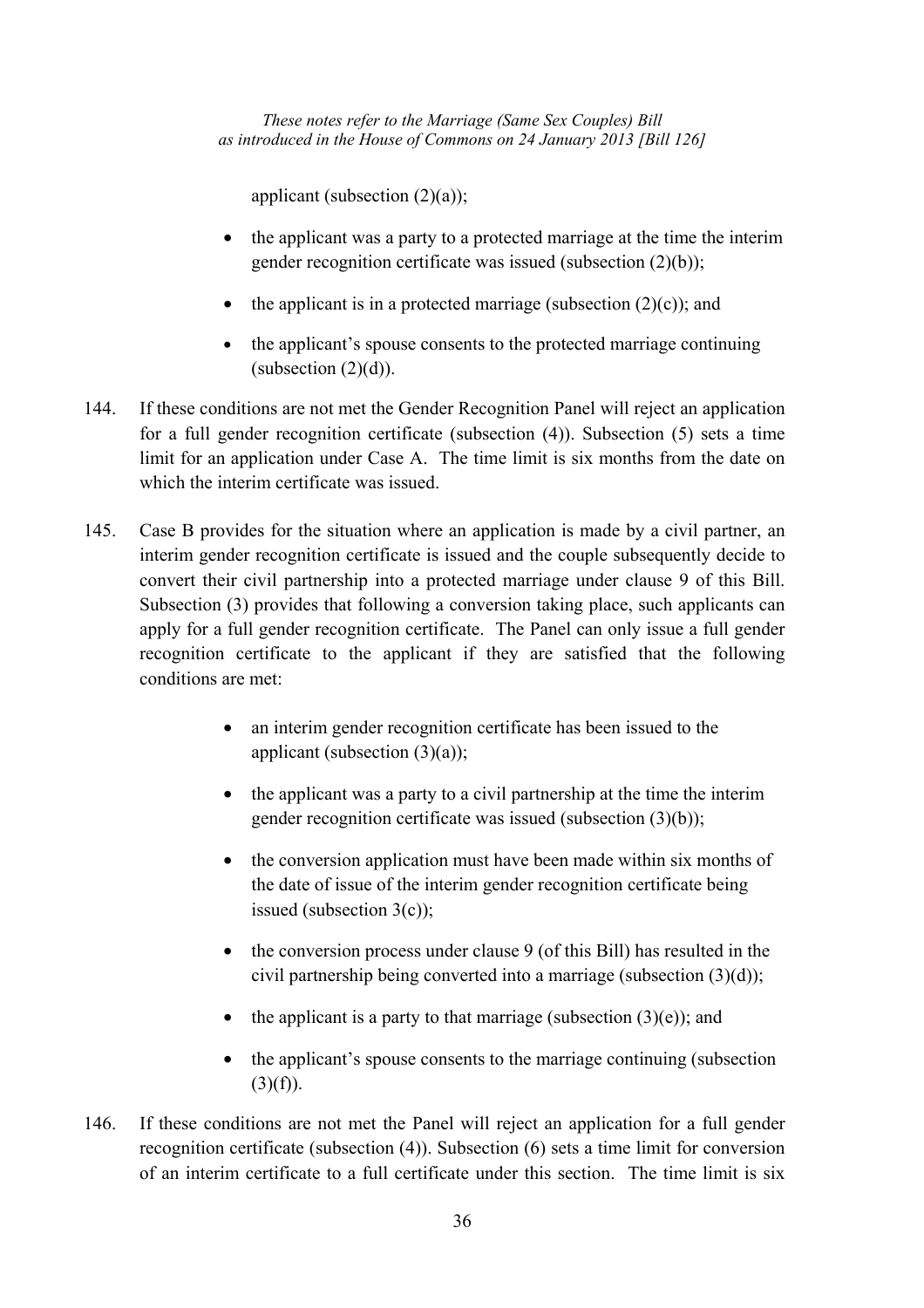months from the date when the civil partnership is converted to a marriage.

- 147. Applications under Case A and Case B require the applicant's spouse to issue a statutory declaration of consent (subsection (7)). Applications under Case B must additionally include evidence of the date on which the application for conversion under clause 9 was made and evidence that the civil partnership has been converted to a marriage (subsection (8)).
- 148. Where the Panel receives an application to issue a full gender recognition certificate in either Case A or Case B, section 4A, subsection (9) requires them to notify the applicant's spouse both of the application and also of the issue of the full gender recognition certificate.
- 149. New section 4B provides for the situation where an applicant has made an application for a full gender recognition certificate under new section 4A but before that application can be determined the applicant's spouse dies. At present if the applicant's spouse dies within six months of the interim gender recognition certificate being issued, the applicant can apply for a full gender recognition certificate within six months from the date the death occurred (section  $5(2)(b)$  of the Gender Recognition Act). This section may not be available to applicants if the application has not been determined within the time limit in new section 4A(5) and (6). New section 4B provides that in such cases the applicant can still rely on section 5(2)(b) to apply for a full gender recognition certificate.
- 150. Paragraph 5 inserts new section 5B into the Gender Recognition Act. If both parties to a protected civil partnership make successful applications to the Gender Recognition Panel, amended section 4(2)(c) of the Gender Recognition Act applies, and both parties will be entitled to full gender recognition certificates. In such cases, new section 5B enables the Panel to issue full gender recognition certificates to both parties simultaneously, ensuring that the continuity of the civil partnership is not affected by the changes to both parties legal gender.
- 151. Paragraph 6 amends section 6 (errors in certificates) of the Gender Recognition Act. The amendments provide for the situation where the Gender Recognition Panel or court inadvertently issues the wrong gender recognition certificate or issues a gender recognition certificate with incorrect information. New subsection (1) allows the person covered by the certificate or the Secretary of State to apply to the Panel or court who issued the certificate to issue the correct certificate or to correct information in the certificate.
- 152. Paragraphs 7 and 8 make consequential amendments to section 7 (applications: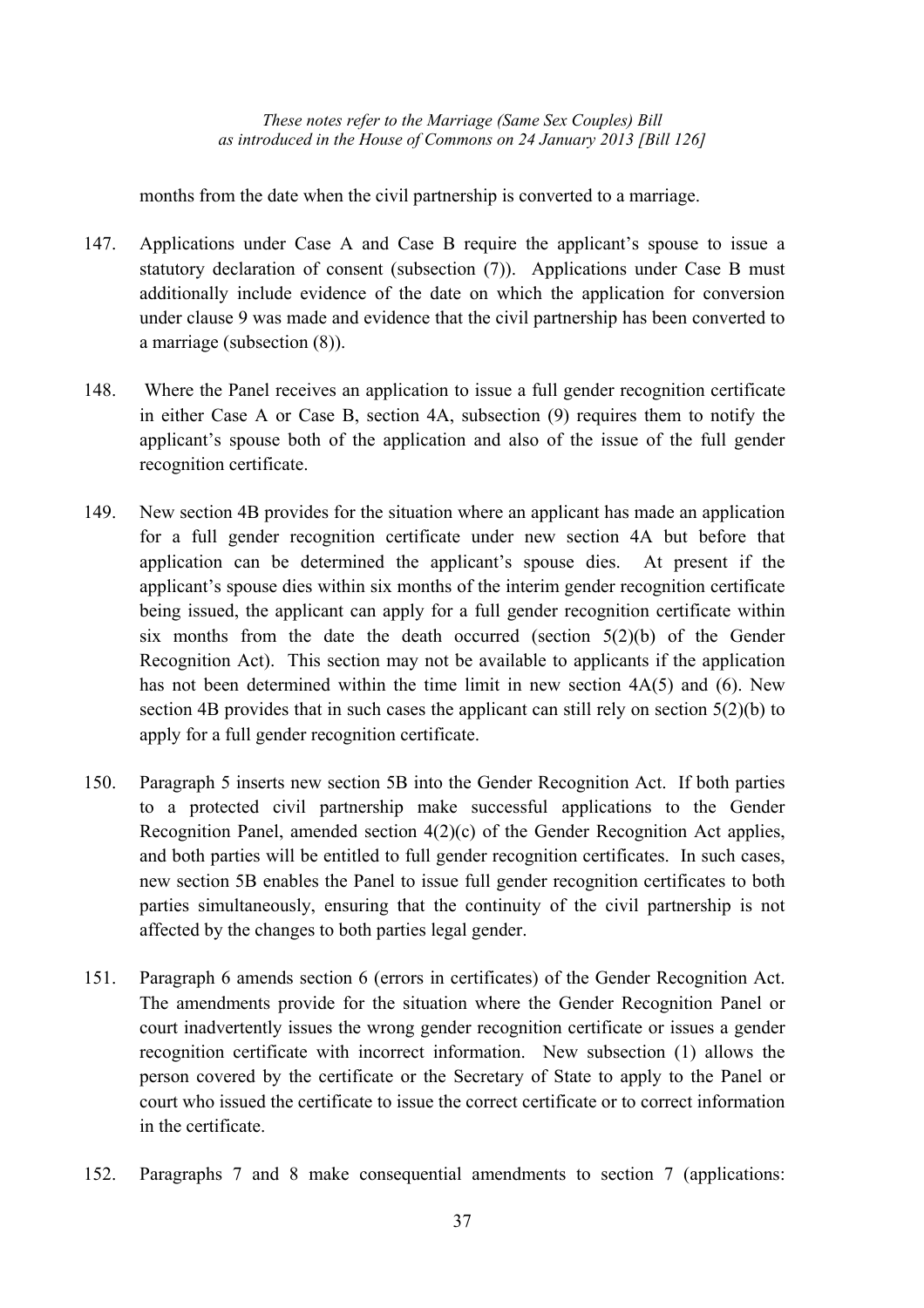supplementary) and section 8 (appeals etc) of the Gender Recognition Act. Paragraph 8 also inserts new subsection (5A) into section 8 of that Act. New subsection (5A) enables an applicant's spouse to apply to the court where he or she considers that a full gender recognition certificate has been obtained by his or her spouse fraudulently.

- 153. Paragraph 9 inserts new section 11A in the Gender Recognition Act. Subsection (2) provides that, throughout the United Kingdom, the continuity of a protected marriage registered under the law of England and Wales is not affected by the issuing of full gender recognition certificates to one or both of the parties to the marriage. Subsection (3)(a) provides that the continuity of a protected marriage registered under the law of a country outside the United Kingdom is not affected by the issuing of full gender recognition certificates to one or both of the parties to the marriage. However, subsection (3)(b) provides that protected marriages registered under the law of a country outside the United Kingdom are still subject to the law of the country in which they are registered despite being recognised by the law in the United Kingdom whilst the couple are resident there.
- 154. Paragraph 10(1) amends section 10 of the Gender Recognition Act. New subsection (1A) provides that if the Panel issue full gender recognition certificates to one or both parties in a protected marriage or both parties in a protected civil partnership, the Secretary of State must send a copy of the full gender recognition certificate(s) to the Registrar General for England and Wales.
- 155. Paragraph 10(2) amends Part 1 of Schedule 3 to the Gender Recognition Act. New paragraph 11A provides the Registrar General of England and Wales with a power to make regulations about the registration of qualifying marriages and civil partnerships (defined as marriages and civil partnerships registered in England and Wales where one or both parties (both parties in relation to civil partnerships) have been issued with full gender recognition certificates). In particular the regulations may provide for the maintenance of separate marriage and civil partnership registers that record details of qualifying marriages and civil partnerships.
- 156. Paragraph 11 inserts a new section 11B in the Gender Recognition Act. Section 11B provides that throughout the United Kingdom, the continuity of a protected civil partnership is not affected by the issuing of full gender recognition certificates to both of the parties to the civil partnership under section  $4(2)(c)$  of that Act.
- 157. Paragraph 12 has the effect of disapplying section 21(2) to (5) of the Gender Recognition Act (foreign gender change and marriage). Section 21(2) to (5) provides for the situation where a transsexual person claims to have changed gender in their country of origin and married a person of the opposite sex to their acquired gender in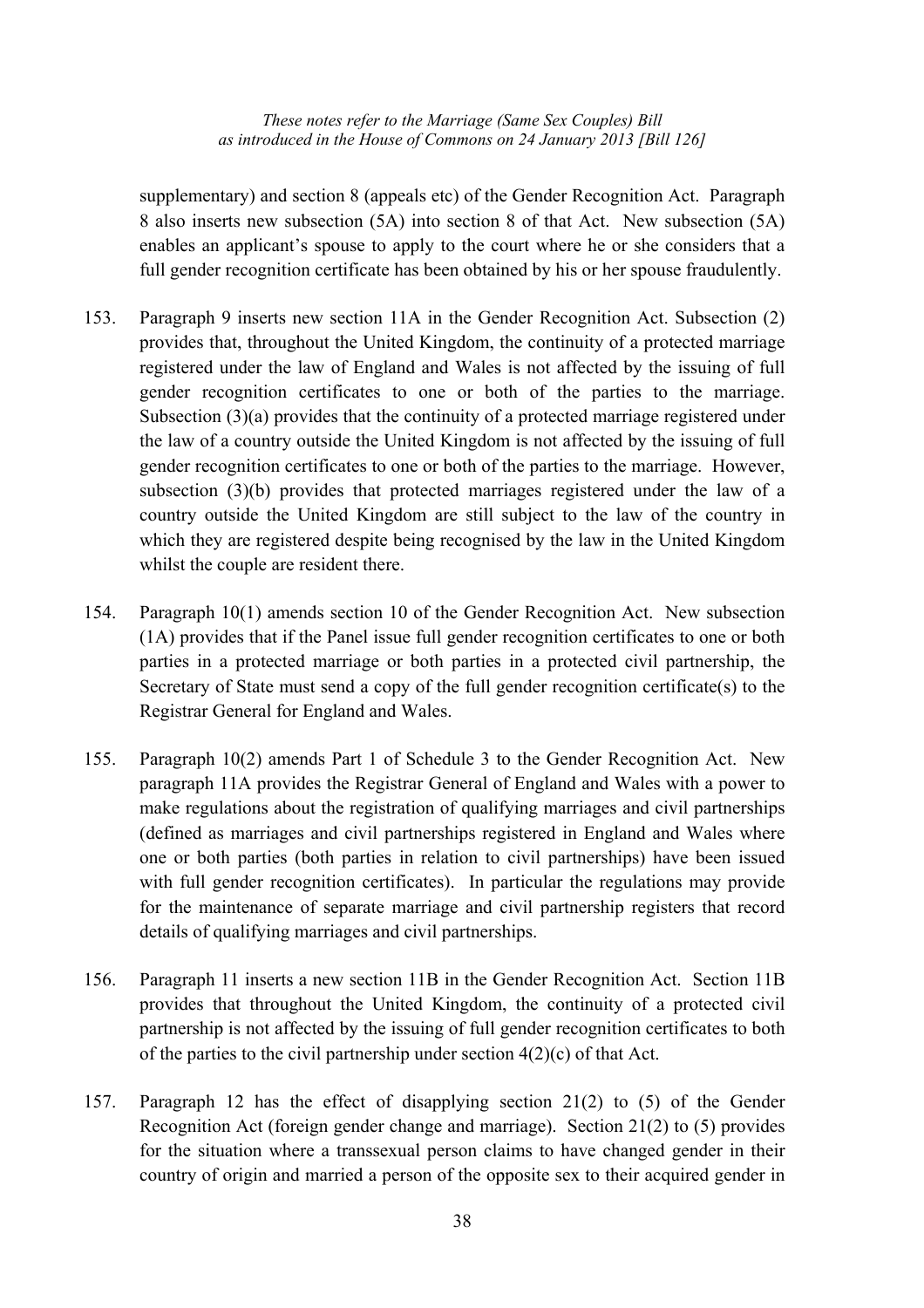that country or another country outside the UK. At present, these marriages have no standing under the law of England and Wales until a full gender recognition certificate has been issued by the Gender Recognition Panel because, the law of the England and Wales regards the parties as having not been respectively male and female when the marriage was solemnized. As marriages in England and Wales will now be available to legally same sex couples these sections can be disapplied for the purposes of the law of England and Wales.

- 158. Paragraph 13 makes consequential amendment to section 22 of the Gender Recognition Act.
- 159. Paragraph 14 inserts the definitions of "protected civil partnership", "protected marriage" and "statutory declaration of consent" in section 25 of the Gender Recognition Act (interpretation).

## **Schedule 6 – Marriage overseas**

- 160. Schedule 6 deals with marriages (including marriages of same sex couples) in British consulates overseas; certificates of no impediment issued to facilitate overseas marriages and civil partnerships carried out under local laws, indicating that the relevant party is entitled to get married or enter into a civil partnership; and marriages of armed forces personnel overseas.
- 161. The overall effect of Parts 1 and 2 is to provide a power for Her Majesty by Order in Council to legislate so that the arrangements for marriage (including marriage of same sex couples) in overseas consulates and the issuing of certificates of no impediment are aligned with the existing arrangements for civil partnership registration in overseas consulates. The provisions in Parts 1 and 2 thus largely replicate sections 210 (Registration at British consulates etc), 240 (certificates of no impediment to overseas relationships) and 244 (Orders in Council: supplementary) of the Civil Partnership Act. The Civil Partnership Act (through the Civil Partnership (Registration Abroad and Certificates) Order 2005), allows the provisions of the Foreign Marriage Act 1892 to be replicated. The effect of Part 3 is to provide for a very similar power for Her Majesty by Order in Council to legislate to enable service personnel and accompanying civilians (including same sex couples) to marry overseas.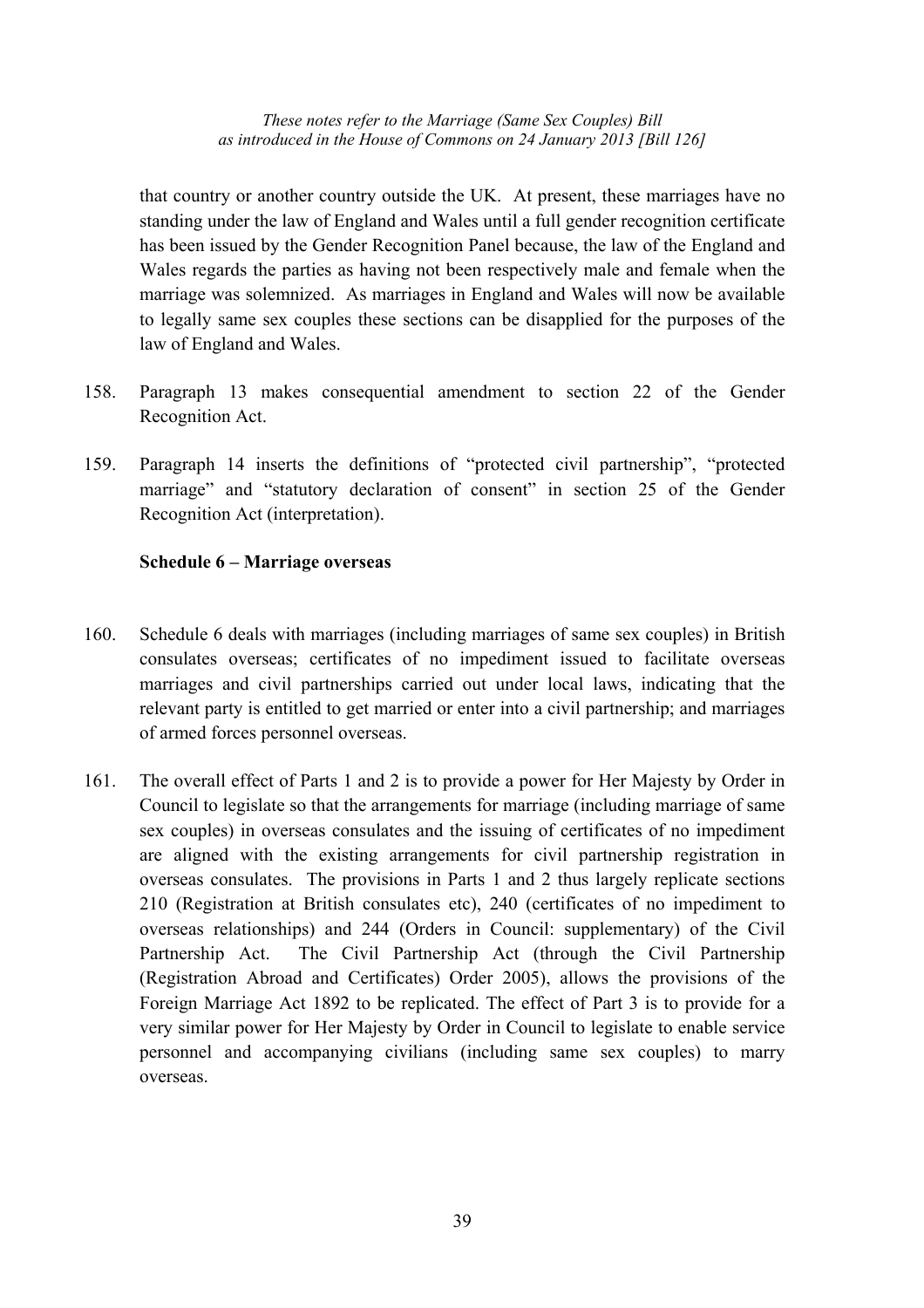## *Part 1 – Consular marriage under UK law*

- 162. Paragraph 1(1) provides a power for Her Majesty by Order in Council to make provision for couples to marry in the presence of a registration officer outside the United Kingdom provided that the conditions in sub-paragraph (2) are met.
- 163. The conditions that must be satisfied in order for a consular marriage to take place are set out in sub-paragraph (2): at least one of the people proposing to marry must be a United Kingdom national; the people proposing to marry would have been eligible to marry in a specified part of the United Kingdom (this caters for a situation where different parts of the United Kingdom allow or do not allow marriage of same sex couples); the authorities of the country or territory in which the consulate is located will not object; and either there are insufficient facilities for them to marry under the law of that country or territory or, in the case of same sex couples, they cannot be married under the law of that country or territory. For example, currently consular marriages are conducted in Saudi Arabia and five other countries in the Middle East, where there are no local facilities, and the local authorities have no objection. The United Kingdom government would need to approach host governments in countries where same sex marriage facilities do not exist to seek their approval to conduct same sex marriages.
- 164. Paragraph 2 allows a consular official to refuse to marry a couple if the officer thinks the marriage would be inconsistent with international law or comity of nations (the mutual respect of one nation for another's usages and practices) although there is a power to provide for an appeal against this decision in the Order in Council referred to in paragraph 1(1). The Order in Council may also include provisions that enable the marriage to be treated as if the couple had been married in the specified part of the United Kingdom for certain purposes.

## *Part 2 – Marriage under foreign law: certificates of no impediment*

165. Part 2 (paragraph 7) provides a power for Her Majesty by Order in Council to legislate to make provision for the issue of certificates of no impediment to marriage where a United Kingdom national wishes to marry overseas according to local laws if that country or territory is prescribed in the Order in Council. The Bill contains a power to extend this to other "prescribed" persons.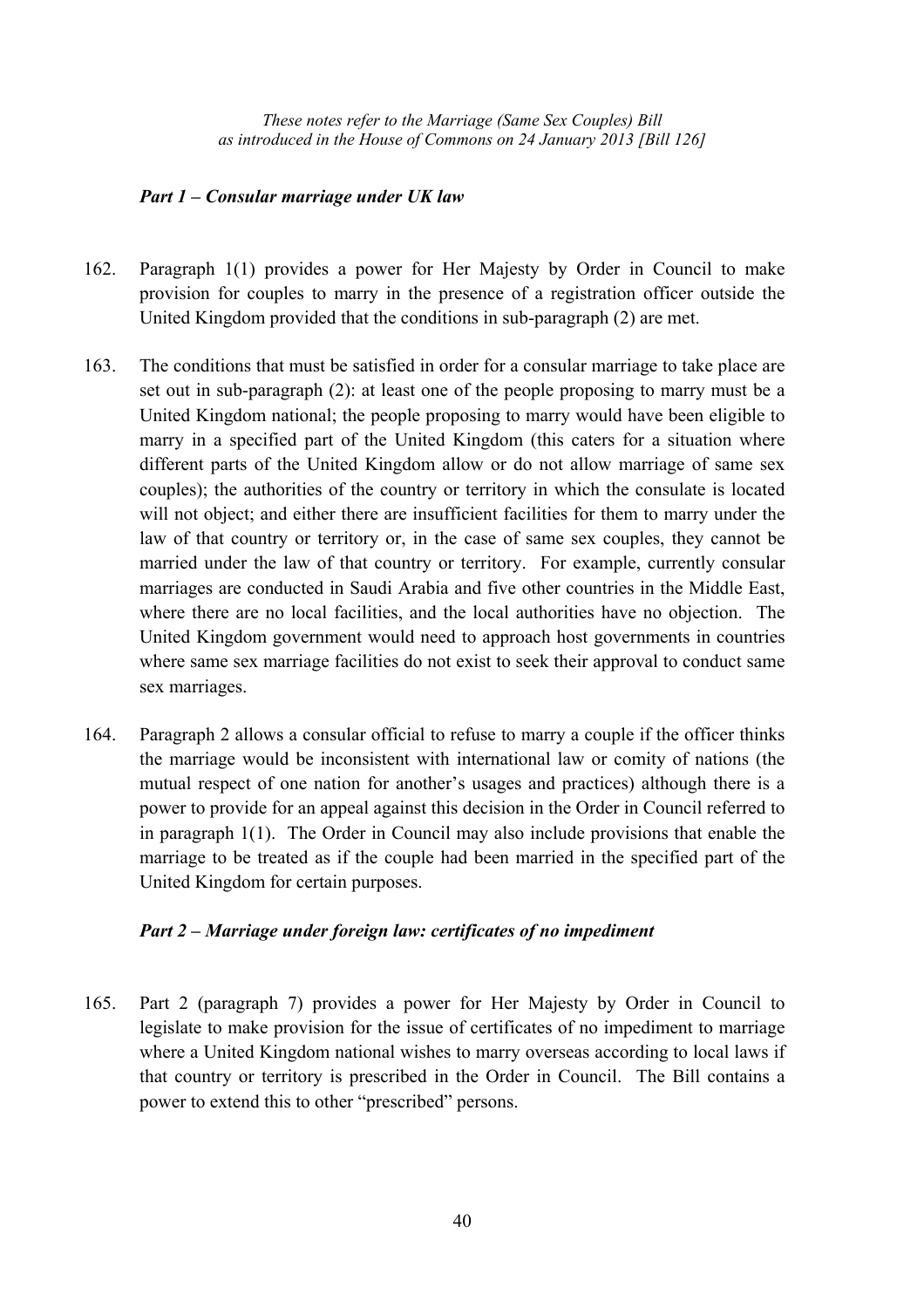#### *Part 3 – Marriage of forces personnel under UK law*

166. Part 3 provides a power for Her Majesty by Order in Council to make provision for members of the armed forces serving overseas, and accompanying civilians, to marry in the presence of a chaplain or other authorised officer. Such an Order in Council would replace the Foreign Marriage (Armed Forces) Order 1964, made under section 22 of the Foreign Marriage Act 1892, but could in addition provide for the marriage of same sex couples in prescribed countries or territories. The Order would authorise a marriage only where the couple would have been eligible to marry in a part of the United Kingdom to be determined in accordance with the Order. Thus the marriage of a same sex couple would be authorised only if the relevant part of the United Kingdom were one which permits such marriages. In relation to the marriage of a same sex couple the Order could also include provision prohibiting the use of particular religious rites or usages, or as to consents, for example as to the use of a military chapel for the ceremony.

## *Part 4 – General provisions*

167. Part 4 contains procedural provisions for making Orders in Council under this Schedule. Such Orders will be subject to the affirmative resolution procedure and may amend United Kingdom legislation. These provisions are necessary to provide a mechanism to amend existing legislation, in order that the procedures for consular marriage, provision of certificates of no impediment and armed forces marriages can be modernised.

## **Schedule 7 – Transitional and consequential provision etc**

#### *Part 1 – Transitional and transitory provision*

168. Paragraph 1 deals with transitional arrangements in relation to "approved premises". These are premises (such as hotels) which have been approved by local authorities as venues for civil marriages and civil partnerships. The effect of paragraph 1 is that any premises in the process of applying to be approved, or already approved as a venue for marriages of opposite sex couples will automatically be approved as a venue for marriages of same sex couples. Any future applications for, and grants of, approval of premises, will be for both same sex and opposite sex civil marriage. All approved premises will be subject to the approved premises regulations (as defined) and any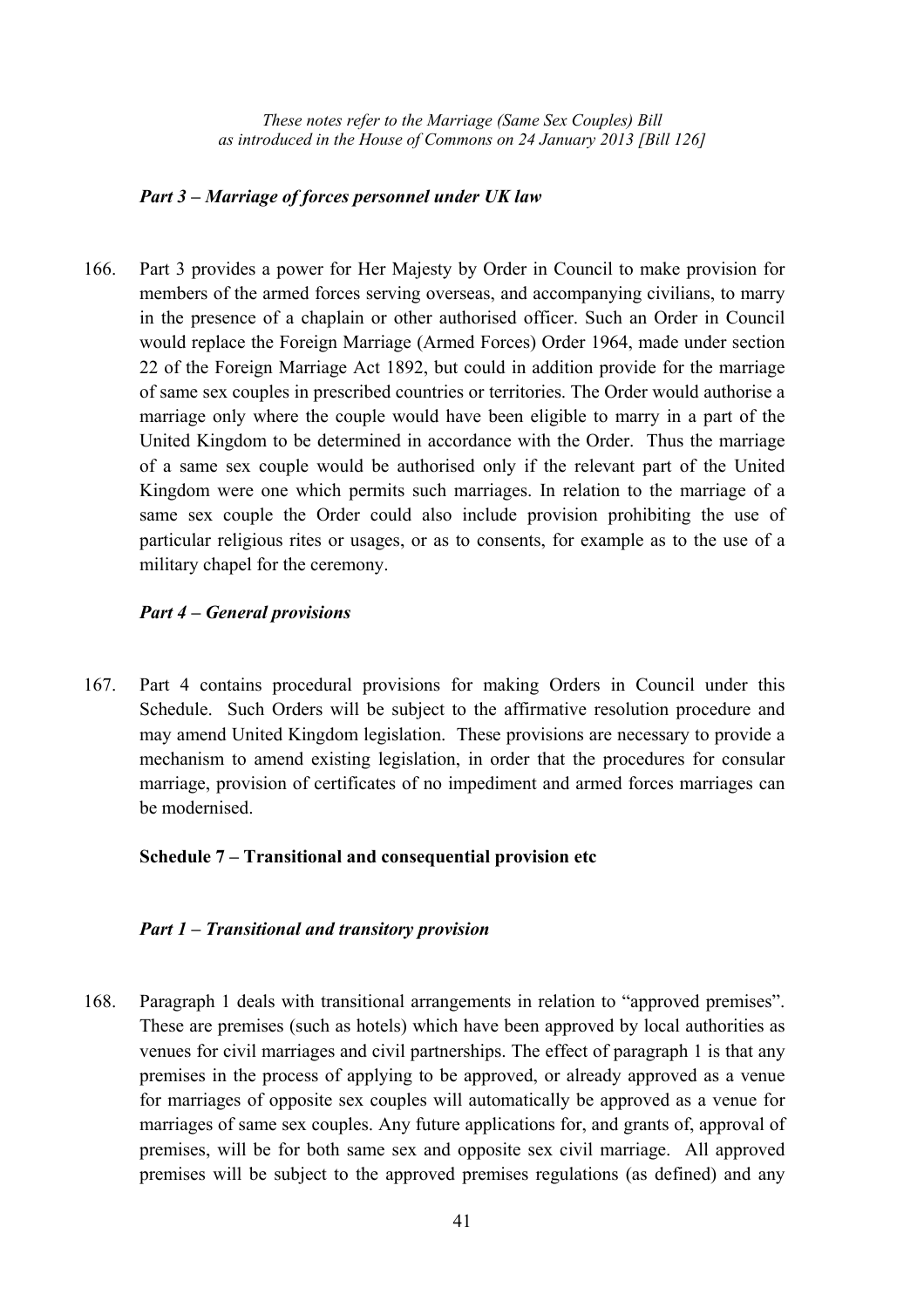related guidance, on commencement of clause 11.

## *Part 2 – Minor and consequential amendments*

- 169. Part 2 (paragraphs 2-19) makes amendments to the Marriage Act.
- 170. Paragraph 3 amends section 3 (marriages of persons under 18) of the Marriage Act. The effect of this amendment is that a person who has previously been a civil partner and whose partner has died will not need to get parental consent for marrying another person even if he or she is under 18.
- 171. Paragraph 4 amends section 27A of the Marriage Act to extend the provisions for requiring additional information for detained or house-bound marriages to such marriages of same sex couples.
- 172. Paragraph 5 inserts a new section 27D into the Marriage Act to provide that the Superintendent Registrar may require a copy of the governing body's consent in the cases of marriage of same sex couples in respect of Quaker marriages and marriages under the rites of the Jewish religion, and marriage of a house-bound or detained person.
- 173. Paragraph 6 amends section 28A of the Marriage Act to insert a power for the Superintendent Registrar to require the relevant governing authority to give evidence of the consent required for Quaker, Jewish or detained or house-bound marriages of same sex couples.
- 174. Paragraph 7 amends the title of section 41 of the Marriage Act to refer to a marriage of a man and a woman and applies the provisions of section 41 only to the marriage of a man and a woman.
- 175. Paragraph 8 amends section 42 of the Marriage Act dealing with cancellation of registration of premises no longer used, to apply this provision only to buildings registered to carry out marriages of couples of the opposite sex.
- 176. Paragraph 9 amends section 43 of the Marriage Act to take account of different statutory provisions that apply to the registration of religious buildings for same sex marriages and for opposite sex marriages. The power to appoint an authorised person may be exercised within one year of the building's registration to solemnize marriages (whether marriages of a man and a woman or same sex marriages).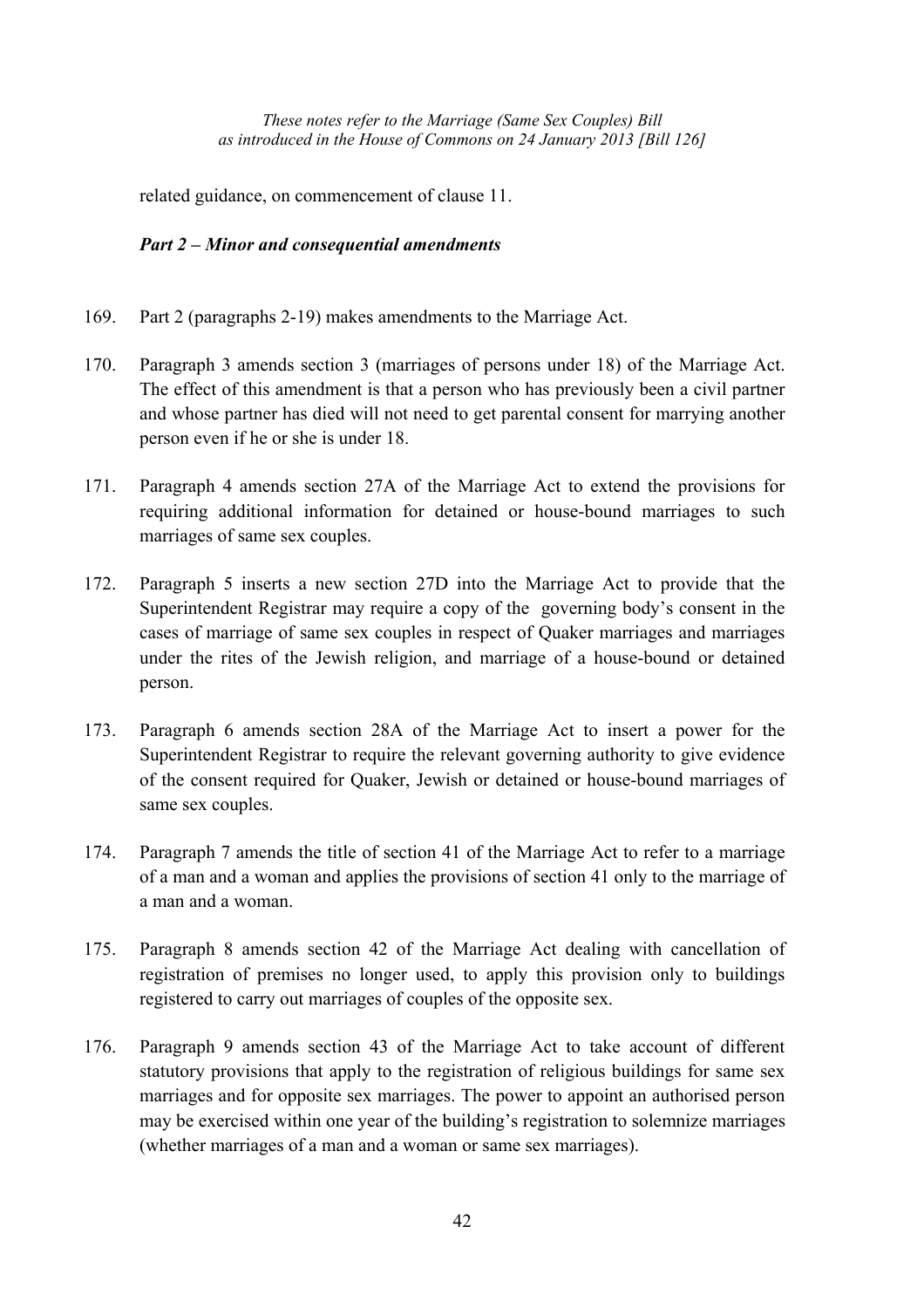- 177. Paragraphs 10 and 11 insert and amend internal cross references in sections 44 and 45A of the Marriage Act regarding solemnization of marriages in registered buildings and solemnization of marriages at one of the parties' place of residence.
- 178. Paragraph 12 inserts new subsections (1A) to (1D) into section 46 of the Marriage Act to provide for a religious ceremony after a registrar's marriage of a same sex couple (except for the Church of England and Church in Wales) and providing the religious organisation has consented to such ceremonies.
- 179. Paragraph 13 makes consequential amendments to section 48 of the Marriage Act to ensure that a lack of consent to same sex marriages or to registration of the building in which the marriage took place on the part of the relevant governing body does not affect the validity of the marriage.
- 180. Paragraph 14 amends section 53 of the Marriage Act to provide that where a couple marry under the rites of the Jewish religion the secretary of their synagogue registers the marriage and where the couple are members of different synagogues, they can nominate which secretary registers their marriage.
- 181. Paragraph 15 inserts a reference to people authorised to register opposite sex marriages into section 69 of the Marriage Act (licensing of chapels for marriages according to the Church of England or Church in Wales).
- 182. Paragraph 16 inserts a reference to buildings registered to solemnize opposite sex marriages to section 70 of the Marriage Act (which deals with the registration of chapels for marriages otherwise than according to the rites of the Church of England or the Church in Wales).
- 183. Paragraph 17 inserts references to same sex marriages into section 75 of the Marriage Act (offences relating to solemnization of marriage).
- 184. Paragraph 18 amends section 78 of the Marriage Act (interpretation) to provide an amended definition of an "authorised person" to make clear how it applies in relation to both an opposite sex marriage ceremony and a same sex marriage ceremony and an updated definition of a "registered building".
- 185. Paragraph 19 amends Schedule 4 to the Marriage Act (provisions of the Act excluded or modified in their application to Naval, Military and Air Force chapels) to insert references to provisions for same sex marriages.
- 186. Paragraphs 20-22 amend sections 1 and 2 of the Marriage (Registrar General's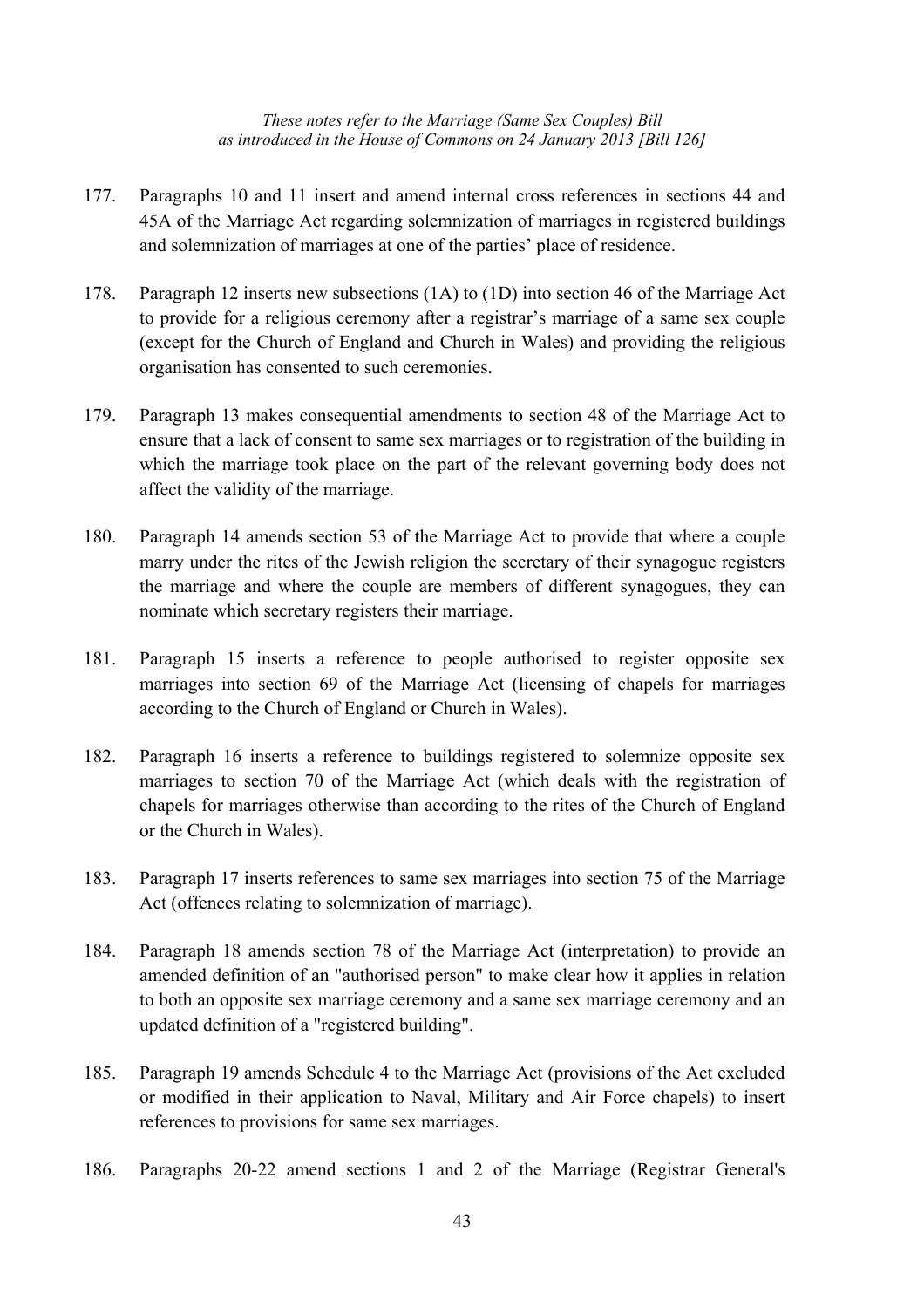Licence) Act 1970 with the effect that the Registrar General has the power to require the governing authority of the Society of Friends or Jewish faith who propose to conduct a same sex "deathbed" marriage, to provide evidence of its consent to same sex marriages.

- 187. Paragraphs 23 and 24 amend section 11(c) of the Matrimonial Causes Act 1973 so that the fact that a couple are not a man and a woman does not make a marriage void.
- 188. Paragraphs 25 and 26 make consequential amendments to the Social Security Contributions and Benefits Act 1992.
- 189. Paragraphs 27 and 28 make consequential amendments to section 99 of the Pension Schemes Act 1993. Section 99 sets out the duties of trustees or managers of schemes after a member has exercised the option conferred by section 95. Section 99(3)(b) refers only to the pension or benefits of a member or his widow. Paragraph 28 amends section 99(3)(b) so that it applies to the pension and benefits of a member and his or her spouse or civil partner.
- 190. Paragraphs 29-32 amend the Civil Partnership Act, which sets out the provisions requiring consent where a person wishing to form a civil partnership is under 18 years of age. Subsection 4(3) of the Civil Partnership Act currently provides that the requirement for a person under 18 years of age to have the consent of an appropriate person or persons does not apply if the child is a surviving civil partner. The effect of this amendment is that a widow or widower under the age of 18 will not require the consent of another person before entering into a civil partnership.
- 191. Paragraphs 33-37 make provision for the general principle that the civil partnership recognitions in the Human Fertilisation and Embryology Act 2008 are extended to marriage of same sex couples.
- 192. Paragraphs 38-41 make amendments to the Equality Act 2010. In particular, paragraph 39 amends section 23 (comparison by reference to circumstances) to make clear that, where the protected characteristic is sexual orientation, it is not a material difference for the purposes of comparison, when considering a claim of discrimination, that a person is married to someone of the same sex while another is married to someone of the opposite sex.
- 193. Paragraph 41 amends Schedule 9 paragraph 2 (religious requirements relating to sex, marriage etc, sexual orientation) so that, where employment is for the purposes of an organised religion, an occupational requirement may allow a restriction that a person should not be married to someone of the same sex. This means, for example, that a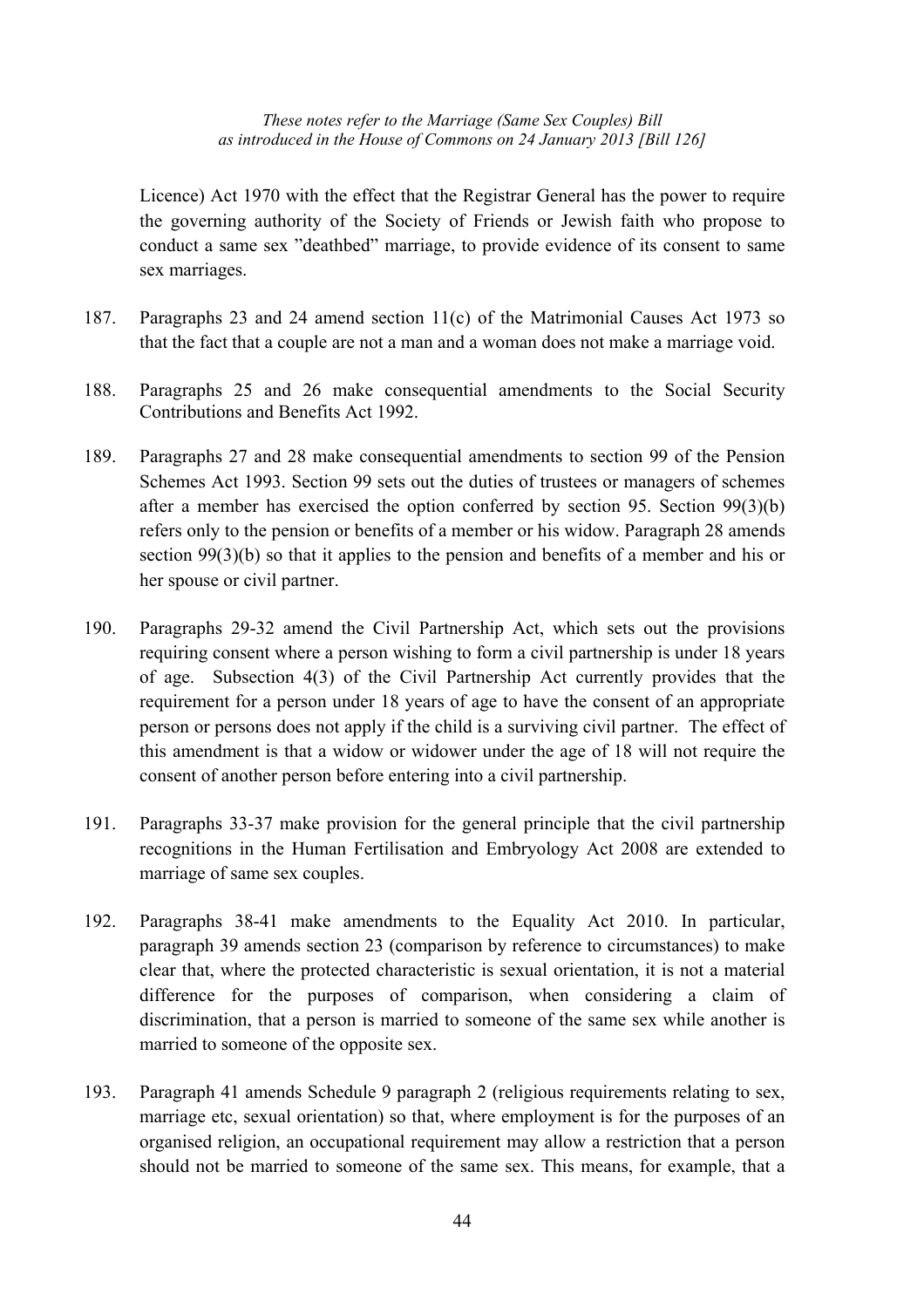church may require that a priest not be married to a person of the same sex.

## **SUMMARY OF THE IMPACT ASSESSMENT**

194. A revised Impact Assessment (following the 2012 consultation) has been published on introduction of the Bill and will be updated as required. The Impact Assessment covers the estimated costs and benefits of the measure. The Impact Assessment shows that most costs will affect the public sector; most benefits will affect the private sector.

## **Public sector costs and manpower effects**

195. The Government's Impact Assessment shows an overall one-off cost to the public sector of £3.3m to £4.7m at present value. This reflects the need of certain public bodies to adjust their IT systems, refine administrative processes and train staff in them in order to register and record same sex couples as married. No additional manpower costs are estimated. All costs are transitional costs of moving to a new system.

| Organisation            | <b>Description</b>                | Cost (£million) |
|-------------------------|-----------------------------------|-----------------|
| General Register Office | Reform Register Online            | 2.0             |
| (Home Office)           | (RON) IT system                   |                 |
| Local authorities       | Familiarisation costs for         | $0.19 - 0.67$   |
|                         | registrars                        |                 |
| Department for Work &   | Reform IT systems and             | 0.08            |
| Pensions                | update guidance                   |                 |
| HM Revenue & Customs    | IT and project costs in           | 0.4             |
| on behalf of DWP        | relation to contracted-out        |                 |
|                         | pensions                          |                 |
| HM Revenue & Customs    | Reform IT systems &               | $0.2 - 0.45$    |
|                         | update guidance                   |                 |
| Ministry of Justice     | Reform court IT system;           | $0.17 - 0.20$   |
|                         | amend court forms and             |                 |
|                         | leaflets                          |                 |
| HM Courts & Tribunal    | Operational changes               | $0.1 - 0.3$     |
| Service                 | required for Gender               |                 |
|                         | <b>Recognition Panel database</b> |                 |

196. The estimated public sector costs break down as follows: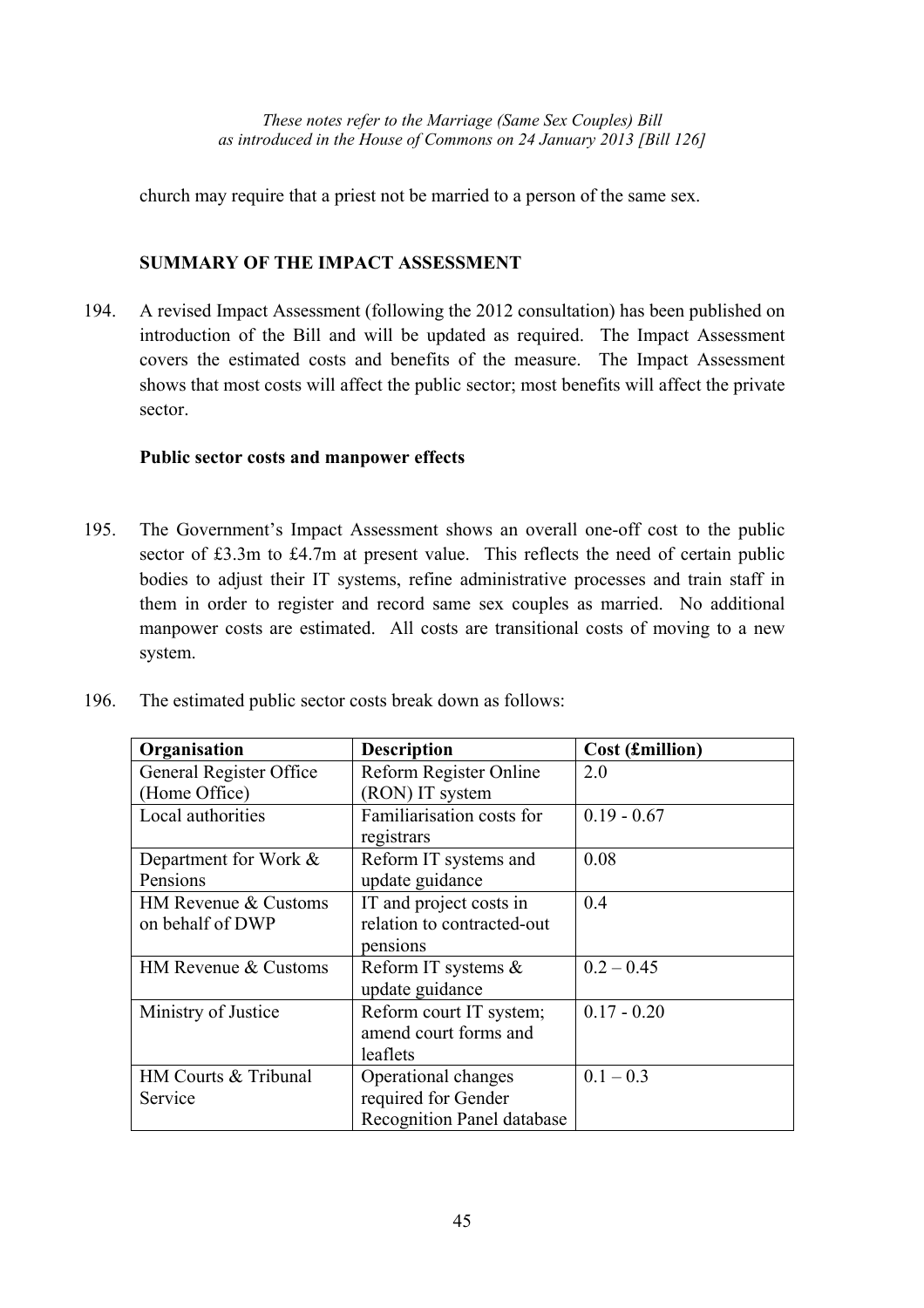| These notes refer to the Marriage (Same Sex Couples) Bill           |  |
|---------------------------------------------------------------------|--|
| as introduced in the House of Commons on 24 January 2013 [Bill 126] |  |

| <b>Gender Recognition Panel</b> | Additional operating costs<br>associated with anticipated<br>extra demand for Gender<br><b>Recognition Certificates</b><br>over 5 years | $0.2 - 0.7$ (spread over 5)<br>years) |
|---------------------------------|-----------------------------------------------------------------------------------------------------------------------------------------|---------------------------------------|
| <b>Office for National</b>      | Reform IT systems for                                                                                                                   | $0.15 - 0.2$                          |
| <b>Statistics</b>               | recording marriage data                                                                                                                 |                                       |

Note: All the costs in the table are transitional one off costs – the costs will occur in one year with the exception of the Gender Recognition Panel, which is an estimated 5 year total cost due to a likely increase in demand for Gender Recognition Certificates.

- 197. The table above gives the estimated costs in 2011/12 prices. Combining these costs and converting to present value gives the overall cost to the public sector of £3.3m to £4.7m.
- 198. In standard Impact Assessment methodology, costs and benefits are converted to present value. This adjusts for the fact that costs and benefits may be spread over time and applies a 'discount rate' to adjust for which year the costs fall in.

## **Other costs and benefits**

- 199. The Government has not identified any imposed costs on business, based on responses to its consultation and the reaction of the Federation of Small Businesses.
- 200. The Impact Assessment considers the possible economic benefits that would occur if there is an overall increase in demand (marriage of same sex couples and civil partnerships together, compared with existing numbers of civil partnerships). An increase in demand for marriage and additional ceremonies held to mark conversions from civil partnership to marriage could create extra spending in the economy. However, because the changes in demand are uncertain and because spending may not necessarily be additional, the Impact Assessment takes as its best estimate that there will be no change in demand and zero benefit; while putting forward  $£15.7m$  at present value, as a "high" estimate.

## **Carbon impact**

201. The impact of the Bill on the environment, in terms of using raw materials for the production of guidance and similar publications, is likely to be minimal.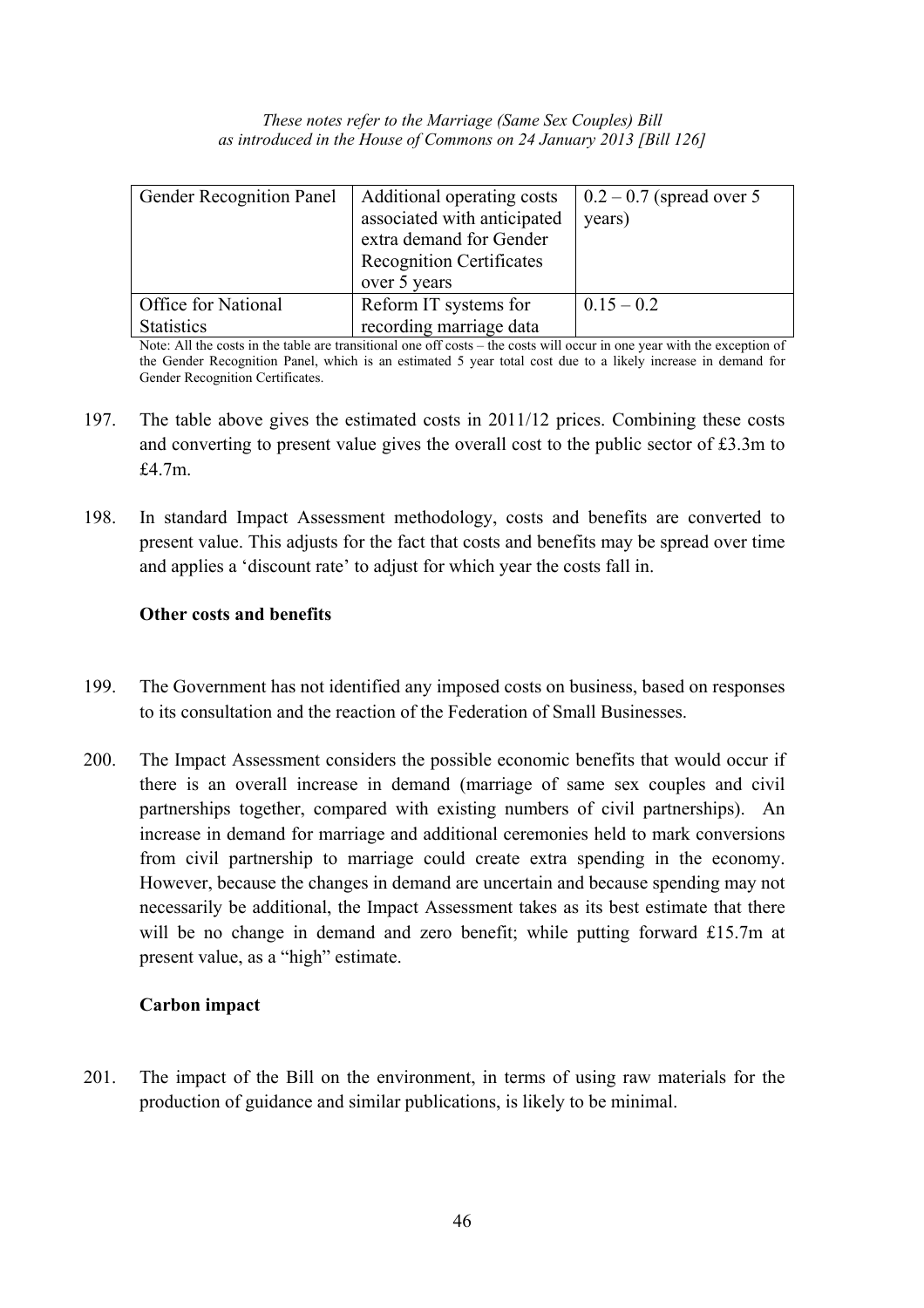## **Compatibility with the European Convention on Human Rights**

- 202. Section 19 of the Human Rights Act 1998 requires the Minister in charge of a Bill in either House of Parliament to make a statement about the compatibility of the provisions of the Bill with the Convention rights (as defined by section 1 of that Act). The Rt Hon Maria Miller MP, Secretary of State for Culture, Media and Sport and Minister for Women and Equalities, has made a statement under section 19(1)(a) of that Act that in her view the provisions of the Bill are compatible with the Convention rights.
- 203. The main Articles of the Convention which are potentially engaged in the Bill are: Article 9 (right to freedom of thought, conscience and religion), Article 12 (right of men and women to marry) and Article 14 (prohibiting discrimination in the field of enjoyment of rights guaranteed by the Convention). The most significant human rights implications concern the rights of same sex couples to enter into a marriage by a religious ceremony; the right of religious organisations to conduct religious marriage ceremonies of same sex couples, should they wish to; and the right of religious organisations and their representatives not to conduct religious marriage ceremonies of same sex couples, if they do not wish to.
- 204. The Convention does not secure any right for same sex couples to marry. There is some limited case law of the European Court of Human Rights on the issue of the right to legal recognition of same sex couples. In the case of *Schalk and Kopf v Austria*, the European Court of Human Rights made clear that Article 12 of the Convention does not guarantee the right to marriage for same sex couples; nor can that right be derived from Article 14 in conjunction with Article 8 (right to respect for private and family life).
- 205. The Bill enables but does not require religious organisations to marry same sex couples. The Government takes the view that the margin of appreciation under the Convention as regards marriage for same sex couples is wide, given the lack of consensus across Contracting States; and that Article 9 could be relied upon to argue that no religious organisation could be compelled under the Convention to conduct same sex marriage ceremonies according to religious rites, if that is against their religious doctrine.

#### **Commencement**

206. The short title of the Bill and the power to make commencement orders will be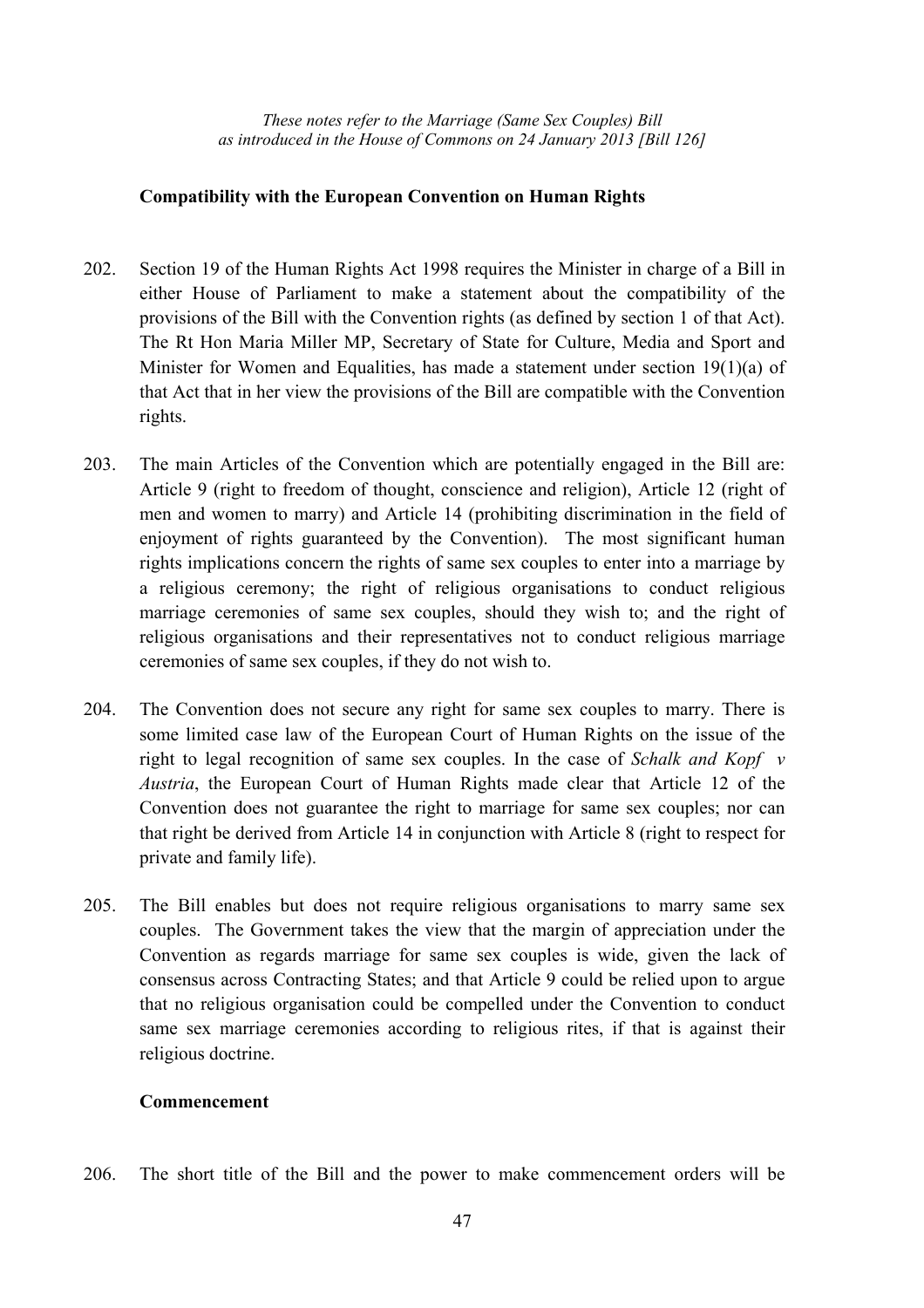brought into force on the day on which the Bill is passed (clause 18). The remaining provisions of the Bill will be brought into force on a day or days appointed by commencement order made by the Secretary of State and provisions may be brought into force on different days and at different times for different purposes.